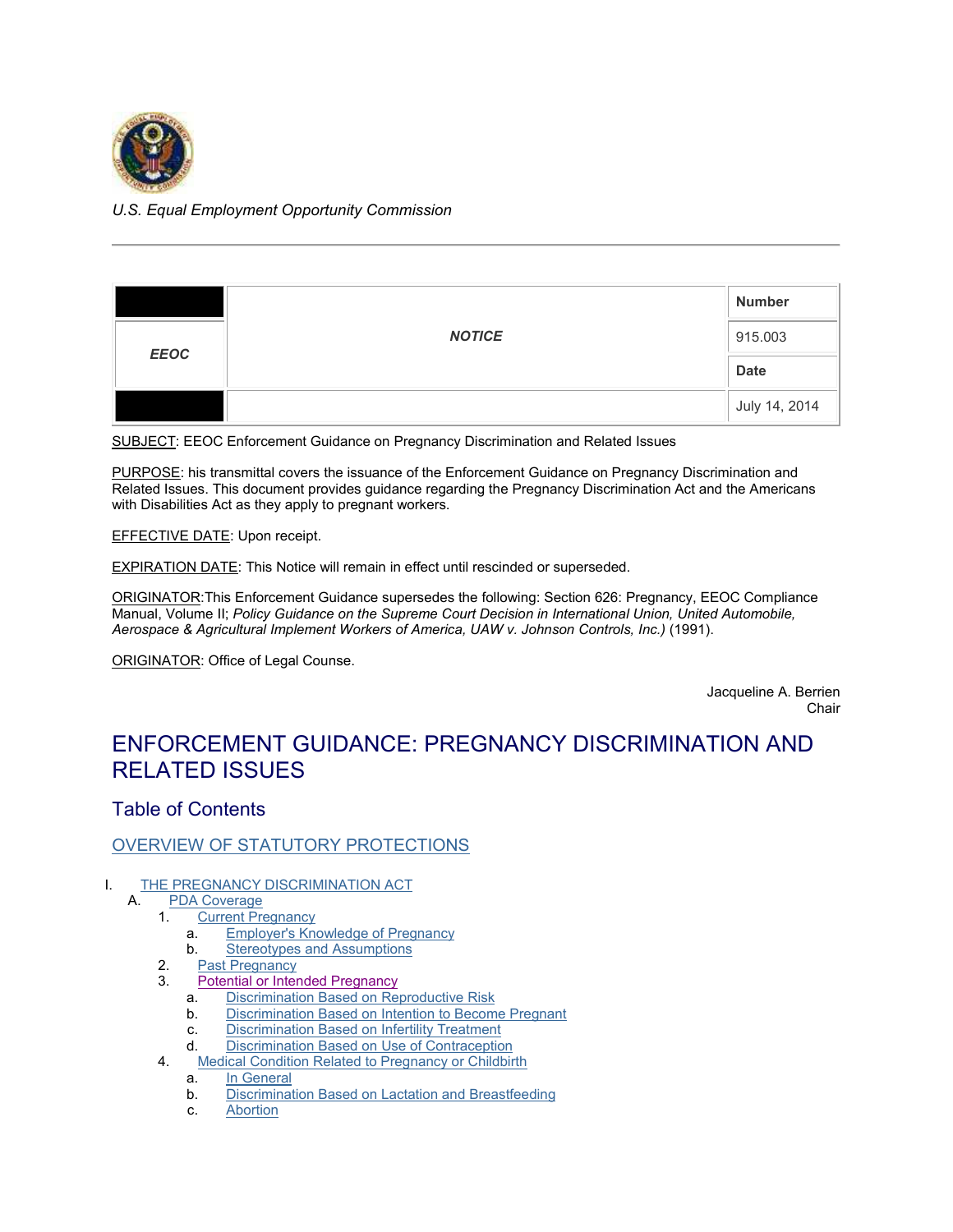- 5. [Persons Similar in Their Ability or Inability to Work](#page-6-2)
- B. [Evaluating PDA-Covered Employment Decisions](#page-7-0)
	- 1. [Disparate Treatment](#page-7-1)
		- a. [Harassment](#page-10-0)
		- b. [Workers with Caregiving Responsibilities](#page-11-0)
		- c. [Bona Fide Occupational Qualification \(BFOQ\) Defense](#page-11-1)
	- 2. [Disparate Impact](#page-11-2)
- C. [Equal Access to Benefits](#page-12-0)
	- 1. [Light Duty](#page-12-1)
		- a. [Disparate Treatment: Pregnancy-Related Comments as Direct Evidence of Discrimination](#page-12-2)
		- b. [Disparate Treatment: Evidence of Other Workers Similar in Their Ability or Inability to Work Who](#page-12-3) [Are Given Light Duty](#page-12-3)
		- c. [Disparate Treatment: Proof of Discrimination Through McDonnell Douglas Burden-Shifting](#page-13-0) **[Framework](#page-13-0)**
		- d. [Disparate Impact](#page-14-0)
	- 2. [Leave](#page-14-1)
		- a. [Disparate Treatment](#page-14-2)
		- b. [Disparate Impact](#page-0-1)
	- 3. [Parental Leave](#page-15-0)
	- 4. [Health Insurance](#page-16-0)
		- a. [Generally](#page-16-1)
		- b. [Insurance Coverage of Abortion](#page-16-2)
	- 5. [Retirement Benefits and Seniority](#page-16-3)
- II. [AMERICANS WITH DISABILITIES ACT](#page-17-0)
	- A. [Disability Status](#page-17-1)
	- B. [Reasonable Accommodation](#page-18-0)
- III. [OTHER REQUIREMENTS AFFECTING PREGNANT WORKERS](#page-20-0)
	- A. [Family and Medical Leave Act \(FMLA\)](#page-20-1)
	- B. [Executive Order 13152 Prohibiting Discrimination Based on Status as Parent](#page-20-2)
	- C. [Reasonable Break Time for Nursing Mothers](#page-21-0)
	- D. [State Laws](#page-21-1)
- IV. [BEST PRACTICES](#page-21-2)

# PREGNANCY DISCRIMINATION AND RELATED ISSUES

# <span id="page-1-0"></span>OVERVIEW OF STATUTORY PROTECTIONS

## <span id="page-1-1"></span>Pregnancy Discrimination Act

Congress enacted the Pregnancy Discrimination Act (PDA) in 1978 to make clear that discrimination based on pregnancy, childbirth, or related medical conditions is a form of sex discrimination prohibited by Title VII of the Civil Rights Act of [1](#page-25-0)964 (Title VII). $^1$  Thus, the PDA extended to pregnancy Title VII's goals of "'[achieving] equality of employment opportunities and remov[ing] barriers that have operated in the past to favor an identifiable group of . . . employees over other employees. $^{\prime\prime\prime\prime\prime}$ 

By enacting the PDA, Congress sought to make clear that "[p]regnant women who are able to work must be permitted to work on the same conditions as other employees; and when they are not able to work for medical reasons, they must be accorded the same rights, leave privileges and other benefits, as other workers who are disabled from working."<sup>3</sup> [T](#page-25-2)he PDA requires that pregnant employees be treated the same as non-pregnant employees who are similar in their ability or inability to work. $4$ 

#### **Fundamental PDA Requirements**

1) An e[m](#page-25-4)pl[o](#page-25-5)yer<sup>5</sup> may not discriminate against an employee<sup>6</sup> on the basis of pregnancy, childbirth, or related medical conditions; and

2) Women affected by pregnancy, childbirth, or related medical conditions must be treated the same as other persons not so affected but similar in their ability or inability to work.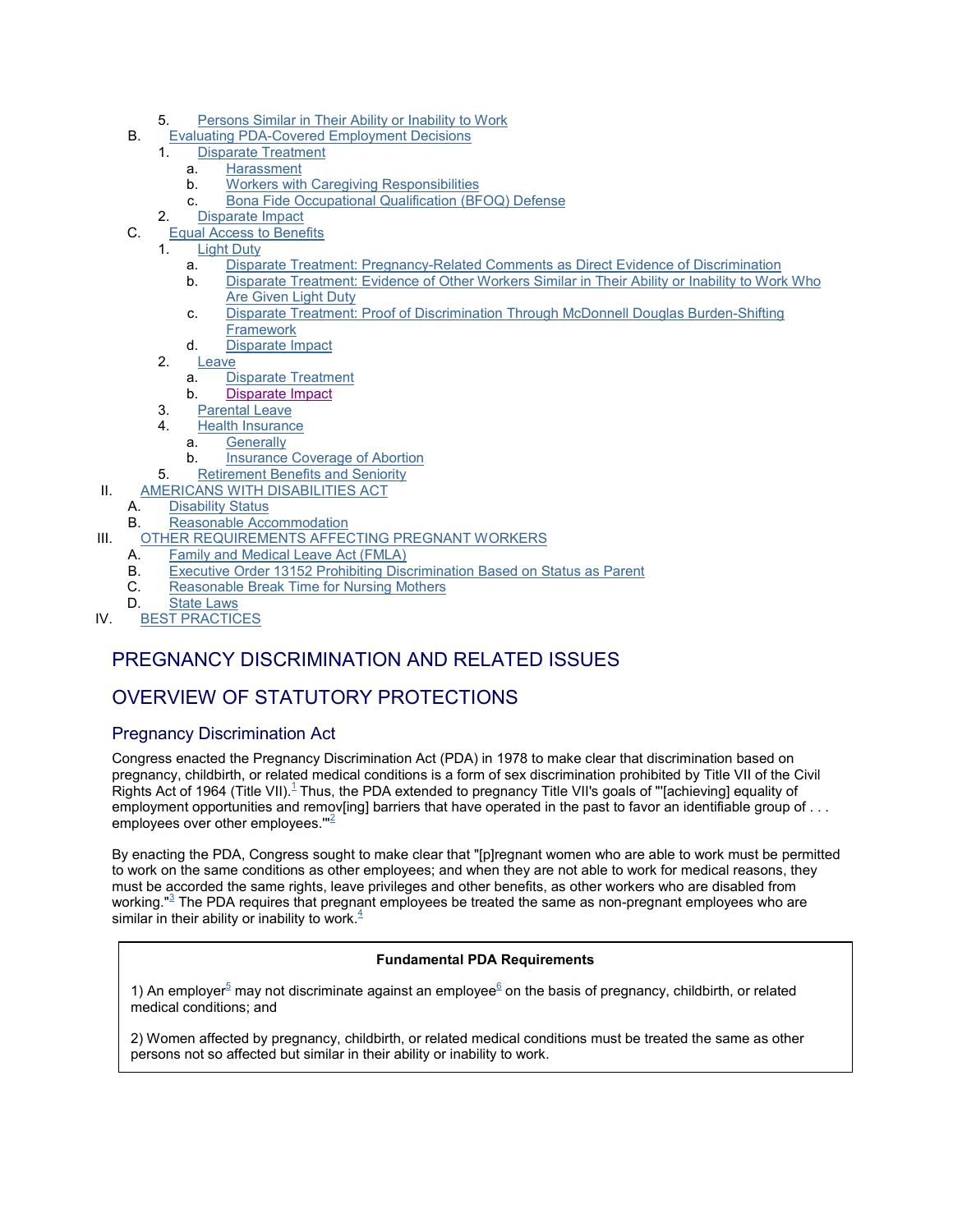In the years since the PDA was enacted, charges alleging pregnancy discrimination have increased substantially. In fiscal year (FY) 1997, more than 3,900 such charges were filed with the Equal Employment Opportunity Commission (EEOC) and state and local Fair Employment Practices Agencies, but in FY 2013, 5,342 charges were filed.

In 2008, a study by the National Partnership for Women & Families found that pregnancy discrimination complaints have risen at a faster rate than the steady influx of women into the workplace.<sup>7</sup> [T](#page-25-6)his suggests that pregnant workers continue to face inequality in the workplace.<sup>8</sup> [M](#page-25-7)oreover, the study found that much of the increase in these complaints has been fueled by an increase in charges filed by women of color. Specifically, pregnancy discrimination claims filed by women of color increased by 76% from FY 1996 to FY 2005, while pregnancy discrimination claims overall increased 25% during the same time period.

The issues most commonly alleged in pregnancy discrimination charges have remained relatively consistent over the past decade. The majority of charges include allegations of discharge based on pregnancy. Other charges include allegations of disparate terms and conditions of employment based on pregnancy, such as closer scrutiny and harsher discipline than that administered to non-pregnant employees, suspensions pending receipt of medical releases, medical examinations that are not job related or consistent with business necessity, and forced leave.<sup>[9](#page-25-8)</sup>

# Americans with Disabilities Act (ADA)

Title I of the ADA protects individuals from employment discrimination on the basis of disability, limits when and how an employer may make medical inquiries or require medical examinations of employees and applicants for employment, and requires that an employer provide reasonable accommodation for an employee or applicant with a disability.<sup>[10](#page-25-9)</sup> While pregnancy itself is not a disability, pregnant workers and job applicants are not excluded from the protections of the ADA. Changes to the definition of the term "disability" resulting from enactment of the ADA Amendments Act of 2008 (ADAAA) make it much easier for pregnant workers with pregnancy-related impairments to demonstrate that they have disabilities for which they may be entitled to a reasonable accommodation under the ADA.<sup>[11](#page-26-0)</sup> Reasonable accommodations available to pregnant workers with impairments that constitute disabilities might include allowing a pregnant worker to take more frequent breaks, to keep a water bottle at a work station, or to use a stool; altering how job functions are performed; or providing a temporary assignment to a light duty position.

Part I of this document provides guidance on Title VII's prohibition against pregnancy discrimination. It describes the individuals to whom the PDA applies, the ways in which violations of the PDA can be demonstrated, and the PDA's requirement that pregnant employees be treated the same as employees who are not pregnant but who are similar in their ability or inability to work (with a particular emphasis on light duty and leave policies). Part II addresses the impact of the ADA's expanded definition of "disability" on employees with pregnancy-related impairments, particularly when employees with pregnancy-related impairments would be entitled to reasonable accommodation, and describes some specific accommodations that may help pregnant workers. Part III briefly describes other requirements unrelated to the PDA and the ADA that affect pregnant workers. Part IV contains best practices for employers.

# I. THE PREGNANCY DISCRIMINATION ACT

# <span id="page-2-0"></span>A. PDA Coverage

In passing the PDA, Congress intended to prohibit discrimination based on "the whole range of matters concerning the childbearing process,  $^{\text{m2}}$  and gave women "the right . . . to be financially and legally protected before, during, and after [their] pregnancies."<sup>[13](#page-26-2)</sup> Thus, the PDA covers all aspects of pregnancy and all aspects of employment, including hiring, firing, promotion, health insurance benefits, and treatment in comparison with non-pregnant persons similar in their ability or inability to work.

### **Extent of PDA Coverage**

Title VII, as amended by the PDA, prohibits discrimination based on the following:

- Current Pregnancy
- Past Pregnancy
- Potential or Intended Pregnancy
- Medical Conditions Related to Pregnancy or Childbirth

### <span id="page-2-1"></span>**1. Current Pregnancy**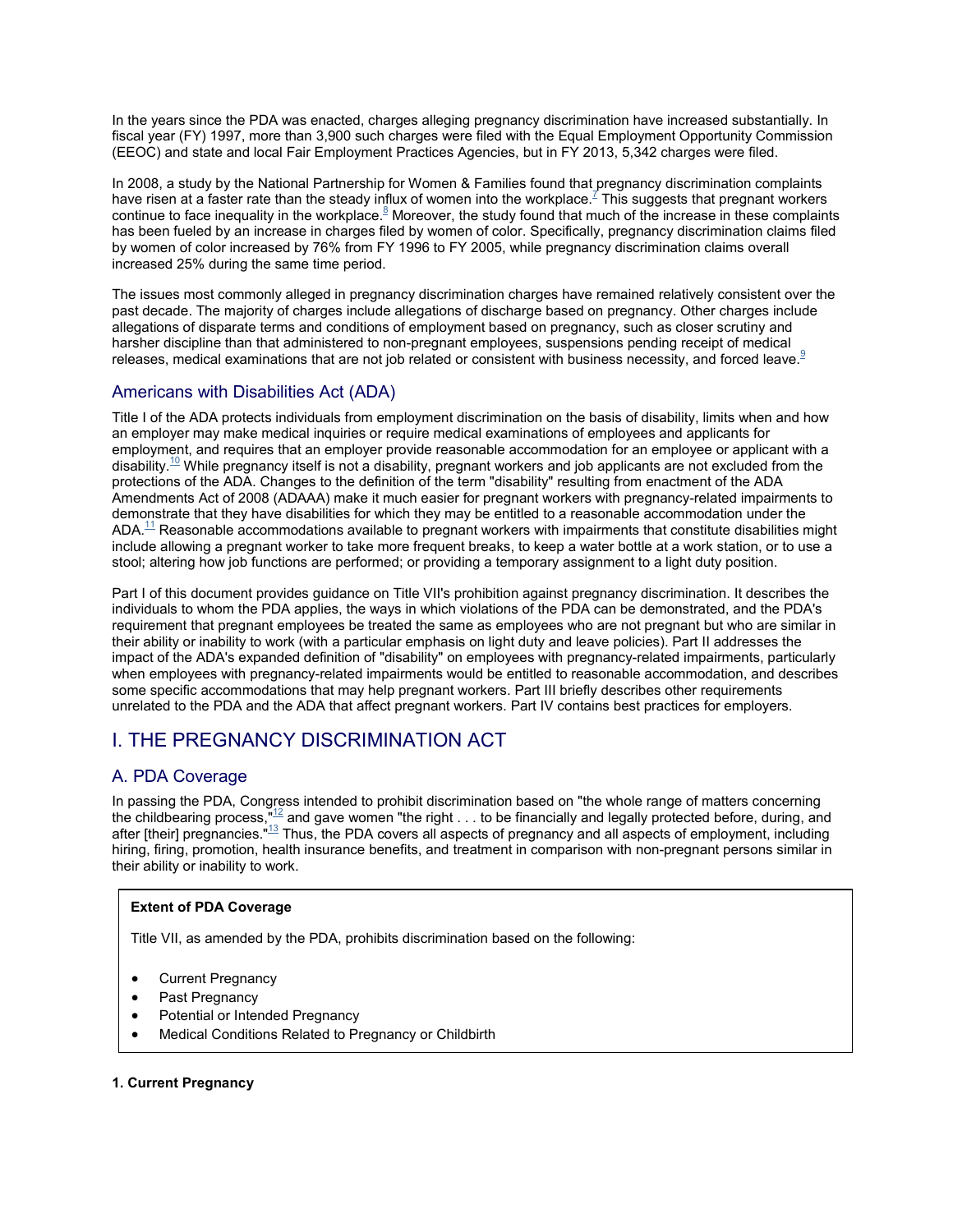The most familiar form of pregnancy discrimination is discrimination against an employee based on her current pregnancy. Such discrimination occurs when an employer refuses to hire, fires, or takes any other adverse action againsta woman because she is pregnant, without regard to her ability to perform the duties of the job.<sup>14</sup>

#### <span id="page-3-0"></span>**a. Employer's Knowledge of Pregnancy**

If those responsible for taking the adverse action did not know the employee was pregnant, there can be no finding of intentional pregnancy discrimination.[15](#page-26-4) However, even if the employee did not inform the decision makers about her pregnancy before they undertook the adverse action, they nevertheless might have been aware of it through, for example, office gossip or because the pregnancy was obvious. Since the obviousness of pregnancy "varies, both temporally and as between different affected individuals,"[16](#page-26-5) an issue may arise as to whether the employer knew of the pregnancy. $\frac{17}{1}$  $\frac{17}{1}$  $\frac{17}{1}$ 

#### **EXAMPLE 1 Knowledge of Pregnancy**

When Germaine learned she was pregnant, she decided not to inform management at that time because of concern that such an announcement would affect her chances of receiving a bonus at the upcoming anniversary of her employment. When she was three months pregnant, Germaine's supervisor told her that she would not receive a bonus. Because the pregnancy was not obvious and the evidence indicated that the decision makers did not know of Germaine's pregnancy at the time of the bonus decision, there is no reasonable cause to believe that Germaine was subjected to pregnancy discrimination.

#### <span id="page-3-1"></span>**b. Stereotypes and Assumptions**

Adverse treatment of pregnant women often arises from stereotypes and assumptions about their job capabilities and commitment to the job. For example, an employer might refuse to hire a pregnant woman based on an assumption that she will have attendance problems or leave her job after the child is born.

Employmentdecisions based on such stereotypes or assumptions violate Title VII[.](#page-26-7)<sup>18</sup> As the Supreme Court has explained, "[W]e are beyond the day when an employer could evaluate employees by assuming or insisting that they matched the stereotype associated with their group.<sup>"[19](#page-26-8)</sup> Such decisions are unlawful even when an employer relies on stereotypes unconsciously or with a belief that it is acting in the employee's best interest.

#### **EXAMPLE 2 Stereotypes and Assumptions**

Three months after Maria told her supervisor that she was pregnant, she was absent several days due to an illness unrelated to her pregnancy. Soon after, pregnancy complications kept her out of the office for two additional days. When Maria returned to work, her supervisor said her body was trying to tell her something and that he needed someone who would not have attendance problems. The following day, Maria was discharged. The investigation reveals that Maria's attendance record was comparable to, or better than, that of non-pregnant co-workers who remained employed. It is reasonable to conclude that her discharge was attributable to the supervisor's stereotypes about pregnant workers' attendance rather than to Maria's actual attendance record and, therefore, was unlawful. $\frac{20}{20}$  $\frac{20}{20}$  $\frac{20}{20}$ 

#### **EXAMPLE 3 Stereotypes and Assumptions**

Darlene, who is visibly pregnant, applies for a job as office administrator at a campground. The interviewer tells her that July and August are the busiest months of the year and asks whether she will be available to work during that time period. Darlene replies that she is due to deliver in late September and intends to work right up to the delivery date. The interviewer explains that the campground cannot risk that she will decide to stop working earlier and, therefore, will not hire her. The campground's refusal to hire Darlene on this basis constitutes pregnancy discrimination.

#### <span id="page-3-2"></span>**2. Past Pregnancy**

An employee may claim she was subjected to discrimination based on past pregnancy, childbirth, or related medical conditions. The language of the PDA does not restrict claims to those based on current pregnancy. As one court stated, "It would make little sense to prohibit an employer from firing a woman during her pregnancy but permit the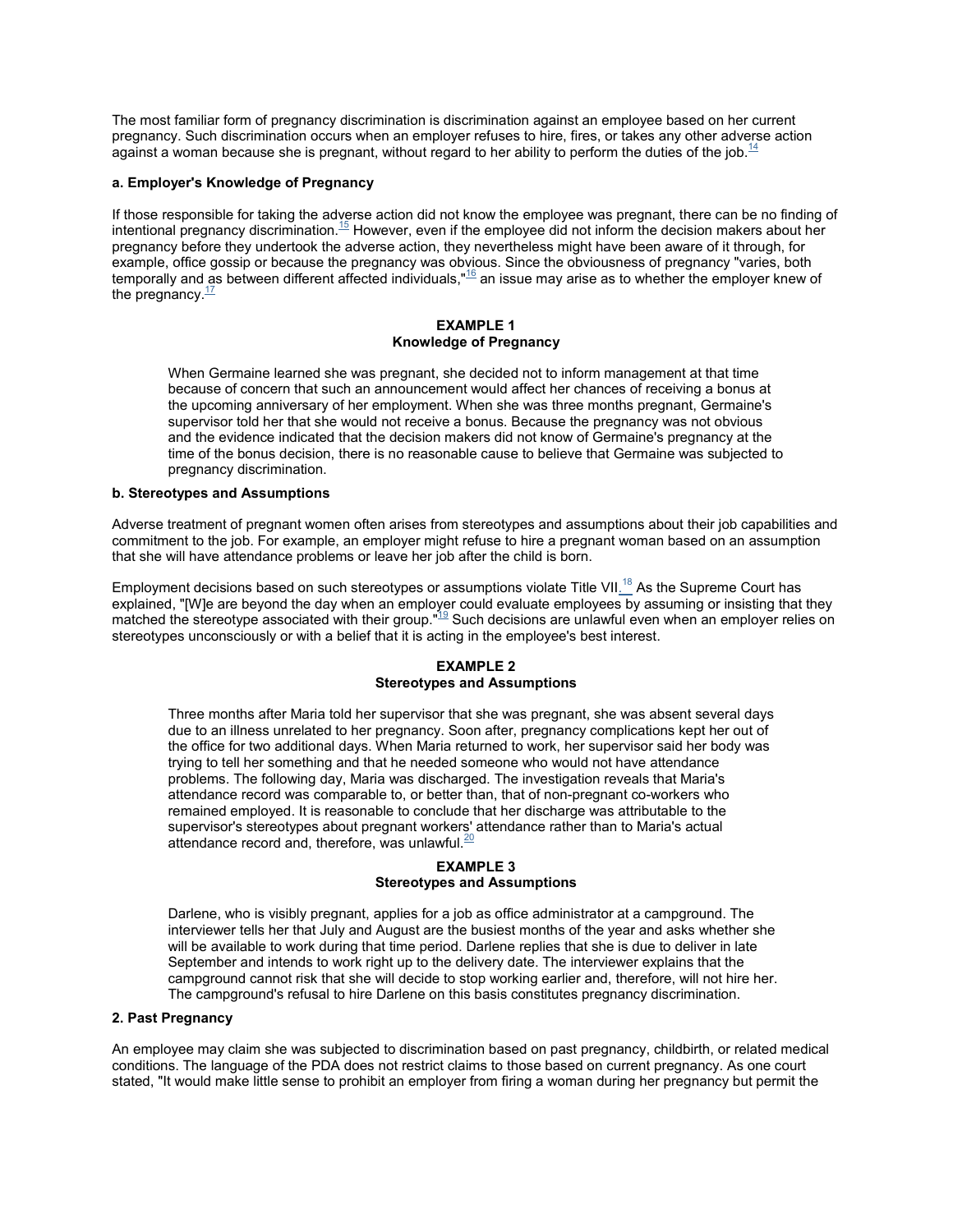employer to terminate her the day after delivery if the reason for termination was that the woman became pregnant in the first place." $21$ 

A causal connection between a claimant's past pregnancy and the challenged action more likely will be found if there isclose timing between the two.<sup>22</sup> For example, if an employee was discharged during her pregnancy-related medical leave (i.e., leave provided for pregnancy or recovery from pregnancy) or her parental leave (i.e., leave provided to bond with and/or care for a newborn or adopted child), and if the employer's explanation for the discharge is not believable, a violation of Title VII may be found. $^{23}$  $^{23}$  $^{23}$ 

#### **EXAMPLE 4 Unlawful Discharge During Pregnancy or Parental Leave**

Shortly after Teresa informed her supervisor of her pregnancy, he met with her to discuss alleged performance problems. Teresa had consistently received outstanding performance reviews during her eight years of employment with the company. However, the supervisor r performance. The employer produced no evidence of customer complaints or any other documentation of poor performance. The evidence of outstanding performance reviews preceding notice to the employer of Teresa's pregnancy, the lack of documentation of subsequent poor performance, and the timing of the discharge support a finding of unlawful pregnancy discrimination.

A lengthy time difference between a claimant's pregnancy and the challenged action will not necessarily foreclose a finding of pregnancy discrimination if there is evidence establishing that the pregnancy, childbirth, or related medical conditions motivated that action. $^{24}$  $^{24}$  $^{24}$  It may be difficult to determine whether adverse treatment following an employee's pregnancy was based on the pregnancy as opposed to the employee's new childcare responsibilities. If the challenged action was due to the employee's caregiving responsibilities, a violation of Title VII may be established where there is evidence that the employee's gender or another protected characteristic motivated the employer's action. $\frac{25}{2}$  $\frac{25}{2}$  $\frac{25}{2}$ 

#### **3. Potential or Intended Pregnancy**

The Supreme Court has held that Title VII "prohibit[s] an employer from discriminating against a woman because of her capacity to become pregnant."<sup>[26](#page-27-4)</sup> Thus, women must not be discriminated against with regard to job opportunities or benefits because they might get pregnant.

#### <span id="page-4-0"></span>**a. Discrimination Based on Reproductive Risk**

An employer's concern about risks to the employee or her fetus will rarely, if ever, justify sex-specific job restrictions for a woman with childbearing capacity. $27$  This principle led the Supreme Court to conclude that a battery manufacturing company violated Title VII by broadly excluding all fertile women ? but not similarly excluding fertile men ? from jobs in which lead levels were defined as excessive and which thereby potentially posed hazards to unborn children. $\frac{28}{3}$  $\frac{28}{3}$  $\frac{28}{3}$ 

The policy created a facial classification based on sex, according to the Court, since it denied fertile women a choice given to fertile men "as to whether they wish[ed] to risk their reproductive health for a particular job."<sup>[29](#page-27-7)</sup> Accordingly, the policy could only be justified if the employer proved that female infertility was a bona fide occupational qualification (BFOQ).<sup>[30](#page-27-8)</sup> The Court explained that, "[d]ecisions about the welfare of future children must be left to the parents who conceive, bear, support, and raise them rather than to the employers who hire those parents." $\frac{31}{1}$  $\frac{31}{1}$  $\frac{31}{1}$ 

#### <span id="page-4-1"></span>**b. Discrimination Based on Intention to Become Pregnant**

Title VII similarly prohibits an employer from discriminating against an employee because of her intention to become pregnant.<sup>[32](#page-27-10)</sup> As one court has stated, "Discrimination against an employee because she intends to, is trying to, or simply has the potential to become pregnant is  $\dots$  illegal discrimination. $"$ <sup>[33](#page-27-11)</sup> In addition, Title VII prohibits employers from treating men and women differently based on their family status or their intention to have children.

Because Title VII prohibits discrimination based on pregnancy, employers should not make inquiries into whether an applicant or employee intends to become pregnant. The EEOC will generally regard such an inquiry as evidence of pregnancy discrimination where the employer subsequently makes an unfavorable job decision affecting a pregnant worker $\frac{34}{5}$  $\frac{34}{5}$  $\frac{34}{5}$ 

#### **EXAMPLE 5 Discrimination Based on Intention to Become Pregnant**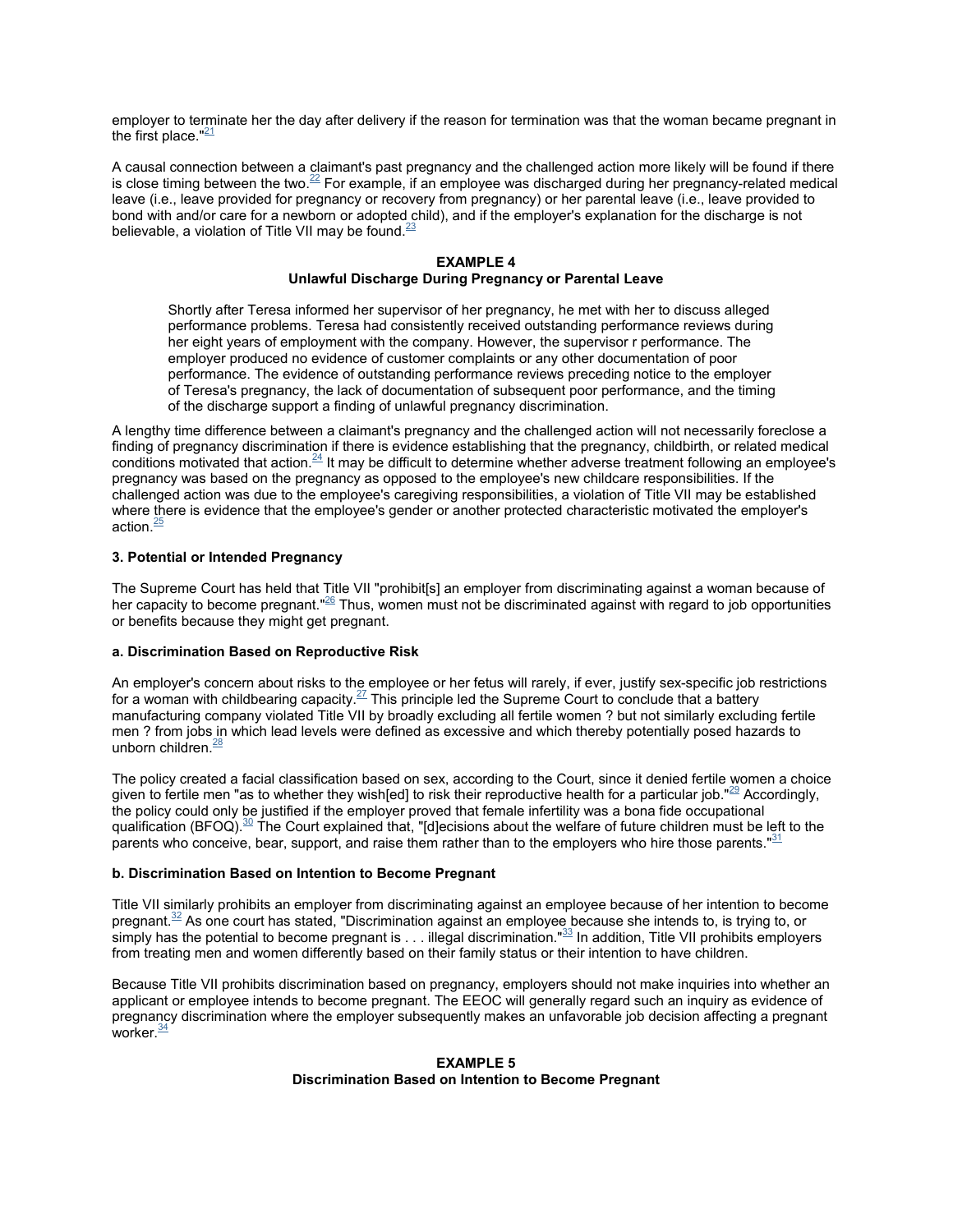Anne, a high-level executive who has a two-year-old son, told her manager she was trying to get pregnant. The manager reacted with displeasure, stating that the pregnancy might interfere with her job responsibilities. Two weeks later, Anne was demoted to a lower paid position with no supervisory responsibilities. In response to Anne's EEOC charge, the employer asserts it demoted Anne because of her inability to delegate tasks effectively. Anne's performance evaluations were consistently outstanding, with no mention of such a concern. The timing of the demotion, the manager's reaction to Anne's disclosure, and the documentary evidence refuting the employer's explanation make clear that the employer has engaged in unlawful discrimination.

#### <span id="page-5-0"></span>**c. Discrimination Based on Infertility Treatment**

Employment decisions related to infertility treatments implicate Title VII under limited circumstances. Because surgical impregnation is intrinsically tied to a woman's childbearing capacity, an inference of unlawful sex discrimination may be raised if, for example, an employee is penalized for taking time off from work to undergo such a procedure.<sup>[35](#page-28-0)</sup> In contrast, with respect to the exclusion of infertility from employer-provided health insurance, courts have generally held that exclusions of all infertility coverage for all employees is gender neutral and does not violate Title VII.<sup>[36](#page-28-1)</sup> Title VII may be implicated by exclusions of particular treatments that apply only to one gender.<sup>[37](#page-28-2)</sup>

#### <span id="page-5-1"></span>**d. Discrimination Based on Use of Contraception**

Depending on the specific circumstances, employment decisions based on a female employee's use of contraceptives may constitute unlawful discrimination based on gender and/or pregnancy. Contraception is a means by which a woman can control her capacity to become pregnant, and, therefore, Title VII's prohibition of discrimination based on potential pregnancy necessarily includes a prohibition on discrimination related to a woman's use of contraceptives.<sup>[38](#page-28-3)</sup> For example, an employer could not discharge a female employee from her job because she uses contraceptives. $\frac{39}{2}$  $\frac{39}{2}$  $\frac{39}{2}$ 

Employers can violate Title VII by providing health insurance that excludes coverage of prescription contraceptives, whether the contraceptives are prescribed for birth control or for medical purposes.<sup>[40](#page-28-5)</sup> Because prescription contraceptives are available only for women, a health insurance plan facially discriminates against women on the basis of gender if it excludes prescription contraception but otherwise provides comprehensive coverage.<sup>[41](#page-29-0)</sup> To comply with Title VII, an employer's health insurance plan must cover prescription contraceptives on the same basis as prescription drugs, devices, and services that are used to prevent the occurrence of medical conditions other than pregnancy.<sup>[42](#page-29-1)</sup> For example, if an employer's health insurance plan covers preventive care for medical conditions other than pregnancy, such as vaccinations, physical examinations, prescription drugs that prevent high blood pressure or to lower cholesterol levels, and/or preventive dental care, then prescription contraceptives also must be covered.

#### <span id="page-5-2"></span>**4. Medical Condition Related to Pregnancy or Childbirth**

#### <span id="page-5-3"></span>**a. In General**

Title VII prohibits discrimination based on pregnancy, childbirth, or a related medical condition. Thus, an employer may not discriminate against a woman with a medical condition relating to pregnancy or childbirth and must treat her the same as others who are similar in their ability or inability to work but are not affected by pregnancy, childbirth, or related medical conditions.<sup>[43](#page-29-2)</sup>

#### **EXAMPLE 6 Uniform Application of Leave Policy**

Sherry went on medical leave due to a pregnancy-related condition. The employer's policy provided four weeks of medical leave to employees who had worked less than a year. Sherry had worked for the employer for only six months and was discharged when she did not return to work after four weeks. Although Sherry claims the employer discharged her due to her pregnancy, the evidence showed that the employer applied its leave policy uniformly, regardless of medical condition or sex and, therefore, did not engage in unlawful disparate treatment.<sup>4</sup>

Title VII also requires that an employer provide the same benefits for pregnancy-related medical conditions as it provides for other medical conditions.<sup>[45](#page-29-4)</sup> Courts have held that Title VII's prohibition of discrimination based on sex and pregnancy does not apply to employment decisions based on costs associated with the medical care of employees' offspring.<sup>[46](#page-29-5)</sup> However, taking an adverse action, such as terminating an employee to avoid insurance costs arising from the pregnancy-related impairment of the employee or the impairment of the employee's child, would violate Title I of the ADA if the employee's or child's impairment constitutes a "disability" within the meaning of the ADA. $^{47}$  $^{47}$  $^{47}$  It also might violate Title II of the Genetic Information Nondiscrimination Act (GINA) $^{48}$  $^{48}$  $^{48}$  and/or the Employee Retirement Income Security Act (ERISA).<sup>[49](#page-30-0)</sup>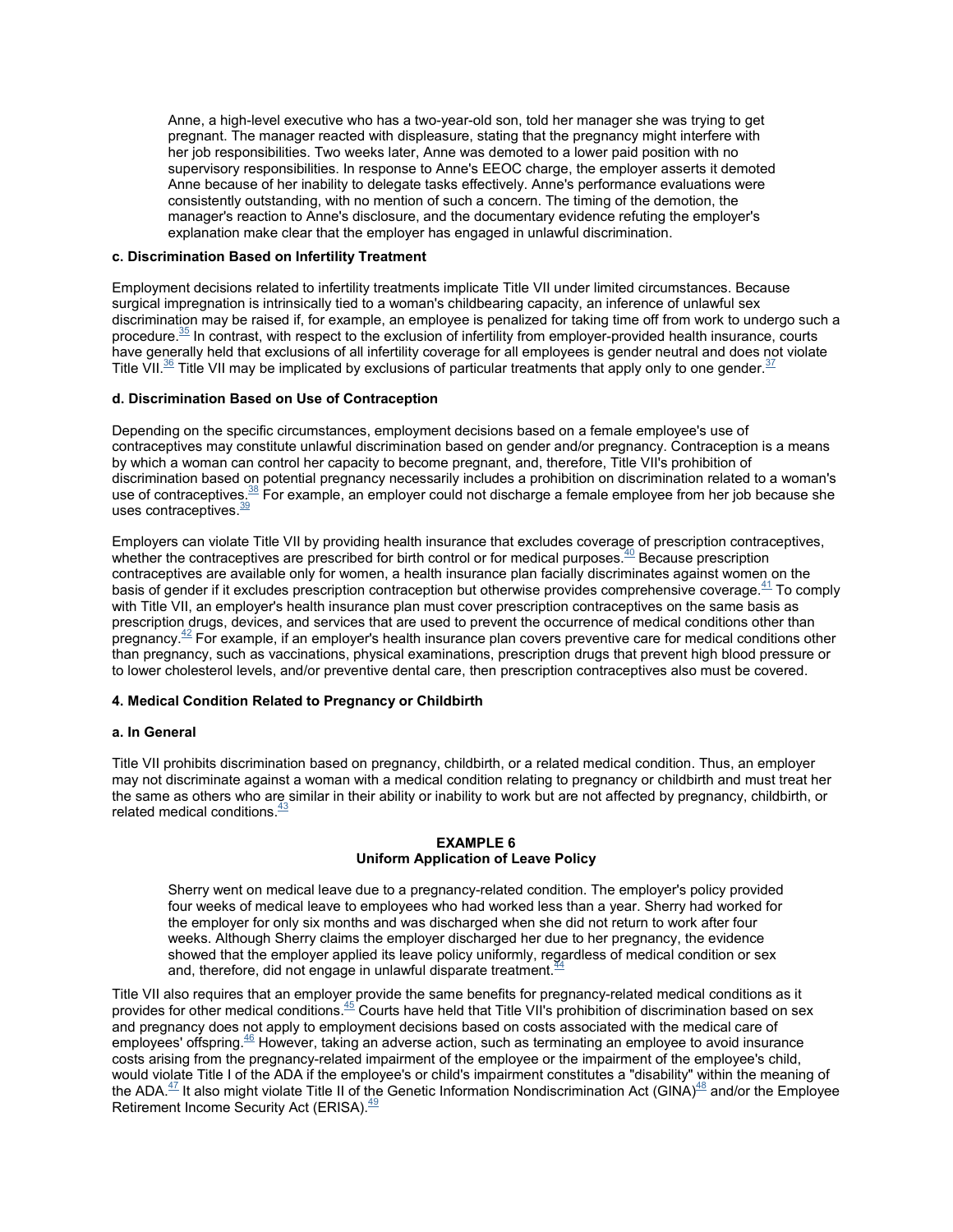#### <span id="page-6-0"></span>**b. Discrimination Based on Lactation and Breastfeeding**

There are various circumstances in which discrimination against a female employee who is lactating or breastfeeding can implicate Title VII. Lactation, the postpartum production of milk, is a physiological process triggered by hormones.<sup>[50](#page-30-1)</sup> Because lactation is a pregnancy-related medical condition, less favorable treatment of a lactating employee may raise an inference of unlawful discrimination. $51$  For example, a manager's statement that an employee was demoted because of her breastfeeding schedule would raise an inference that the demotion was unlawfully based on the pregnancy-related medical condition of lactation. $52$ 

To continue producing an adequate milk supply and to avoid painful complications associated with delays in expressing milk, $\frac{53}{2}$  $\frac{53}{2}$  $\frac{53}{2}$  a nursing mother will typically need to breastfeed or express breast milk using a pump two or three times over the duration of an eight-hour workday.  $\frac{54}{4}$  $\frac{54}{4}$  $\frac{54}{4}$  An employee must have the same freedom to address such lactation-related needs that she and her co-workers would have to address other similarly limiting medical conditions. For example, if an employer allows employees to change their schedules or use sick leave for routine doctor appointments and to address non-incapacitating medical conditions, $55$  then it must allow female employees to change their schedules or use sick leave for lactation-related needs under similar circumstances.

Finally, because only women lactate, a practice that singles out lactation or breastfeeding for less favorable treatment affects only women and therefore is facially sex-based. For example, it would violate Title VII for an employer to freely permitemployees to use break time for personal reasons except to express breast milk.<sup>56</sup>

Aside from protections under Title VII, female employees who are breastfeeding also have rights under other laws, including a provision of the Patient Protection and Affordable Care Act that requires employers to provide reasonable break time and a private place for hourly employees who are breastfeeding to express milk. $57$  For more information, see Section III C., infra.

#### <span id="page-6-1"></span>**c. Abortion**

Title VII protects women from being fired for having an abortion or contemplating having an abortion.<sup>58</sup> [H](#page-0-1)owever, Title VII makes clear that an employer that offers health insurance is not required to pay for coverage of abortion except where the life of the mother would be endangered if the fetus were carried to term or medical complications have arisen from an abortion.<sup>[59](#page-0-1)</sup> The statute also makes clear that, although not required to do so, an employer is permitted to provide health insurance coverage for abortion.  $\frac{60}{2}$  $\frac{60}{2}$  $\frac{60}{2}$  Title VII would similarly prohibit adverse employment actions against an employee based on her decision not to have an abortion. For example, it would be unlawful for a manager to pressure an employee to have an abortion, or not to have an abortion, in order to retain her job, get better assignments, or stay on a path for advancement. $61$  $61$ 

#### <span id="page-6-2"></span>**5. Persons Similar in Their Ability or Inability to Work**

Title VII requires that individuals affected by pregnancy, childbirth, or related medical conditions be treated the same for all employment-related purposes as other persons not so affected but similar in their ability or inability to work. $62$ Thus, an employer is obligated to treat a pregnant employee temporarily unable to perform the functions of her job the same as it treats other employees similarly unable to perform their jobs, whether by providing modified tasks, alternative assignments, leave, or fringe benefits. $63$ 

An employer may not refuse to treat a pregnant worker the same as other employees who are similar in their ability or inability to work by relying on a policy that makes distinctions based on the source of an employee's limitations (e.g., apolicy of providing light duty only to workers injured on the job).  $64$  However, an employer may treat a pregnant employee the same as other employees who are similar in their ability or inability to work with respect to other prerequisites for obtaining the benefit that do not relate to the cause of an employee's limitation. For example, a pregnant worker who needs changes in her duties or schedule would be responsible for conveying the request to her supervisor and for providing reasonable documentation of her limitations if this is what the employer requires of employees who seek workplace changes for reasons other than pregnancy. Similarly, if a pregnant worker requests a change that the employer is providing as a reasonable accommodation to a co-worker with a disability, the employer may evaluate the pregnant employee's request in light of whether the change would constitute an "undue hardship," since this would amount to treating the pregnant employee the same as an employee with a disability whose accommodation request would also be subject to the defense of undue hardship.<sup> $6$ </sup>

Pregnant employees seeking to establish that they have not been treated the same as other employees similar in their ability or inability to work can establish unequal treatment through various forms of evidence. For example, there might be evidence that reasonable accommodations (including exceptions to policies) are provided under the ADA to individuals with disabilities who are similar to a pregnant worker in terms of their ability or inability to work.<sup>[66](#page-0-1)</sup>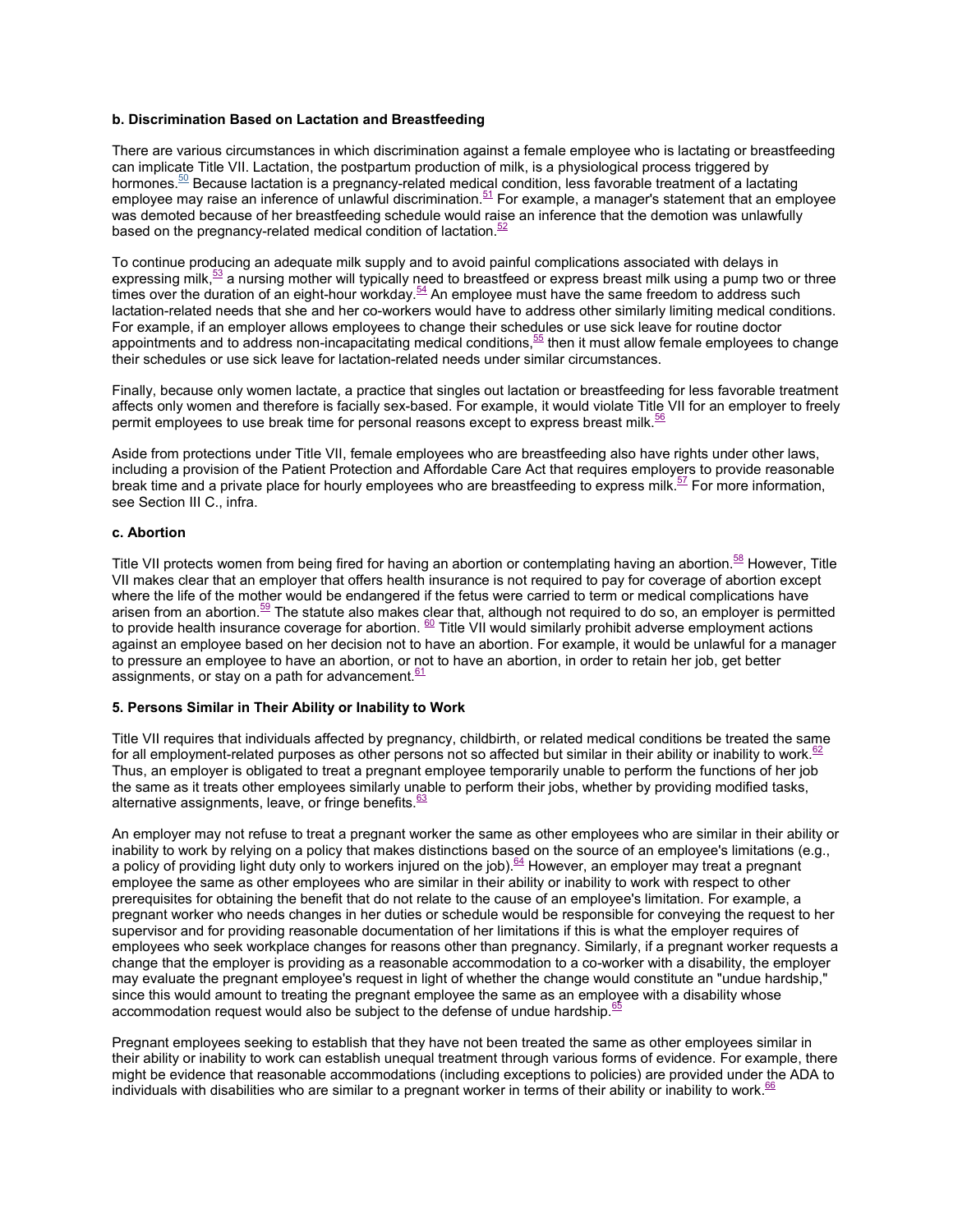The ADAAA expanded the definition of disability to include employees with conditions requiring work-related restrictions similar to those needed by pregnant women. For example, someone who, because of a back impairment, has a 20-pound lifting restriction that lasts for several months would be an individual with a disability under the ADA entitled to reasonable accommodation, absent undue hardship.<sup>[67](#page-0-1)</sup> The same individual would be an appropriate comparator for PDA purposes to a woman who has a similar restriction due to pregnancy. Similarly, pregnant employees may require other kinds of workplace adjustments similar to accommodations provided to individuals with disabilities, such as permission to take more frequent breaks and to keep a water bottle at a workstation where an employer generally prohibits this practice (an accommodation that an employer might provide to someone who takes medication to combat the effects of dry mouth caused by certain psychiatric medications),<sup>[68](#page-0-1)</sup> or permission to use a stool to carry out job functions generally performed while standing (an accommodation that might be provided to an employee with a back or leg impairment that limits standing).  $69$ 

# <span id="page-7-0"></span>B. Evaluating PDA-Covered Employment Decisions

Pregnancy discrimination may take the form of disparate treatment (pregnancy, childbirth, or a related medical condition is a motivating factor in an adverse employment action) or disparate impact (a neutral policy or practice has a significant negative impact on women affected by pregnancy, childbirth, or a related medical condition, and either the policy or practice is not job related and consistent with business necessity or there is a less discriminatory alternative and the employer has refused to adopt it).

#### <span id="page-7-1"></span>**1. Disparate Treatment**

The PDA defines discrimination because of sex to include discrimination because of or on the basis of pregnancy. As with other claims of discrimination under Title VII, an employer will be found to have discriminated on the basis of pregnancy if an employee's pregnancy, childbirth, or related medical condition was all or part of the motivation for an employment decision. Intentional discrimination under the PDA can be proven using any of the types of evidence used in other sex discrimination cases. Discriminatory motive may be established directly, or it can be inferred from the surrounding facts and circumstances.

The PDA further provides that discrimination on the basis of pregnancy includes failure to treat women affected by pregnancy "the same for all employment related purposes . . . as other persons not so affected but similar in their ability or inability to work." A violation under this provision will be established where all of the evidence, viewed as a whole, establishes that an employer has treated a pregnant worker differently than a non-pregnant worker similar in his/her ability or inability to work.

As with any other charge, investigators faced with a charge alleging disparate treatment based on pregnancy, childbirth, or a related medical condition should examine the totality of evidence to determine whether there is reasonable cause to believe the particular challenged action was unlawfully discriminatory. All evidence should be examined in context, and the presence or absence of any particular kind of evidence is not dispositive.

Evidence indicating disparate treatment based on pregnancy, childbirth, or related medical conditions includes the following:

An explicit policy<sup>[70](#page-0-1)</sup> or a statement by a decision maker or someone who influenced the challenged decision that on its face demonstrates pregnancy bias and is linked to the challenged action.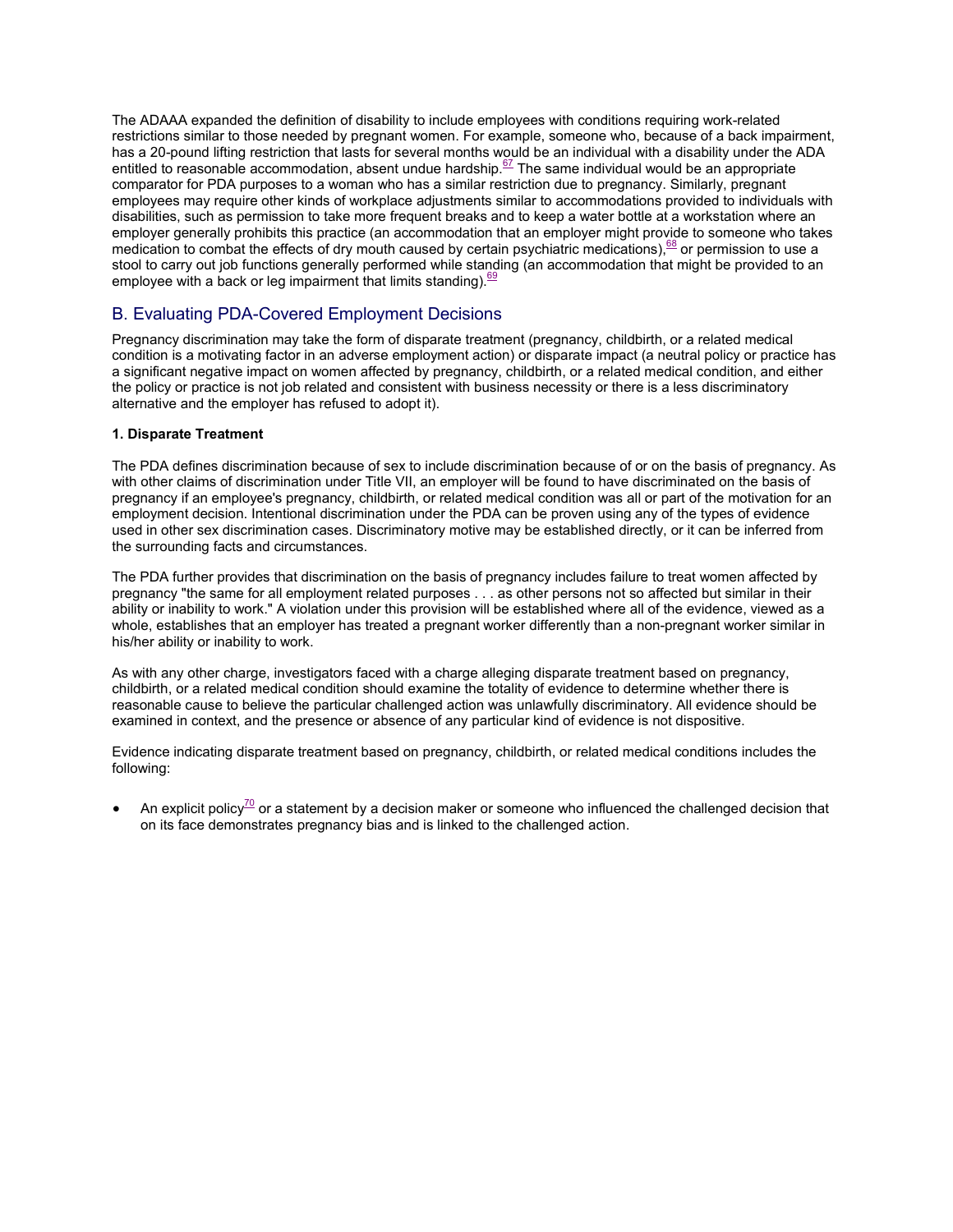

 Close timing between the challenged action and the employer's knowledge of the employee's pregnancy, childbirth, or related medical condition.

In *Asmo v. Keane, Inc.*, [73](#page-0-1) a two-month period between the time the employer learned of the plaintiff's pregnancy and the time it decided to discharge her raised an inference that the plaintiff's pregnancy and discharge were causally linked. $74$ 

 $\bullet$ More favorable treatment of employees of either sex<sup>75</sup> who are not affected by pregnancy, childbirth, or related medical conditions but are similar in their ability or inability to work.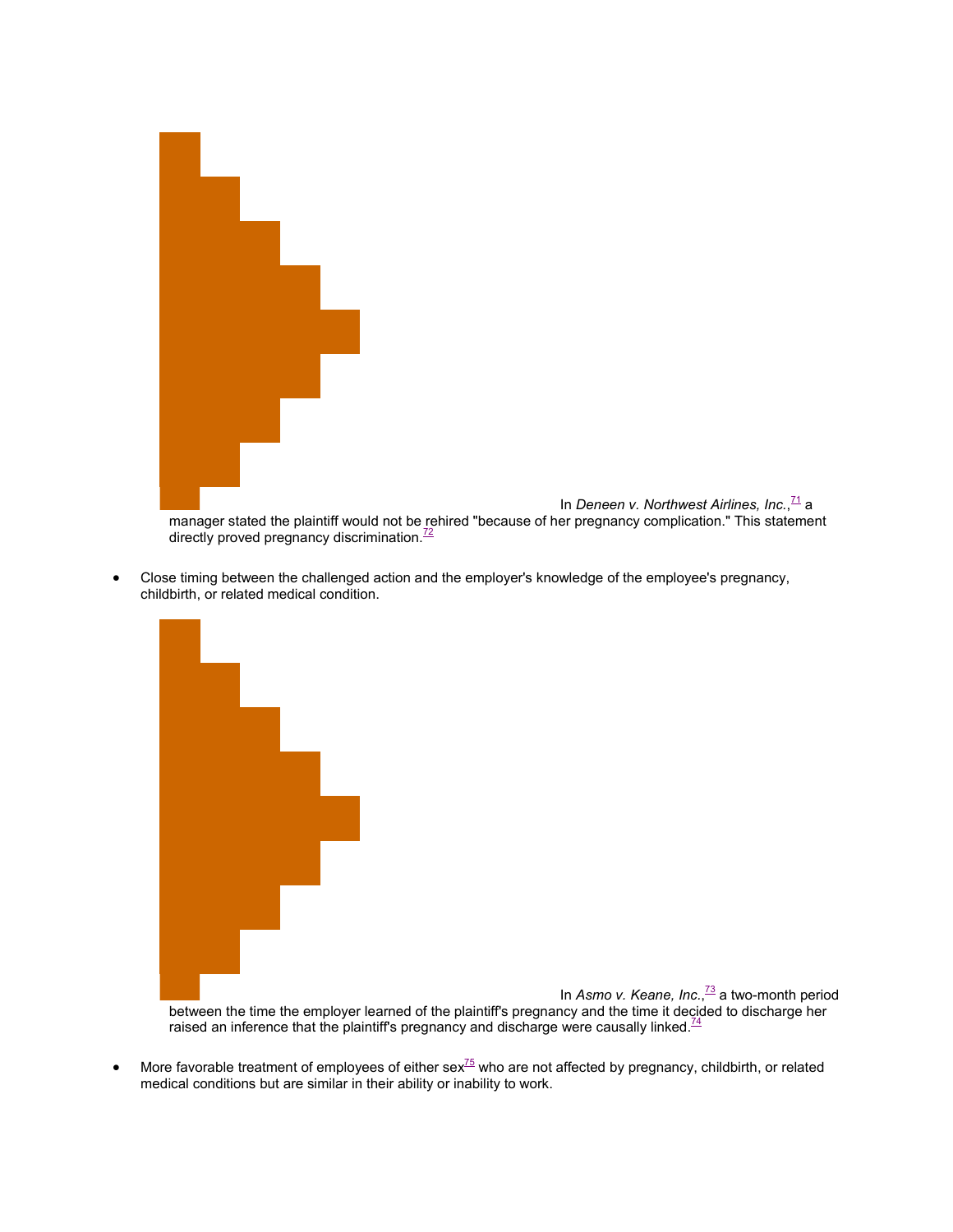

In *Wallace v. Methodist Hospital System*, [76](#page-0-1) the employer asserted that it discharged the plaintiff, a pregnant nurse, in part because she performed a medical procedure without a physician's knowledge or consent. The plaintiff produced evidence that this reason was pretextual by showing that the employer merely reprimanded a non-pregnant worker for nearly identical misconduct  $\frac{77}{6}$  $\frac{77}{6}$  $\frac{77}{6}$ 

Evidence casting doubt on the credibility of the employer's explanation for the challenged action.

In *Nelson v. Wittern Group*,<sup>[78](#page-0-1)</sup> the defendant asserted it fired the plaintiff not because of her pregnancy but because overstaffing required elimination of her position. The court found a reasonable jury could conclude this reason was pretextual where there was evidence that the plaintiff and her co-workers had plenty of work to do, and the plaintiff's supervisor assured her prior to her parental leave that she would not need to worry about having a job when she got back.  $^{79}$  $^{79}$  $^{79}$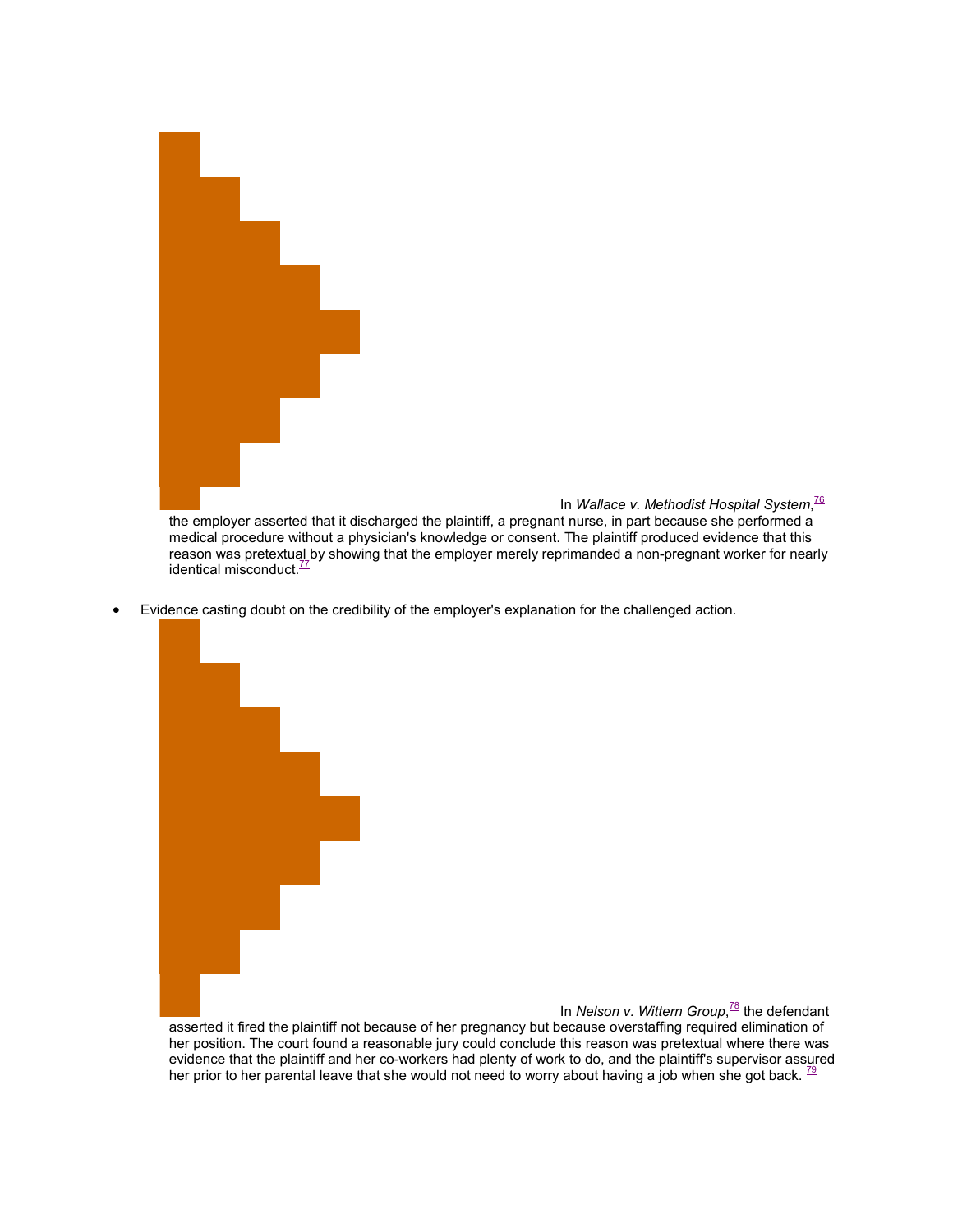Evidence that the employer violated or misapplied its own policy in undertaking the challenged action.



In *Cumpiano v. Banco Santander Puerto*

Rico,<sup>[80](#page-0-1)</sup> the court affirmed a finding of pregnancy discrimination where there was evidence that the employer did not enforce the conduct policy on which it relied to justify the discharge until the plaintiff became pregnant.<sup>[81](#page-0-1)</sup>

#### <span id="page-10-0"></span>**a. Harassment**

Title VII, as amended by the PDA, requires employers to provide a work environment free of harassment based on pregnancy, childbirth, or related medical conditions. An employer's failure to do so violates the statute. Liability can result from the conduct of a supervisor, co-workers, or non-employees such as customers or business partners over whom the employer has some control. $\frac{32}{2}$ 

Examples of pregnancy-based harassment include unwelcome and offensive jokes or name-calling, physical assaults or threats, intimidation, ridicule, insults, offensive objects or pictures, and interference with work performance motivated by pregnancy, childbirth, or related medical conditions such as breastfeeding. Such motivation is often evidenced by the content of the remarks but, even if pregnancy is not explicitly referenced, Title VII is implicated if there is other evidence that pregnancy motivated the conduct. Of course, as with harassment on any other basis, the conduct is unlawful only if the employee perceives it to be hostile or abusive and if it is sufficiently severe or pervasive to alter the terms and conditions of employment from the perspective of a reasonable person in the employee's position.<sup>[83](#page-0-1)</sup>

Harassment must be analyzed on a case-by-case basis, by looking at all the circumstances in context. Relevant factors in evaluating whether harassment creates a work environment sufficiently hostile to violate Title VII may include any of the following (no single factor is determinative):

- The frequency of the discriminatory conduct;
- The severity of the conduct;
- Whether the conduct was physically threatening or humiliating;
- Whether the conduct unreasonably interfered with the employee's work performance; and
- The context in which the conduct occurred, as well as any other relevant factor.

The more severe the harassment, the less pervasive it needs to be, and vice versa. Accordingly, unless the harassment is quite severe, a single incident or isolated incidents of offensive conduct or remarks generally do not create an unlawful hostile working environment. Pregnancy-based comments or other acts that are not sufficiently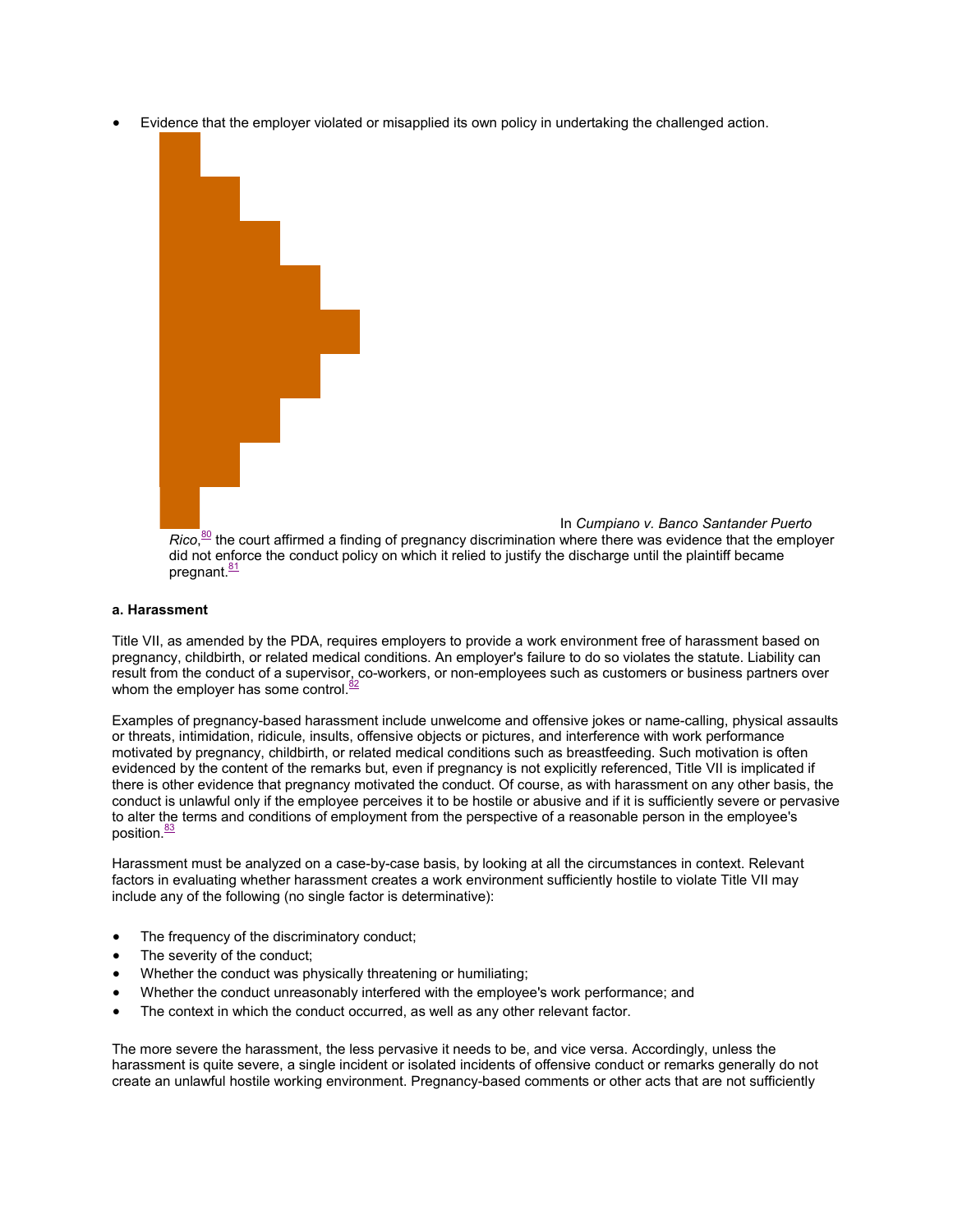severe standing alone may become actionable when repeated, although there is no threshold number of harassing incidents that gives rise to liability.

#### **EXAMPLE 7 Hostile Environment Harassment**

Binah, a black woman from Nigeria, claims that when she was visibly pregnant with her second child, her supervisors increased her workload and shortened her deadlines so that she could not complete her assignments, ostracized her, repeatedly excluded her from meetings to which she should have been invited, reprimanded her for failing to show up for work due to snow when others were not reprimanded, and subjected her to profanity. Binah asserts the supervisors subjected her to this harassment because of her pregnancy status, race, and national origin. A violation of Title VII would be found if the evidence shows that the actions were causally linked to Binah's pregnancy status, race, and/or national origin. $\frac{84}{3}$  $\frac{84}{3}$  $\frac{84}{3}$ 

#### <span id="page-11-0"></span>**b. Workers with Caregiving Responsibilities**

After an employee's child is born, an employer might treat the employee less favorably not because of the prior pregnancy, but because of the worker's caregiving responsibilities. This situation would fall outside the parameters of the PDA. However, as explained in the Commission's Enforcement Guidance: Unlawful Disparate Treatment of Workers with Caregiving Responsibilities (May 23, 2007),  $85$  although caregiver status is not a prohibited basis under the federal equal employment opportunity statutes, discrimination against workers with caregiving responsibilities may be actionable when an employer discriminates based on sex or another characteristic protected by federal law. For example, an employer violates Title VII by denying job opportunities to women -- but not men -- with young children, or by reassigning a woman recently returned from pregnancy-related medical leave or parental leave to less desirable work based on the assumption that, as a new mother, she will be less committed to her job. An employer also violates Title VII by denying a male caregiver leave to care for an infant but granting such leave to a female caregiver, or by discriminating against a Latina working mother based on stereotypes about working mothers and hostility towards Latinos generally.<sup>[86](#page-0-1)</sup> An employer violates the ADA by treating a worker less favorably based on stereotypical assumptions about the worker's ability to perform job duties satisfactorily because the worker also cares for a child with a disability. $87$ 

#### <span id="page-11-1"></span>**c. Bona Fide Occupational Qualification (BFOQ) Defense**

In some instances, employers may claim that excluding pregnant or fertile women from certain jobs is lawful because non-pregnancy is a bona fide occupational qualification  $(BFOQ)$ .<sup>[8](#page-0-1)8</sup> The defense, however, is an extremely narrow exception to the general prohibition of discrimination on the basis of sex. An employer who seeks to prove a BFOQ mustshow that pregnancy actually interferes with a female employee's ability to perform the job, $89$  and the defense must be based on objective, verifiable skills required by the job rather than vague, subjective standards.<sup>9</sup>

Employers rarely have been able to establish a pregnancy-based BFOQ. The defense cannot be based on fears of danger to the employee or her fetus, fears of potential tort liability, assumptions and stereotypes about the employment characteristics of pregnant women such as their turnover rate, or customer preference.<sup>[91](#page-0-1)</sup>

Without showing a BFOQ, an employer may not require that a pregnant worker take leave until her child is born or for apredetermined time thereafter, provided she is able to perform her job.<sup>92</sup>

#### <span id="page-11-2"></span>**2. Disparate Impact**

Title VII is violated if a facially neutral policy has a disproportionate adverse effect on women affected by pregnancy, childbirth, or related medical conditions and the employer cannot show that the policy is job related for the position in question and consistent with business necessity.<sup>[93](#page-0-1)</sup> Proving disparate impact ordinarily requires a statistical showing that a specific employment practice has a discriminatory effect on workers in the protected group. However, statistical evidence might not be required if it could be shown that all or substantially all pregnant women would be negatively affected by the challenged policy. $\frac{94}{94}$  $\frac{94}{94}$  $\frac{94}{94}$ 

The employer can prove business necessity by showing that the requirement is "necessary to safe and efficient job performance."<sup>[95](#page-0-1)</sup> If the employer makes this showing, a violation still can be found if there is a less discriminatory alternativethat meets the business need and the employer refuses to adopt it. $96$  The disparate impact provisions of Title VII have been used by pregnant plaintiffs to challenge, for example, weight lifting requirements, <sup>97</sup>[lig](#page-0-1)ht duty limitations,  $\frac{98}{9}$  $\frac{98}{9}$  $\frac{98}{9}$  and restrictive leave policies.  $\frac{99}{9}$  $\frac{99}{9}$  $\frac{99}{9}$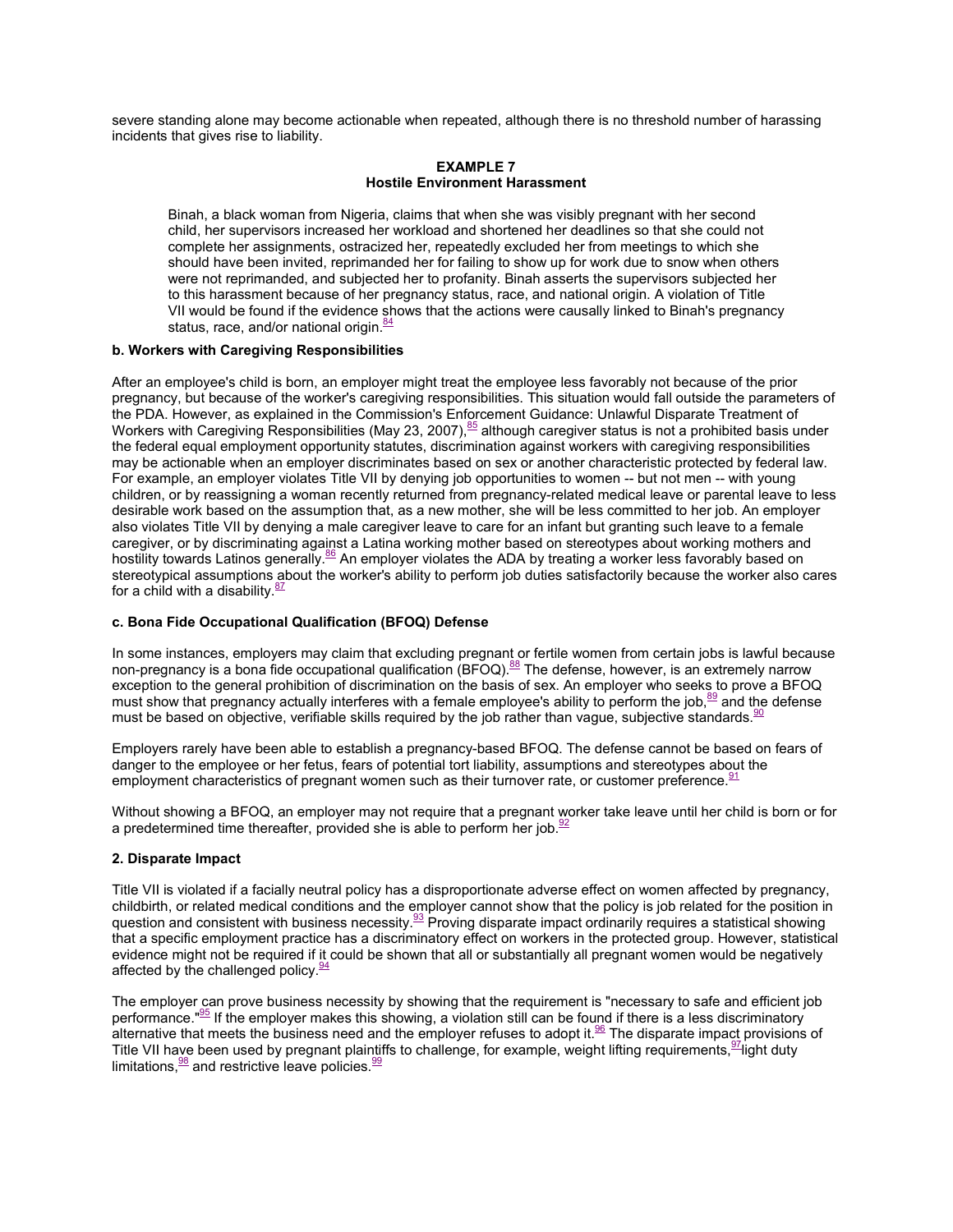#### **EXAMPLE 8 Weight Lifting Requirement**

Carol applied for a warehouse job. At the interview, the hiring official told her the job requirements and asked if she would be able to meet them. One of the requirements was the ability to lift up to 50 pounds. Carol said that she could not meet the lifting requirement because she was pregnant but otherwise would be able to meet the job requirements. She was not hired. The employer asserts that it did not select Carol because she could not meet the lifting requirement and produces evidence that it treats all applicants the same with regard to this hiring criterion. If the evidence shows that the lifting requirement disproportionately excludes pregnant applicants, the employer would have to prove that the requirement is job related for the position in question and consistent with business necessity. $\frac{100}{100}$  $\frac{100}{100}$  $\frac{100}{100}$ 

### <span id="page-12-0"></span>C. Equal Access to Benefits

An employer is required under Title VII to treat an employee temporarily unable to perform the functions of her job because of her pregnancy-related condition in the same manner as it treats other employees similar in their ability or inability to work, whether by providing modified tasks, alternative assignments, or fringe benefits such as disability leave and leave without pay.<sup>[101](#page-0-1)</sup> In addition to leave, the term "fringe benefits" includes, for example, medical benefits and retirement benefits.

#### <span id="page-12-1"></span>**1. Light Duty**

#### <span id="page-12-2"></span>**a. Disparate Treatment: Pregnancy-Related Comments as Direct Evidence of Discrimination**

If there is evidence that pregnancy-related animus motivated an employer's decision to deny a pregnant employee light duty, it is not necessary for the employee to show that another employee was treated more favorably than she was.

#### **EXAMPLE 9 Evidence of Pregnancy-Related Animus Motivating Denial of Light Duty**

An employee requests light duty because of her pregnancy. The employee's supervisor is aware that the employee is pregnant and knows that there are light duty positions available that the pregnant employee could perform. Nevertheless, the supervisor denies the request, telling the employee that having a pregnant worker in the workplace is just too much of a liability for the company. It is not necessary in this instance that the pregnant worker produce evidence of a nonpregnant worker similar in his or her ability or inability to work who was given a light duty position.

#### <span id="page-12-3"></span>**b. Disparate Treatment: Evidence of Other Workers Similar in Their Ability or Inability to Work Who Are Given Light Duty**

In the absence of pregnancy-related statements evidencing animus, a pregnant worker may still establish a violation of the PDA by showing that she was denied light duty or other accommodations that were granted to other employees who are similar in their ability or inability to work. The PDA provides that "women affected by pregnancy, childbirth, or related medical conditions shall be treated the same for all employment-related purposes, including receipt of benefits under fringe benefit programs, as other persons not so affected but similar in their ability or inability to work." $\cdot$ Accordingly, an employer's failure to treat pregnant employees the same as non-pregnant employees similar in their ability or inability to work is a violation of the PDA.

#### **EXAMPLE 10 Employer Does Not Provide Equal Access to Light Duty**

An employer has a policy or practice of providing light duty, subject to availability, for any employee who cannot perform one or more job duties for up to 90 days due to injury, illness, or a condition that would be a disability under the ADA. An employee requests a light duty assignment for a 20 pound lifting restriction related to her pregnancy. The employer denies the light duty request, claiming that pregnancy itself does not constitute an injury, illness, or disability, and that the employee has not provided any evidence that the restriction is the result of a pregnancy-related impairment that constitutes a disability under the ADA. The employer has violated the PDA because the employer's policy treats pregnant employees differently from other employees similar in their ability or inability to work.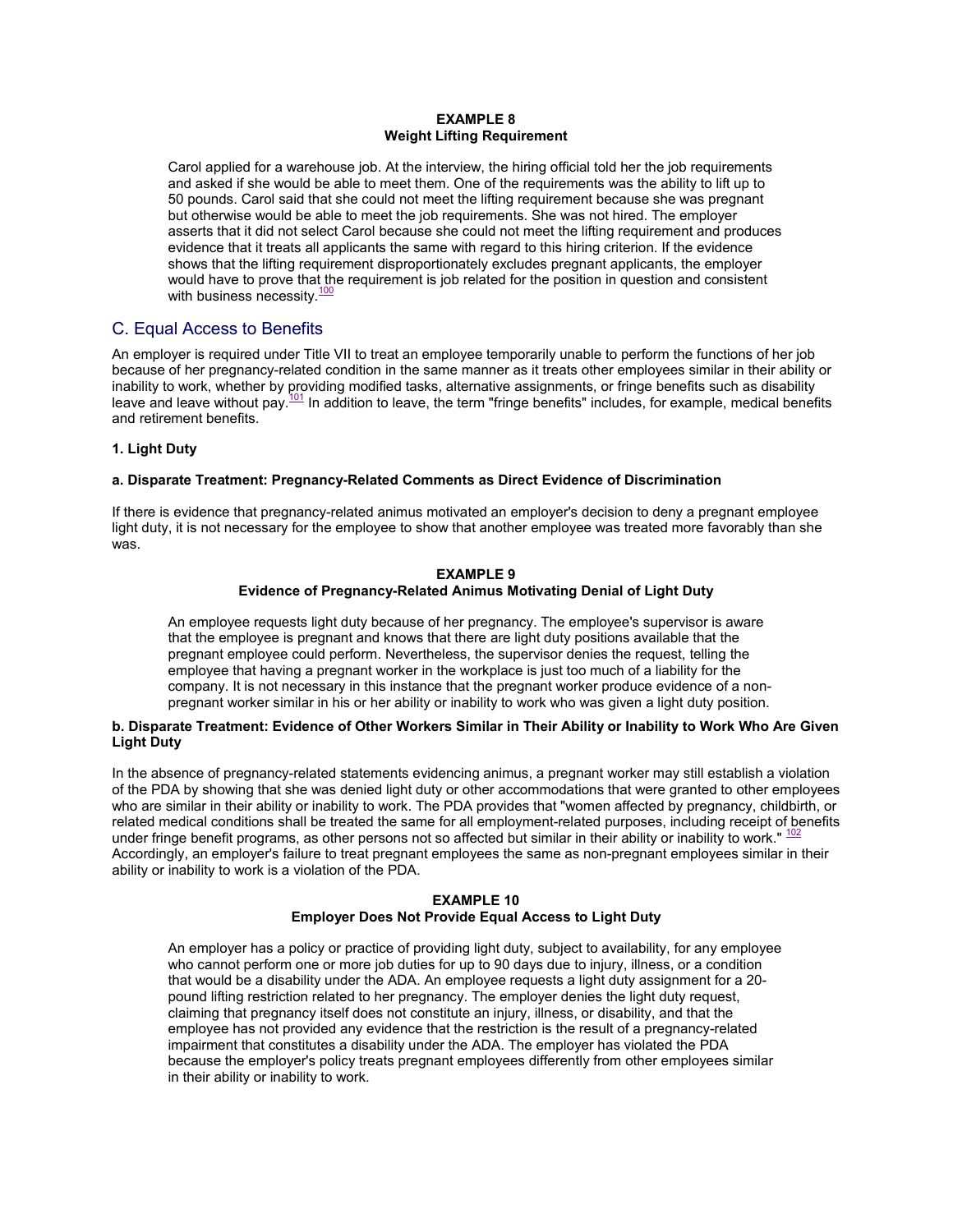An employer does not violate the PDA when it offers benefits to pregnant workers on the same terms that it offers benefits to other workers similar in their ability or inability to work. Therefore, if an employer's light duty policy places certain types of restrictions on the availability of light duty positions, such as limits on the number of light duty positions or the duration of light duty assignments, the employer may lawfully apply those restrictions to pregnant workers, as long as it also applies the same restrictions to other workers similar in their ability or inability to work. $^{103}$  $^{103}$  $^{103}$ 

#### **EXAMPLE 11 Employer Provides Equal Access to Light Duty**

Rachel worked as a nursing assistant at Sunrise Valley, a long-term care facility. After Rachel became pregnant, she applied for and was denied a light duty assignment. Sunrise Valley then discharged Rachel because she could not perform all of her job duties. Rachel filed a charge claiming that she was discriminated against on the basis of pregnancy by being denied light duty while light duty was provided to other workers with similar restrictions.

The EEOC investigation finds that Sunrise Valley has five administrative positions that it staffs with employees who are unable to perform one or more of their regular job functions and that Sunrise Valley has appropriately determined that this is the maximum number of light duty positions it can make available consistent with its staffing needs and the facility's obligation to ensure proper care and safety of its residents. The evidence also shows that in the past, pregnant workers have received light duty when positions are available and non-pregnant workers have been denied light duty when all positions were filled. At the time that Rachel made her request, all of the available light duty positions were filled. Because pregnant workers have equal access to light duty positions under the same terms as others similar in their ability or inability to work, Sunrise Valley's failure to provide light duty for Rachel when no light duty positions were available does not violate the PDA. $104$ 

However, an employer cannot lawfully deny or restrict light duty based on the source of a pregnant employee's limitation. Thus, for example, an employer must provide light duty for pregnant workers on the same terms that light duty is offered to employees injured on the job who are similar to the pregnant worker in their ability or inability to work.

#### **EXAMPLE 12 Employer Does Not Apply Restrictions Equally**

An employer makes six light duty positions available to workers unable to perform one or more job duties due to an on the job injury, pregnancy, or an injury, illness, or condition that would constitute a disability under the ADA. A pregnant worker applies for a light duty assignment as a result of work restrictions imposed by her pregnancy. The employer denies the request, claiming that all six positions are currently filled. The employee produces evidence that, in the past, the employer has provided light duty assignments to workers injured on the job even when all six assignments were filled. The employee has provided evidence that the policy's restrictions were not applied equally to the pregnant worker's request for a light duty position.

#### <span id="page-13-0"></span>**c. Disparate Treatment: Proof of Discrimination Through McDonnell Douglas Burden-Shifting Framework**

A plaintiff need not resort to the burden shifting analysis set out in *McDonnell Douglas Corp. v. Green*<sup>105</sup> in order to establish a violation of the PDA where there is direct evidence that pregnancy-related animus motivat[ed t](#page-0-1)he denial of light duty, or evidence that a pregnant employee was denied a light duty position provided to other employees who are similar to the pregnant employee in their ability or inability to work. If a plaintiff relies on this method of proof, however, she must produce evidence that a similarly situated worker was treated differently or more favorably than the pregnant worker to establish a prima facie case of discrimination. The Commission's position is that workers placed in light duty positions because they were injured on the job and/or because they meet the definition of "disability" under the ADA are appropriate comparators for purposes of this stage of the McDonnell Douglas analysis.<sup>[106](#page-0-1)</sup> Thus, consistent with the statutory language, a pregnant worker with a work restriction who challenges a denial of light duty should be able to establish a prima facie case of discrimination under McDonnell Douglas by identifying any other employee who is similar in his or her ability or inability to work and who was treated more favorably, including employees injured on the job and/or covered by the ADA.

The Commission rejects the position that the PDA does not require an employer to provide light duty for a pregnant worker if the employer has a policy or practice limiting light duty to workers injured on the job and/or to employees with disabilities under the ADA. Some courts have reached this conclusion based on the premise that employees covered by such policies are not proper comparators to the pregnant worker for the purposes of the McDonnell Douglas analysis.<sup>[107](#page-0-1)</sup> This analysis is flawed because it rejects the PDA's clear admonition that pregnant workers must be treated the same as non-pregnant workers similar in their ability or inability to work.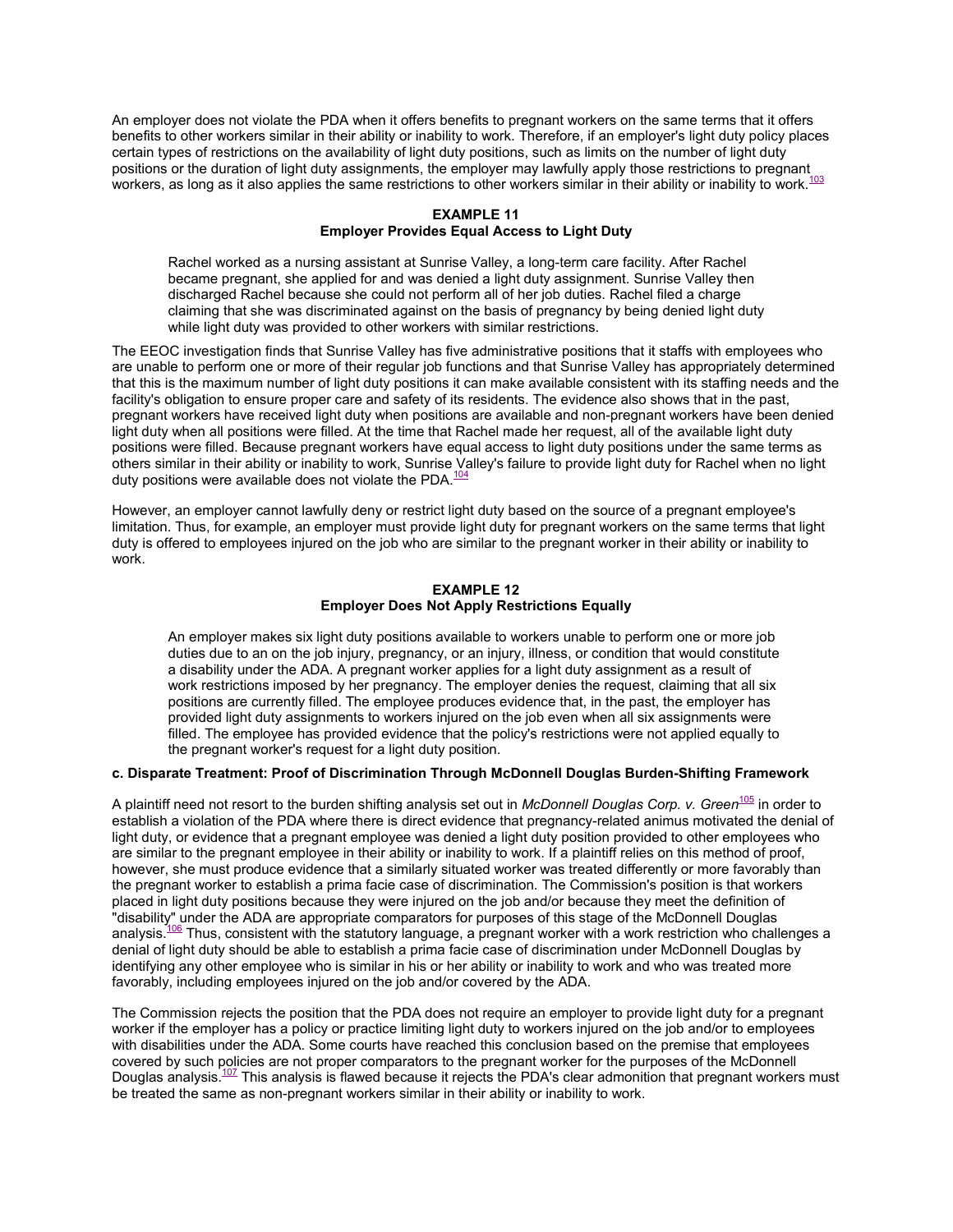Under McDonnell Douglas, once the employee has established a prima facie case, the employer is required to articulate a legitimate, non-discriminatory reason for treating the pregnant worker differently than a non-pregnant worker similar in his or her ability or inability to work. A policy that excludes pregnant workers from benefits offered to non-pregnant workers similar in their ability or inability to work based on the cause of their limitations, such as a policy that provides light duty only for individuals injured on the job, does not constitute such a legitimate, nondiscriminatory reason. Even if an employer can assert a legitimate non-discriminatory reason for the different treatment, such as an evenly applied policy based on something other than the source of an employee's limitations (e.g., a policy limiting the number of available light duty positions), the pregnant worker is then able to present evidence showing that the articulated reason is merely a pretext for discrimination. For example, the pregnant worker might show that an employer that asserts it has a cap on the number of available light duty assignments has waived that cap for workers injured on the job but never for pregnant workers.

#### <span id="page-14-0"></span>**d. Disparate Impact**

A policy of restricting light duty assignments may also have a disparate impact on pregnant workers.<sup>108</sup> If impact is established,the employer must prove that its policy was job related and consistent with business ne[cess](#page-0-1)ity.<sup>[109](#page-0-1)</sup>

#### **EXAMPLE 13 Light Duty Policy - Disparate Impact**

Leslie, who works as a police officer, requested light duty when she was six months pregnant and was advised by her physician not to push or lift over 20 pounds. The request was not granted because the police department had a policy limiting light duty to employees injured on the job. Therefore, Leslie was required to use her accumulated leave for the period during which she could not perform her normal patrol duties. In her subsequent lawsuit, Leslie proved that since substantially all employees denied light duty were pregnant women, the police department's light duty policy had an adverse impact on pregnant officers. The police department claimed that state law required it to pay officers injured on the job regardless of whether they worked and that the light duty policy enabled taxpayers to receive some benefit from the salaries paid to those officers. However, there was evidence that an officer not injured on the job was assigned to light duty. This evidence contradicted the police department's claim that it truly had a business necessity for its policy.<sup>[110](#page-0-1)</sup>

This policy may also be challenged on the ground that it impermissibly distinguishes between pregnant and nonpregnant workers who are similar in their ability or inability to work based on the cause of their limitations.

#### <span id="page-14-1"></span>**2. Leave**

### <span id="page-14-2"></span>**a. Disparate Treatment<sup>111</sup>**

An employer may notco[mpe](#page-0-1)l an employee to take leave because she is pregnant, as long as she is able to perform her job. Such an action violates Title VII even if the employer believes it is acting in the employee's best interest. $112$ 

#### **EXAMPLE 14 Forced Leave**

Lena worked for a janitorial service that provided after hours cleaning in office spaces. When she advised the site foreman that she was pregnant, the foreman told her that she would no longer be able to work since she could harm herself with the bending and pushing required in the daily tasks. She explained that she felt fine and that her doctor had not mentioned that she should change any of her current activities, including work, and did not indicate any particular concern that she would have to stop working. The foreman placed Lena immediately on unpaid leave for the duration of her pregnancy. Lena's leave was exhausted before she gave birth and she was ultimately discharged from her job. Lena's discharge was due to stereotypes about pregnancy. $1$ 

A policy requiring workers to take leave during pregnancy or excluding all pregnant or fertile women from a job is illegal except in the unlikely event that an employer can prove that non-pregnancy or non-fertility is a bona fide occupational qualification (BFOQ).<sup>[114](#page-0-1)</sup> To establish a BFOQ, the employer must prove that the challenged qualification is "reasonably necessary to the normal operation of [the] particular business or enterprise." $1/15$ 

While employers may not force pregnant workers to take leave, they must allow women with physical limitations resulting from pregnancy to take leave on the same terms and conditions as others who are similar in their ability or inability to work.<sup>118</sup> Thus, an employer could not fire a pregnant employee for being absent if her absence fell within the provisions of the employer's sick leave policy.<sup>[117](#page-0-1)</sup> An employer may not require employees disabled by pregnancy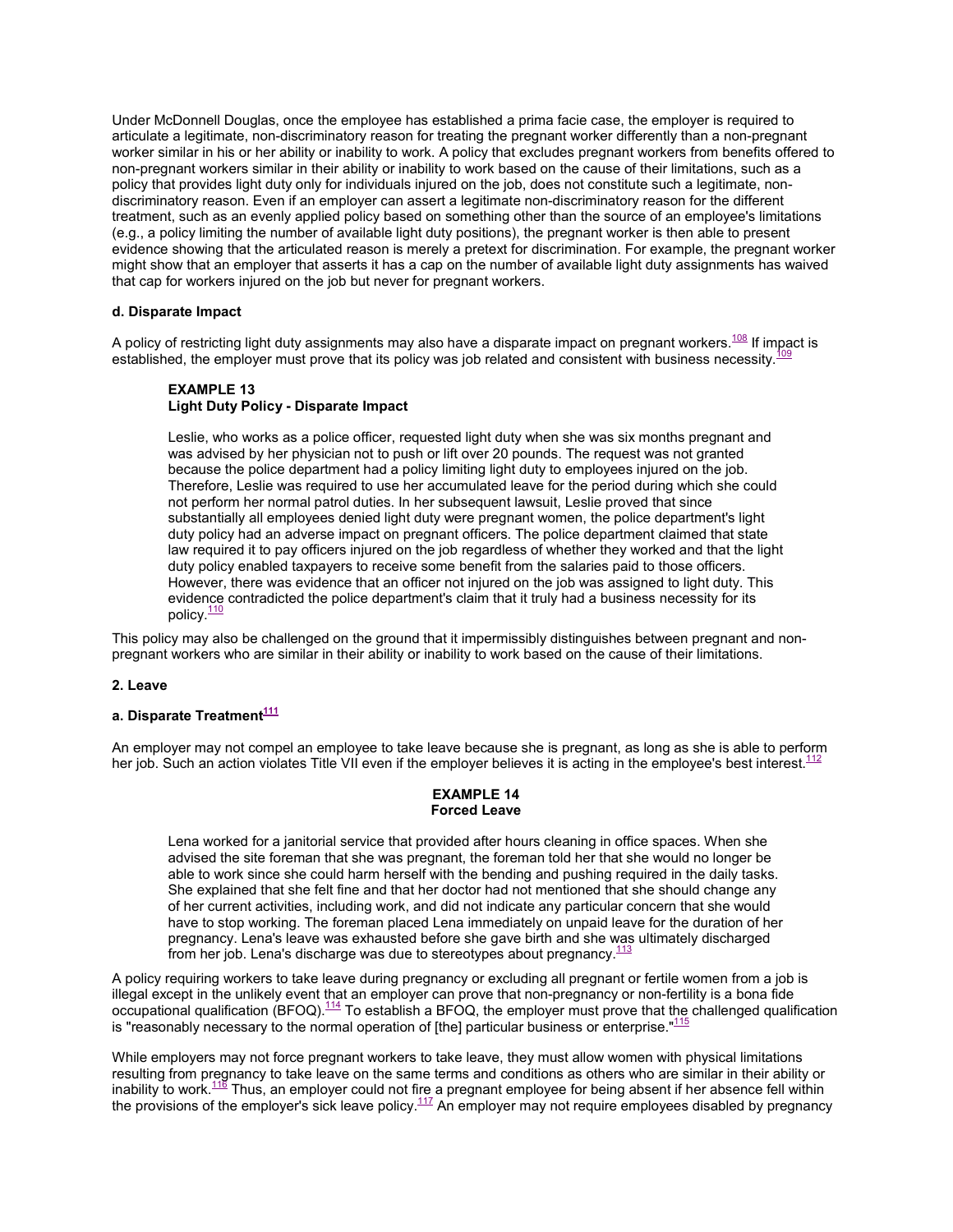or related medical conditions to exhaust their sick leave before using other types of accrued leave if it does not impose the same requirement on employees who seek leave for other medical conditions. Similarly, an employer may not impose a shorter maximum period for pregnancy-related leave than for other types of medical or short-term disability leave. Title VII does not, however, require an employer to grant pregnancy-related medical leave or parental leave or to treat pregnancy-related absences more favorably than absences for other medical conditions.<sup>1</sup>

#### **EXAMPLE 15**

#### **Pregnancy-Related Medical Leave - Disparate Treatment**

Jill submitted a request for two months of leave due to pregnancy- related medical complications. The employer denied her request, although its sick leave policy permitted such leave to be granted. Jill's supervisor had recommended that the company deny the request, arguing that her absence would present staffing problems and noting that this request could turn into additional leave requests if her medical condition did not improve. Jill was unable to report to work due to her medical condition, and was discharged. The evidence shows that the alleged staffing problems were not significant and that the employer had approved requests by non-pregnant employees for extended sick leave under similar circumstances. Moreover, the employer's concern that Jill would likely request additional leave was based on a stereotypical assumption about pregnant workers.  $\frac{119}{1}$  $\frac{119}{1}$  $\frac{119}{1}$ This evidence is sufficient to establish that the employer's explanation for its difference in treatment of Jill and her non-pregnant co-workers is a pretext for pregnancy discrimination.<sup>[120](#page-0-1)</sup>

#### **EXAMPLE 16 Medical Leave Policy -- No Disparate Treatment**

Michelle requests two months of leave due to pregnancy-related medical complications. Her employer denies the request because its policy providing paid medical leave requires employees to be employed at least 90 days to be eligible for such leave. Michelle had only been employed for 65 days at the time of her request. There was no evidence that non-pregnant employees with less than 90 days of service were provided medical leave. Because the leave decision was made in accordance with the eligibility rules, and not because of Michelle's pregnancy, there is no evidence of pregnancy discrimination under a disparate treatment analysis.<sup>[121](#page-0-1)</sup> For the same reason, if the employer had granted leave under the Family and Medical Leave Act to another employee with a serious health condition, it would not be required to provide a pregnant worker with the same leave if she had not attained eligibility by working with the employer for the requisite number of hours during the preceding 12 months. $<sup>1</sup>$ </sup>

#### **b. Disparate Impact**

A policy that restricts leave might disproportionately impact pregnant women. For example, a 10-day ceiling on sick leave and a policy denying sick leave during the first year of employment have been found to disparately impact pregnant women.<sup>[123](#page-0-1)</sup>

If a claimant establishes that such a policy has a disparate impact, an employer must prove that the policy is job related and consistent with business necessity. An employer must have supporting evidence to justify its policy. Business necessity cannot be established by a mere articulation of reasons. Thus, one court refused to find business necessity where the employer argued that it provided no leave to employees who had worked less than one year because it had a high turnover rate and wanted to allow leave only to those who had demonstrated "staying power," but provided no supporting evidence.[124](#page-0-1) The court also found that an alternative policy denying leave for a shorter time period might have served the same business goal, since the evidence showed that most of the first year turnover occurred during the first three months of employment. $125$ 

#### <span id="page-15-0"></span>**3. Parental Leave**

For purposes of determining Title VII's requirements, employers should carefully distinguish between leave related to any physical limitations imposed by pregnancy or childbirth (described in this document as pregnancy-related medical leave) and leave for purposes of bonding with a child and/or providing care for a child (described in this document as parental leave).

Leave related to pregnancy, childbirth, or related medical conditions can be limited to women affected by those conditions.<sup>[126](#page-0-1)</sup> However, parental leave must be provided to similarly situated men and women on the same terms.<sup>[127](#page-0-1)</sup> If, for example, an employer extends leave to new mothers beyond the period of recuperation from childbirth (e.g. to provide the mothers time to bond with and/or care for the baby), it cannot lawfully fail to provide an equivalent amount of leave to new fathers for the same purpose.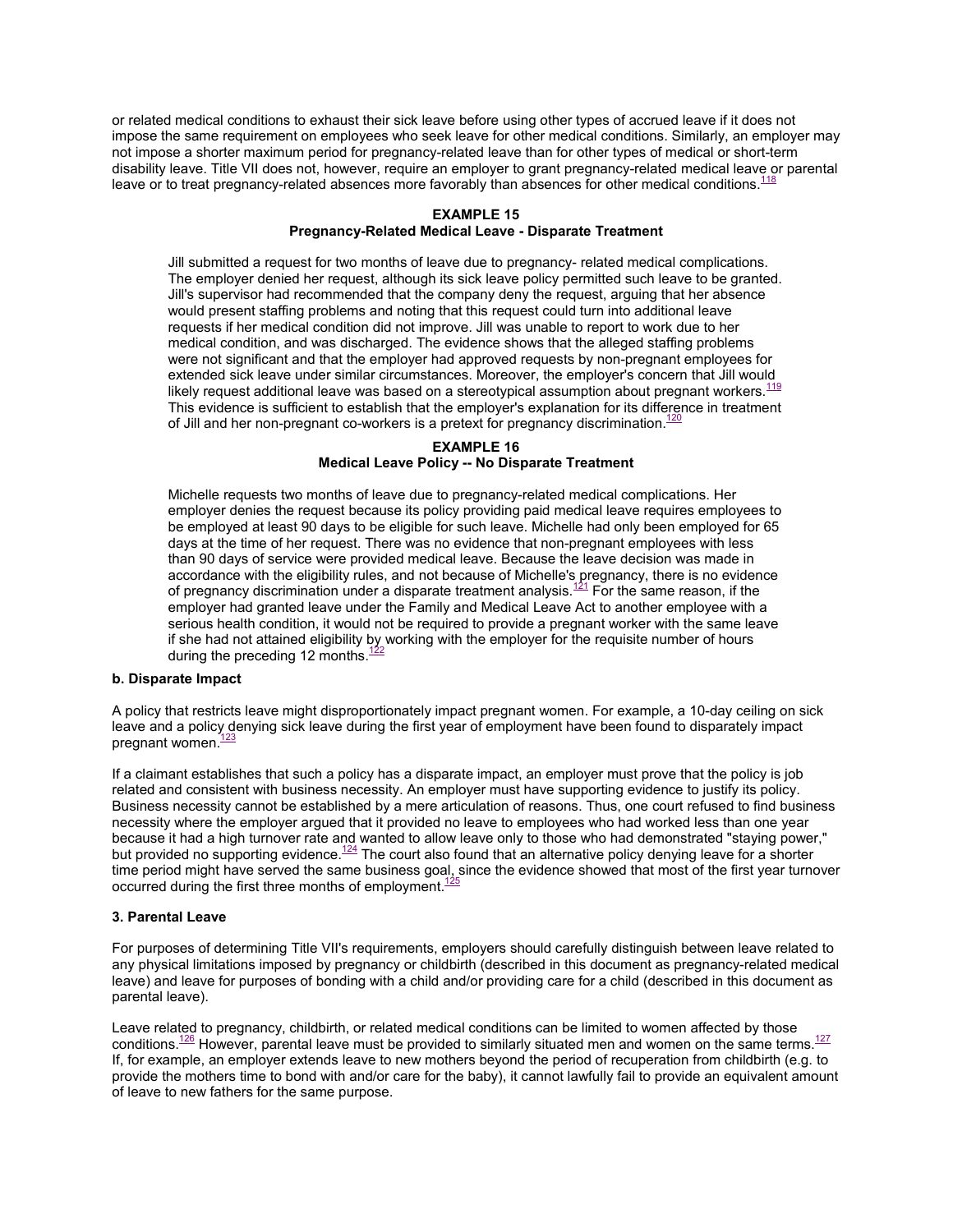#### **EXAMPLE 17**

#### **Pregnancy-Related Medical Leave and Parental Leave Policy - No Disparate Treatment**

An employer offers pregnant employees up to 10 weeks of paid pregnancy-related medical leave for pregnancy and childbirth as part of its short-term disability insurance. The employer also offers new parents, whether male or female, six weeks of parental leave. A male employee alleges that this policy is discriminatory as it gives up to 16 weeks of leave to women and only six weeks of leave to men. The employer's policy does not violate Title VII. Women and men both receive six weeks of parental leave, and women who give birth receive up to an additional 10 weeks of leave for recovery from pregnancy and childbirth under the short-term disability plan.

#### **EXAMPLE 18 Discriminatory Parental Leave Policy**

In addition to providing medical leave for women with pregnancy-related conditions and for new mothers to recover from childbirth, an employer provides six additional months of paid leave for new mothers to bond with and care for their new baby. The employer does not provide any paid parental leave for fathers. The employer's policy violates Title VII because it does not provide paid parental leave on equal terms to women and men.

#### <span id="page-16-0"></span>**4. Health Insurance**

#### <span id="page-16-1"></span>**a. Generally**

As with other fringe benefits, employers who offer employees health insurance must include coverage of pregnancy, childbirth, and related medical conditions.  $\frac{128}{128}$  $\frac{128}{128}$  $\frac{128}{128}$ 

Employers who have health insurance benefit plans must apply the same terms and conditions for pregnancy-related costs as for medical costs unrelated to pregnancy.<sup>[129](#page-0-1)</sup> For example:

- If the plan covers pre-existing conditions, then it must cover the costs of an insured employee's pre-existing pregnancy.<sup>[130](#page-0-1)</sup>
- If the plan covers a particular percentage of the medical costs incurred for non-pregnancy-related conditions, it must cover the same percentage of recoverable costs for pregnancy-related conditions.
- If the medical benefits are subject to a deductible, pregnancy-related medical costs may not be subject to a higher deductible.
- The plan may not impose limitations applicable only to pregnancy-related medical expenses for any services, such as doctor's office visits, laboratory tests, x-rays, ambulance service, or recovery room use.
- The plan must cover prescription contraceptives on the same basis as prescription drugs, devices, and services that are used to prevent the occurrence of medical conditions other than pregnancy.<sup>[131](#page-0-1)</sup>

The following principles apply to pregnancy-related medical coverage of employees and their dependents:

- Employers must provide the same level of medical coverage to female employees and their dependents as they provide to male employees and their dependents.
- Employers need not provide the same level of medical coverage to their employees' wives as they provide to their female employees.

#### <span id="page-16-2"></span>**b. Insurance Coverage of Abortion**

The PDA makes clear that if an employer provides health insurance benefits, it is not required to pay for health insurance coverage of abortion except where the life of the mother would be endangered if the fetus were carried to term. If complications arise during the course of an abortion, the health insurance plan is required to pay the costs attributable to those complications.<sup>[132](#page-0-1)</sup>

The statute also makes clear that an employer is not precluded from providing abortion benefits directly or through a collective bargaining agreement. If an employer decides to cover the costs of abortion, it must do so in the same manner and to the same degree as it covers other medical conditions. $133$ 

#### <span id="page-16-3"></span>**5. Retirement Benefits and Seniority**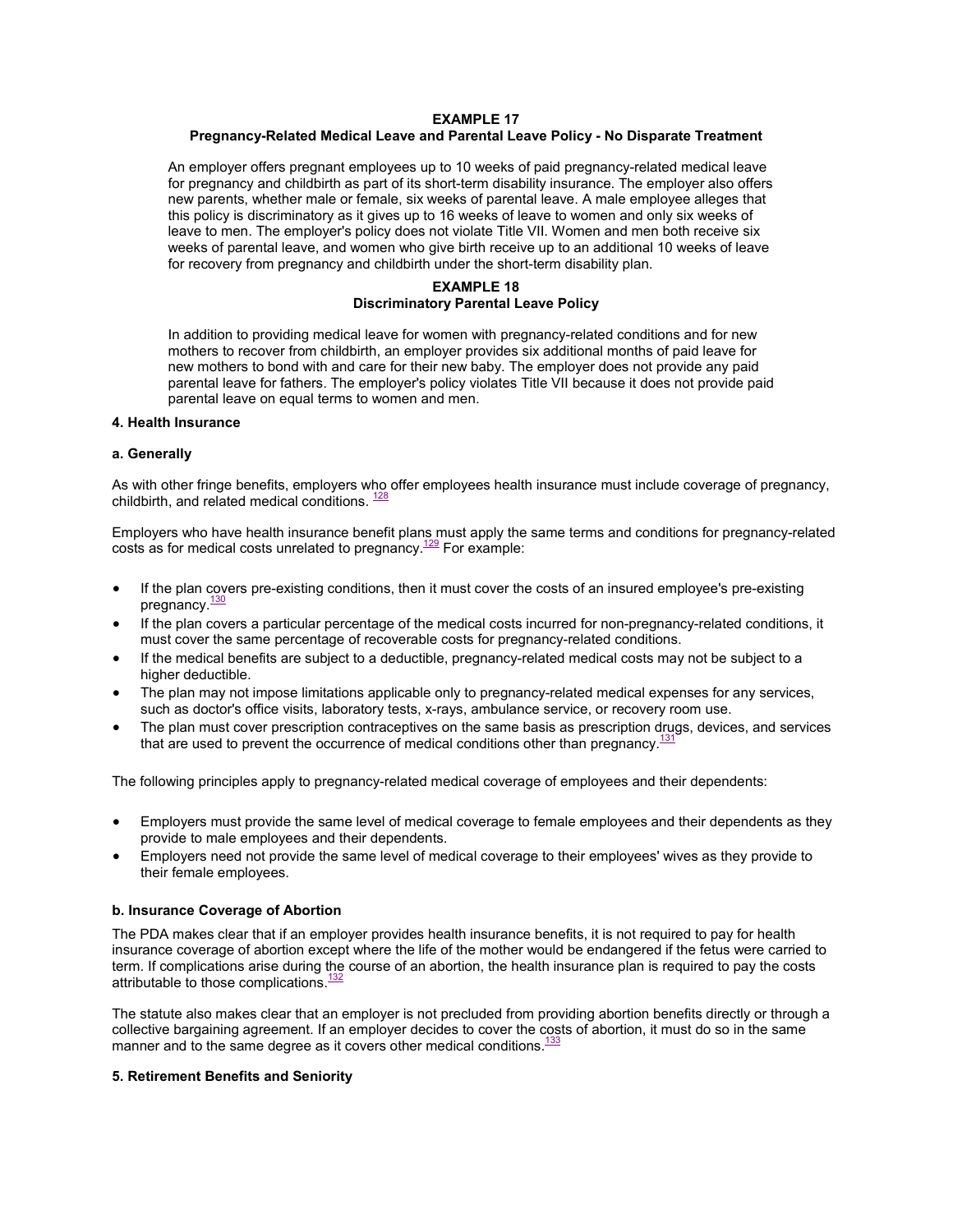Employers must allow women who are on pregnancy-related medical leave to accrue seniority in the same way as those who are on leave for reasons unrelated to pregnancy. Therefore, if an employer allows employees who take medical leave to retain their accumulated seniority and to accrue additional service credit during their leaves, the employer must treat women on pregnancy-related medical leave the same way. Similarly, employers must treat pregnancy-related medical leave the same as other medical leave in calculating the years of service that will be credited in evaluating an employee's eligibility for a pension or for early retirement.<sup>[134](#page-0-1)</sup>

# <span id="page-17-0"></span>II.AMERICANS WITH DISABILITIES  $ACT^{135}$

Title I of the ADA protects individuals from employment discrimination on the basis of disability. Disability discrimination occurs when a covered employer or other entity treats an applicant or employee less favorably because she has a disability or a history of a disability, or because she is believed to have a physical or mental impairment.<sup>[136](#page-0-1)</sup> Discrimination under the ADA also includes the application of qualification standards, tests, or other selection criteria that screen out or tend to screen out an individual with a disability or a class or individuals with disabilities, unless the standard, test, or other selection criterion is shown to be job related for the position in question and consistent with business necessity.<sup>[137](#page-0-1)</sup> The ADA forbids discrimination in any aspect of employment, including hiring, firing, pay, job assignments, promotions, layoffs, training, fringe benefits, and any other term or condition of employment. Under the ADA, an employer's ability to make disability-related inquiries or require medical examinations is limited.<sup>[138](#page-0-1)</sup> The law also requires that an employer provide reasonable accommodation to an employee or job applicant with a disability unless doing so would cause undue hardship, meaning significant difficulty or expense for the employer. $\frac{139}{139}$  $\frac{139}{139}$  $\frac{139}{139}$ 

# <span id="page-17-1"></span>A. Disability Status

The ADA defines the term "disability" as an impairment that substantially limits one or more major life activities, a record of such an impairment, or being regarded as having a disability.<sup>[140](#page-0-1)</sup> Congress made clear in the ADA Amendments Act of 2008 (ADAAA) that the question of whether an individual's impairment is a covered disability should not demand extensive analysis and that the definition of disability should be construed in favor of broad coverage. The determination of whether an individual has a disability must be made without regard to the ameliorative effects of mitigating measures, such as medication or treatment that lessens or eliminates the effects of an impairment.<sup>[141](#page-0-1)</sup> Under the ADAAA, there is no requirement that an impairment last a particular length of time to be considered substantially limiting. $142$  In addition to major life activities that may be affected by impairments related to pregnancy, such as walking, standing, and lifting, the ADAAA includes the operation of major bodily functions as major life activities. Major bodily functions include the operation of the neurological, musculoskeletal, endocrine, and reproductive systems, and the operation of an individual organ within a body system.

Prior to the enactment of the ADAAA, some courts held that medical conditions related to pregnancy generally were not impairments within the meaning of the ADA, and so could not be disabilities.<sup>[143](#page-0-1)</sup> Although pregnancy itself is not an impairment within the meaning of the ADA,  $\frac{144}{1}$  $\frac{144}{1}$  $\frac{144}{1}$  and thus is never on its own a disability,  $\frac{145}{1}$  $\frac{145}{1}$  $\frac{145}{1}$  some pregnant workers may have impairments related to their pregnancies that qualify as disabilities under the ADA, as amended. An impairment's cause is not relevant in determining whether the impairment is a disability.<sup>[146](#page-0-1)</sup> Moreover, under the amended ADA, it is likely that a number of pregnancy-related impairments that impose work-related restrictions will be substantially limiting, even though they are only temporary.<sup>1</sup>

Some impairments of the reproductive system may make a pregnancy more difficult and thus necessitate certain physical restrictions to enable a full term pregnancy, or may result in limitations following childbirth. Disorders of the uterus and cervix may be causes of these complications. $\frac{148}{100}$  $\frac{148}{100}$  $\frac{148}{100}$  For instance, someone with a diagnosis of cervical insufficiency may require bed rest during pregnancy. One court has concluded that multiple physiological impairments of the reproductive system requiring an employee to give birth by cesarean section may be disabilities for which an employee was entitled to a reasonable accommodation. $149$ 

Impairments involving other major bodily functions can also result in pregnancy-related limitations. Some examples include pregnancy-related anemia (affecting normal cell growth); pregnancy-related sciatica (affecting musculoskeletal function); pregnancy-related carpal tunnel syndrome (affecting neurological function); gestational diabetes (affecting endocrine function); nausea that can cause severe dehydration (affecting digestive or genitourinary function); abnormal heart rhythms that may require treatment (affecting cardiovascular function); swelling, especially in the legs, due to limited circulation (affecting circulatory function); and depression (affecting brain function).  $\frac{150}{150}$  $\frac{150}{150}$  $\frac{150}{150}$ 

In applying the ADA as amended, a number of courts have concluded that pregnancy-related impairments may be disabilities within the meaning of the ADA, including: pelvic inflammation causing severe pain and difficulty walking and resulting in a doctor's recommendation that an employee have certain work restrictions and take early pregnancy-related medical leave;[151](#page-0-1) symphysis pubis dysfunction causing post-partum complications and requiring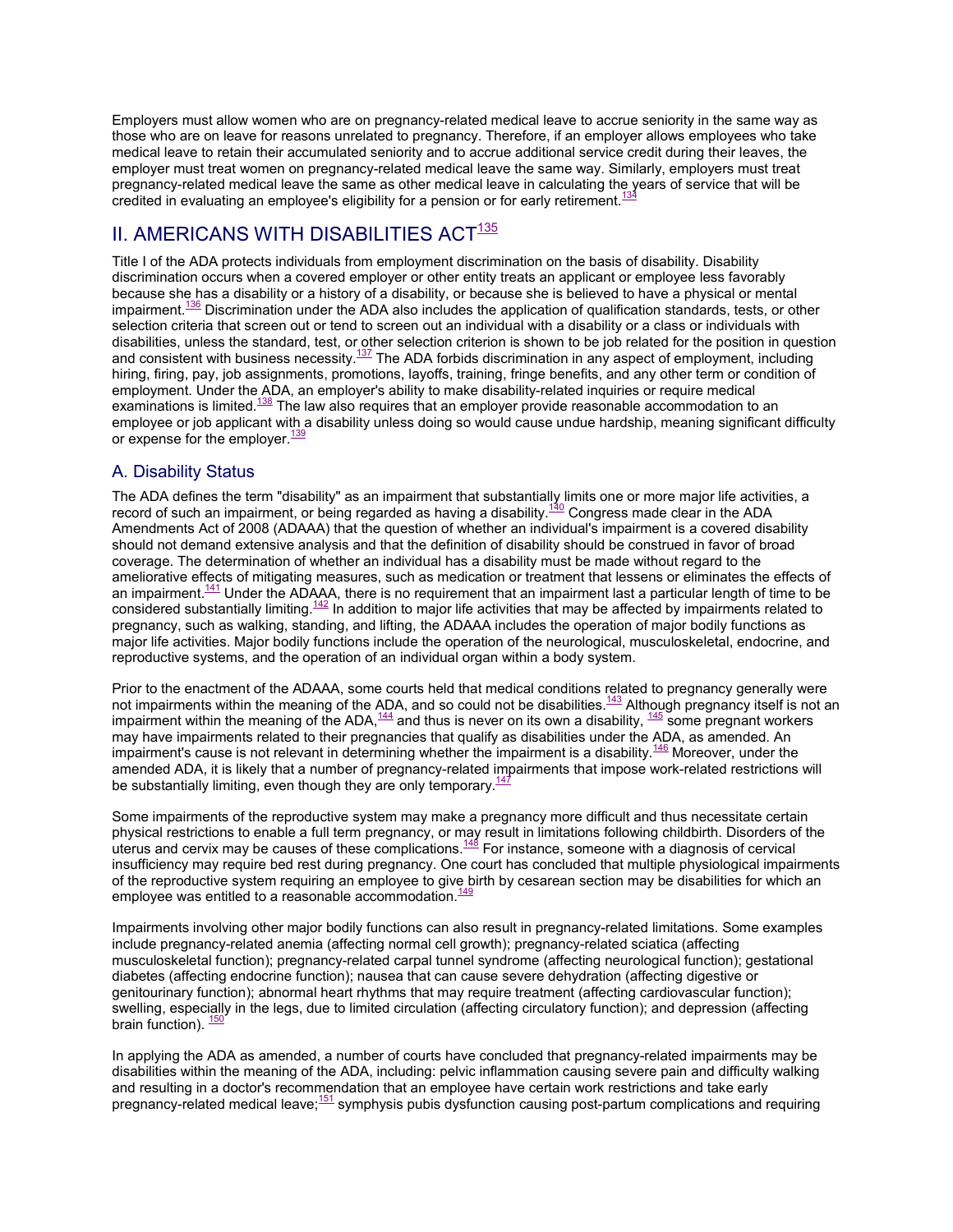physical therapy; $152$  and complications related to a pregnancy in a breech presentation that required visits to the emergency room and bed rest. $153$  In another case, the court concluded that there was a triable issue on the question of whether the plaintiff had a disability within the meaning of the amended ADA, where her doctor characterized the pregnancy as "high risk" and recommended that the plaintiff limit her work hours and not lift heavy objects, even though the doctor did not identify a specific impairment.<sup>[154](#page-0-1)</sup>

#### **EXAMPLE 19**

#### **Pregnancy-Related Impairment Constitutes ADA Disability Because It Substantially Limits a Major Life Activity**

In Amy's fifth month of pregnancy, she developed high blood pressure, severe headaches, abdominal pain, nausea, and dizziness. Her doctor diagnosed her as having preeclampsia and ordered her to remain on bed rest through the remainder of her pregnancy. This evidence indicates that Amy had a disability within the meaning of the ADA, since she had a physiological disorder that substantially limited her ability to perform major life activities such as standing, sitting, and walking, as well as major bodily functions such as functions of the cardiovascular and circulatory systems. The effects that bed rest may have had on alleviating the symptoms of Amy's preeclampsia may not be considered, since the ADA Amendments Act requires that the determination of whether someone has a disability be made without regard to mitigating measures.

An employer discriminates against a pregnant worker on the basis of her record of a disability when it takes an adverse action against her because of a past substantially limiting impairment.

#### **EXAMPLE 20**

#### **Discrimination Against a Job Applicant Because of Her Record of a Disability**

A county police department offers an applicant a job as a police officer. It then asks her to complete a post-offer medical questionnaire and take a medical examination.<sup>[155](#page-0-1)</sup> On the questionnaire, the applicant indicates that she had gestational diabetes during her pregnancy three years ago, but the condition resolved itself following the birth of her child. The police department will violate the ADA if it withdraws the job offer based on this past history of gestational diabetes when the applicant has no current impairment that would affect her ability to perform the job safely.

Finally, an employer regards a pregnant employee as having a disability if it takes a prohibited action against her (e.g., termination or reassignment to a less desirable position) based on an actual or perceived impairment that is not transitory (lasting or expected to last for six months or less) and minor.  $156$ 

#### **EXAMPLE 21 Pregnant Employee Regarded as Having a Disability**

An employer reassigns a welder who is pregnant to a job in its factory's tool room, a job that requires her to keep track of tools that are checked out for use and returned at the end of the day, and to complete paperwork for any equipment or tools that need to be repaired. The job pays considerably less than the welding job and is considered by most employees to be "make work." The manager who made the reassignment did so because he believed the employee was experiencing pregnancy-related "complications" that "could very possibly result in a miscarriage" if the employee was allowed to continue working in her job as a welder. The employee was not experiencing pregnancy-related complications, and her doctor said she could have continued to work as a welder. The employer has regarded the employee as having a disability, because it took a prohibited action (reassigning her to a less desirable job at less pay) based on its belief that she had an impairment that was not both transitory and minor. The employer also is liable for discrimination because there is no evidence that the employee was unable to do the essential functions of her welder position or that she would have posed a direct threat to her own or others' safety in that job. Since the evidence indicated that the employee was able to perform her job, the employer is also liable under the PDA.<sup>[157](#page-0-1)</sup>

#### <span id="page-18-0"></span>**B. Reasonable Accommodation**

A pregnant employee may be entitled to reasonable accommodation under the ADA for limitations resulting from pregnancy-related conditions that constitute a disability or for limitations resulting from the interaction of the pregnancy with an underlying impairment.<sup>[158](#page-0-1)</sup> A reasonable accommodation is a change in the workplace or in the way things are customarily done that enables an individual with a disability to apply for a job, perform a job's essential functions, or enjoy equal benefits and privileges of employment.<sup>[159](#page-0-1)</sup> An employer may only deny a reasonable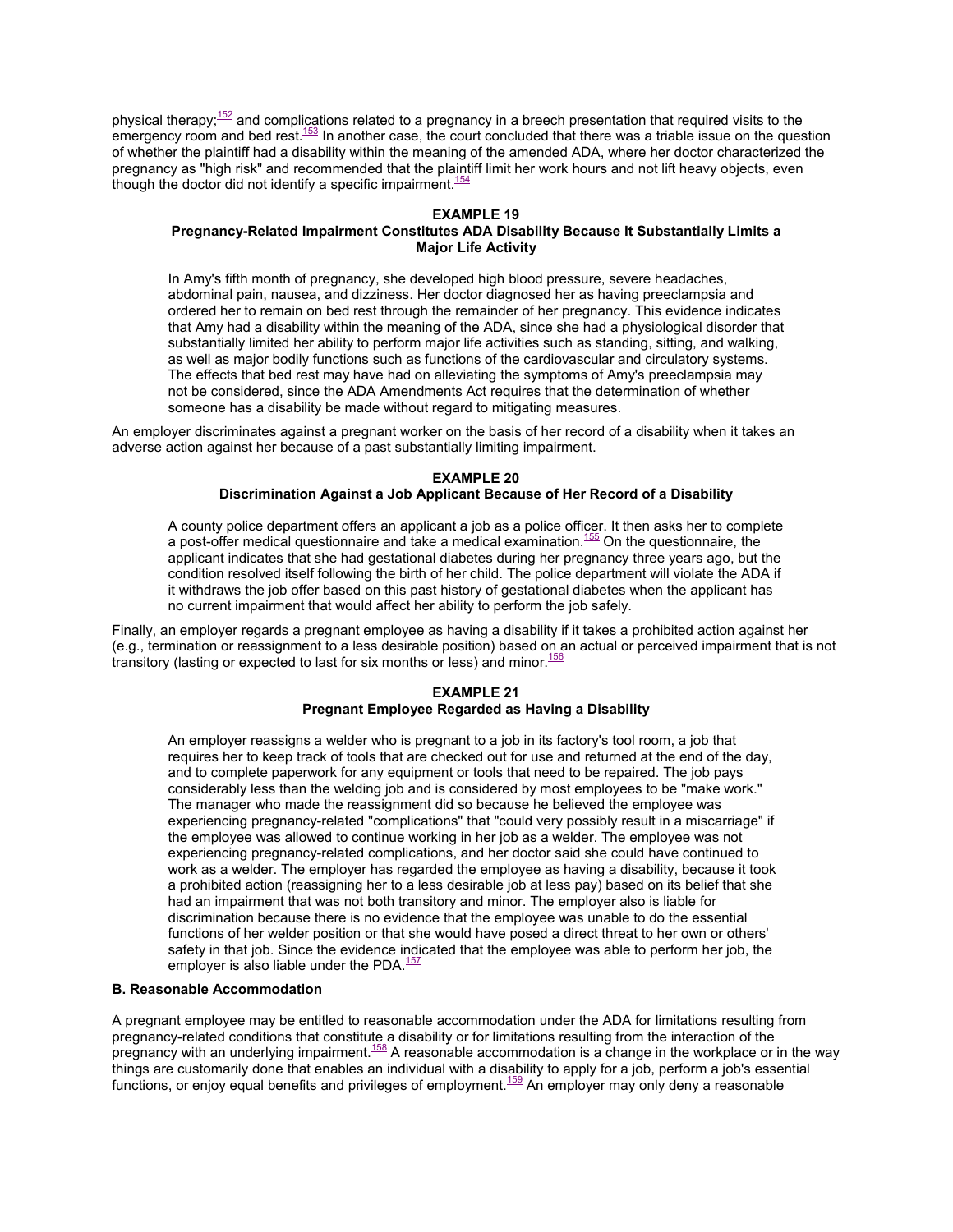accommodation to an employee with a disability if it would result in an undue hardship.<sup>[160](#page-0-1)</sup> An undue hardship is defined as an action requiring significant difficulty or expense.  $161$ 

#### **EXAMPLE 22**

#### **Conditions Resulting from Interaction of Pregnancy and an Underlying Disability**

Jennifer had been successfully managing a neurological disability with medication for several years. Without the medication, Jennifer experienced severe fatigue and had difficulty completing a full work day. However, the combination of medications she had been prescribed allowed her to work with rest during the breaks scheduled for all employees. When she became pregnant, her physician took her off some of these drugs due to risks they posed during pregnancy. Adequate substitutes were not available. She began to experience increased fatigue and found that rest during short breaks in the day and lunch time was insufficient. Jennifer requested that she be allowed more frequent breaks during the day to alleviate her fatigue. Absent undue hardship, the employer would have to grant such an accommodation.

Examples of reasonable accommodations that may be necessary for a disability caused by pregnancy-related impairments include, but are not limited to, the following:  $162$ 

 Redistributing marginal functions that the employee is unable to perform due to the disability. Marginal functions are the non-fundamental (or non-essential) job duties.

**Example**: The manager of an organic market is given a 20-pound lifting restriction for the latter half of her pregnancy due to pregnancy-related sciatica. Usually when a delivery truck arrives with the daily shipment, one of the stockers unloads and takes the produce into the store. The manager may need to unload the produce from the truck if the stocker arrives late or is absent, which may occur two to three times a month. Since one of the cashiers is available to unload merchandise during the period of the manager's lifting restrictions, the employer is able to remove the marginal function of unloading merchandise from the manager's job duties.

 Altering how an essential or marginal job function is performed (e.g., modifying standing, climbing, lifting, or bending requirements).

**Example**: A warehouse manager who developed pregnancy-related carpal tunnel syndrome was advised by her physician that she should avoid working at a computer key board. She is responsible for maintaining the inventory records at the site and completing a weekly summary report. The regional manager approved a plan whereby at the end of the week, the employee's assistants input the data required for the summary report into the computer based on the employee's dictated notes, with the employee ensuring that the entries are accurate.

Modification of workplace policies.

**Example**: A clerk responsible for receiving and filing construction plans for development proposals was diagnosed with a pregnancy-related kidney condition that required that she maintain a regular intake of water throughout the work day. She was prohibited from having any liquids at her work station due to the risk of spillage and damage to the documents. Her manager arranged for her to have a table placed just outside the file room where she could easily access water.

Purchasing or modifying equipment and devices.

**Example**: A postal clerk was required to stand at a counter to serve customers for most of her eight-hour shift. During her pregnancy she developed severe pelvic pain caused by relaxed joints that required her to be seated most of the time due to instability. Her manager provided her with a stool that allowed her to work comfortably at the height of the counter.

Modified work schedules.

**Example**: An employee with depression found that her condition worsened during her pregnancy because she was taken off her regular medication. Her physician provided documentation indicating that her symptoms could be alleviated by a counseling session each week. Since appointments for the counseling sessions were available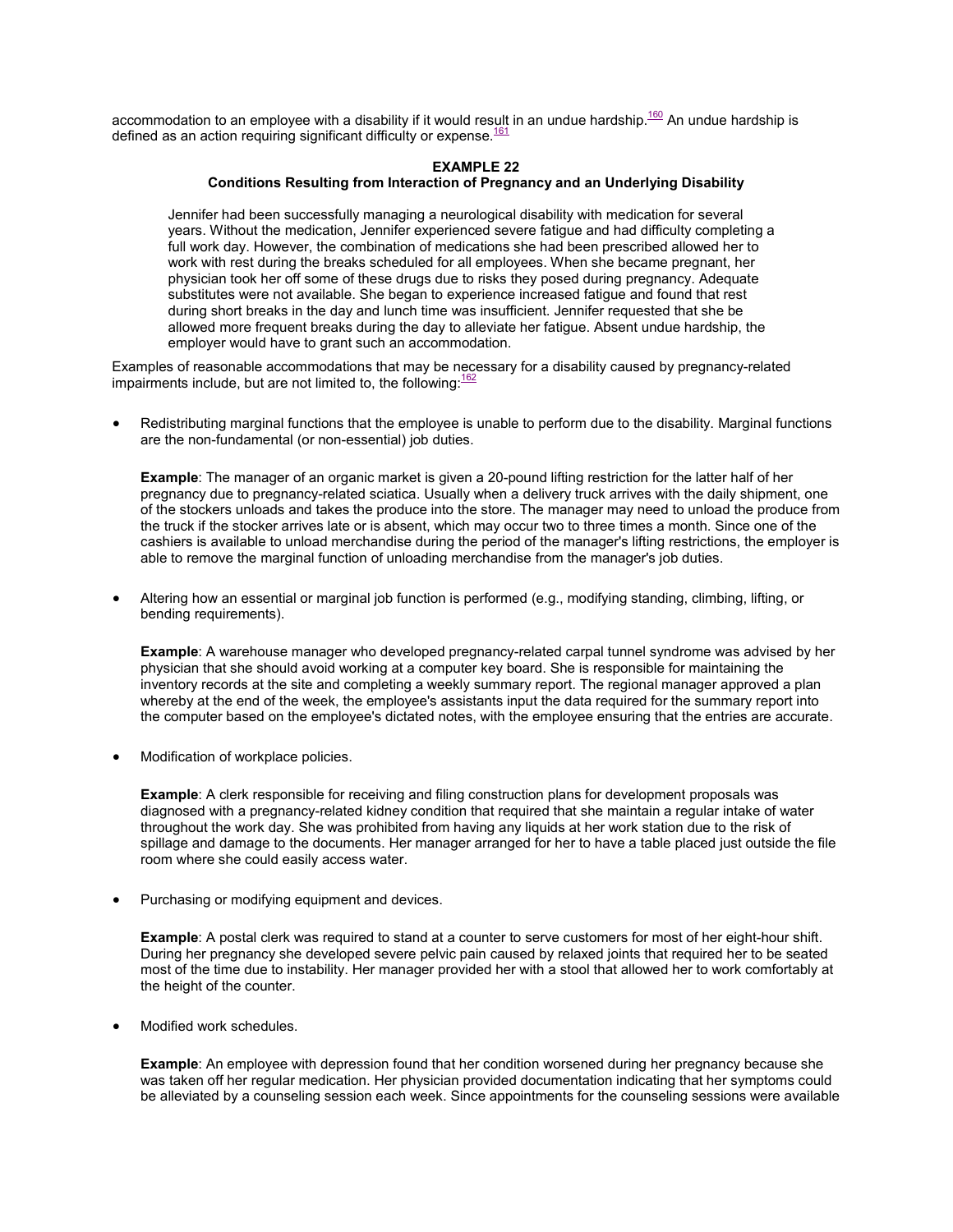only during the day, the employee requested that she be able to work an hour later in the afternoon to cover the time. The manager concluded that, because the schedule change would not adversely affect the employee's ability to meet with customers and clients and that some of the employee's duties, such as sending out shipments and preparing reports, could be done later in the day, the accommodation would not be an undue hardship.

 Granting leave (which may be unpaid leave if the employee does not have accrued paid leave) in addition to what an employer would normally provide under a sick leave policy for reasons related to the disability.

**Example**: An account representative at a bank was diagnosed during her pregnancy with a cervical abnormality and was ordered by her physician to remain on bed rest until she delivered the baby. The employee has not worked at the bank long enough to qualify for leave under the Family and Medical Leave Act, and, although she has accrued some sick leave under the employer's policy, it is insufficient to cover the period of her recommended bed rest. The company determines that it would not be an undue hardship to grant her request for sick leave beyond the terms of its unpaid sick leave policy.

Temporary assignment to a light duty position. $163$ 

**Example**: An employee at a garden shop was assigned duties such as watering, pushing carts, and lifting small pots from carts to bins. Her physician placed her on lifting restrictions and provided her with documentation that she should not lift or push more than 20 pounds due to her pregnancy-related pelvic girdle pain, which is caused by hormonal changes to pelvic joints. The manager approved her for a light duty position at the cash register.

# <span id="page-20-0"></span>III. OTHER REQUIREMENTS AFFECTING PREGNANT WORKERS

# <span id="page-20-1"></span>A. Family and Medical Leave Act (FMLA)

Although Title VII does not require an employer to provide pregnancy-related or child care leave if it provides no leave for other temporary illness or family obligations, the FMLA does require covered employers to provide such leave.<sup>16</sup> The FMLA covers private employers with 50 or more employees in 20 or more workweeks during the current or preceding calendar year, as well as federal, state, and local governments.<sup>[165](#page-0-1)</sup>

Under the FMLA, an eligible e[m](#page-0-1)ployee<sup>166</sup> may take up to 12 workweeks of leave during any 12-month period for one or more of the following reasons:

- (1) the birth and care of the employee's newborn child;
- (2) the placement of a child with the employee through adoption or foster care;
- (3) to care for the employee's spouse, son, daughter, or parent with a serious health condition; or
- (4) to take medical leave when the employee is unable to work because of a serious health condition.<sup>167</sup>

The FMLA also specifies that:

- an employer must maintain the employee's existing level of coverage under a group health plan while the employee is on FMLA leave as if the employee had not taken leave;
- after FMLA leave, the employer must restore the employee to the employee's original job or to an equivalent job with equivalent pay, benefits, and other terms and conditions of employment;
- spouses employed by the same employer are not entitled to more than 12 weeks of family leave between them for the birth and care of a healthy newborn child, placement of a healthy child for adoption or foster care, or to care for a parent who has a serious health condition; and
- an employer may not interfere with, restrain, or deny the exercise of any right provided by FMLA; nor may it discriminate against any individual for opposing any practice prohibited by the FMLA, or being involved in any FMLA related proceeding.

## <span id="page-20-2"></span>B. Executive Order 13152 Prohibiting Discrimination Based on Status as Parent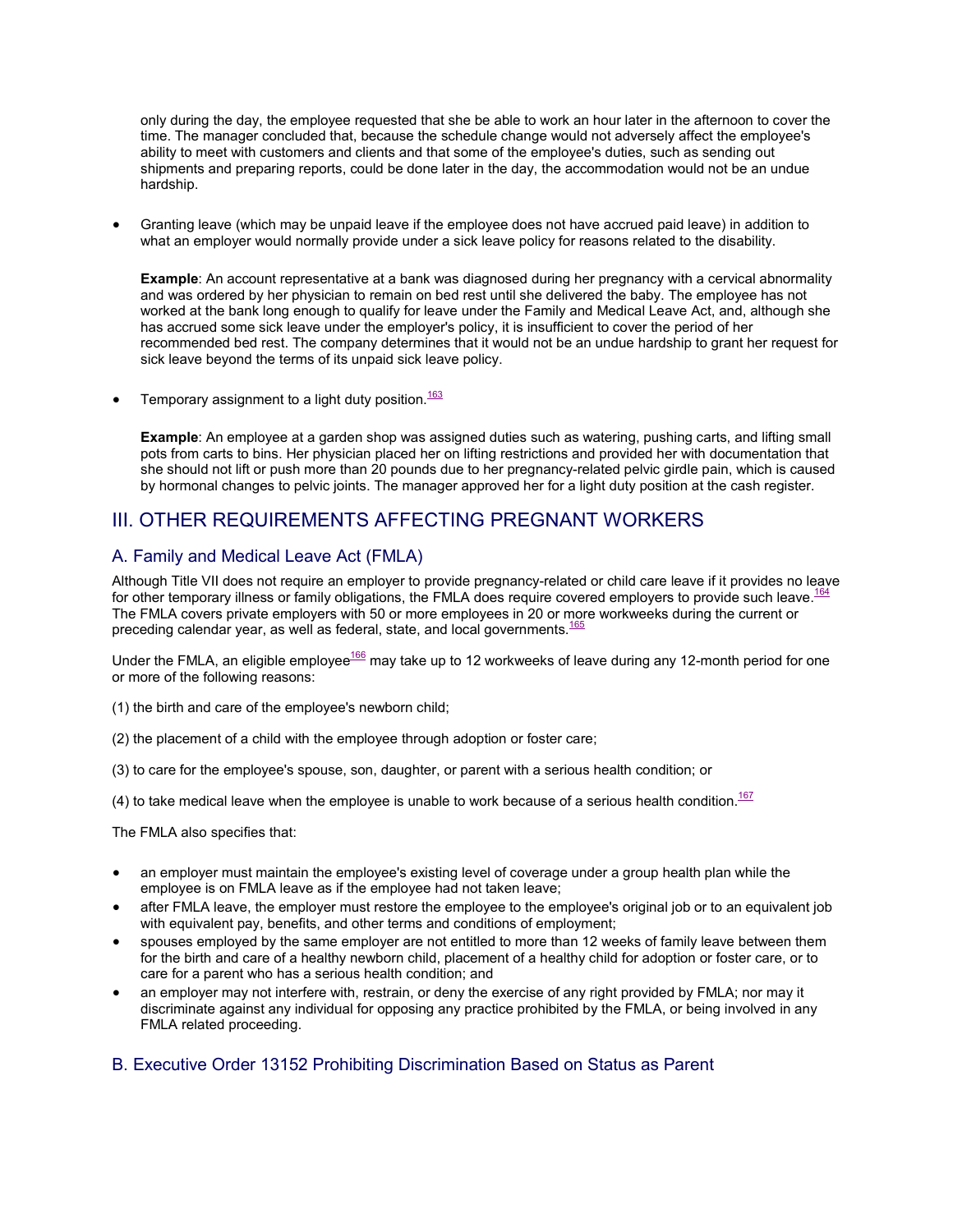Executive Order 13152<sup>[168](#page-0-1)</sup> prohibits discrimination in federal employment based on an individual's status as a parent. "Status as a parent" refers to the status of an individual who, with respect to someone under age 18 or someone 18 or older who is incapable of self-care due to a physical or mental disability, is:

- (1) a biological parent;
- (2) an adoptive parent;
- (3) a foster parent;
- (4) a stepparent;
- (5) a custodian of a legal ward;
- (6) in loco parentis over such an individual; or

(7) actively seeking legal custody or adoption of such an individual.

# <span id="page-21-0"></span>C. Reasonable Break Time for Nursing Mothers<sup>169</sup>

Section4207 of the Patient Protection and Affordable Care Act<sup>170</sup> provides the following:  $171$ 

- Employers must provide "reasonable break time" for breastfeeding employees to express breast milk until the child's first birthday.
- Employers must provide a private place, other than a bathroom, for this purpose.
- An employer need not pay an employee for any work time spent for this purpose.  $\frac{172}{2}$  $\frac{172}{2}$  $\frac{172}{2}$
- Hourly employees who are not exempt from the overtime pay requirements of the Fair Labor Standards Act are entitled to breaks to express milk.
- Employers with fewer than 50 employees are not subject to these requirements if the requirements "would impose an undue hardship by causing significant difficulty or expense when considered in relation to the size, nature, or structure of the employer's business."
- Nothing in this law preempts a state law that provides greater protections to employees. $173$

### <span id="page-21-1"></span>D. State Laws

Title VII does not relieve employers of their obligations under state or local laws except where such laws require or permit an act that would violate Title VII.<sup>[174](#page-0-1)</sup> Therefore, employers must comply with state or local provisions regarding pregnant workers unless those provisions require or permit discrimination based on pregnancy, childbirth, or related medical conditions.<sup>[175](#page-0-1)</sup>

In *California Fed. Sav. & Loan Ass'n v. Guerra*,<sup>176</sup> the Supreme Court held that the PDA did not preempt a California law requiring employers in that state to provide [up](#page-0-1) to four months of unpaid pregnancy disability leave. Cal Fed claimed the state law was inconsistent with Title VII because it required preferential treatment of female employees disabled by pregnancy, childbirth, or related medical conditions. The Court disagreed, concluding that Congress intended the PDA to be "a floor beneath which pregnancy disability benefits may not drop - not a ceiling above which they may not rise.  $177$ 

The Court, in Guerra, stated that "[i]t is hardly conceivable that Congress would have extensively discussed only its intent not to require preferential treatment if in fact it had intended to prohibit such treatment." $178$  The Court noted that the California statute did not compel employers to treat pregnant women better than employees with disabilities. Rather, the state law merely established benefits that employers were required, at a minimum, to provide pregnant workers. Employers were free, the Court stated, to give comparable benefits to other employees with disabilities, thereby treating women affected by pregnancy no better than others not so affected but similar in their ability or inability to work.<sup>[179](#page-0-1)</sup>

# <span id="page-21-2"></span>IV. BEST PRACTICES

Legal obligations pertaining to pregnancy discrimination and related issues are set forth above. Below are suggestions for best practices that employers may adopt to reduce the chance of pregnancy-related PDA and ADA violations and to remove barriers to equal employment opportunity.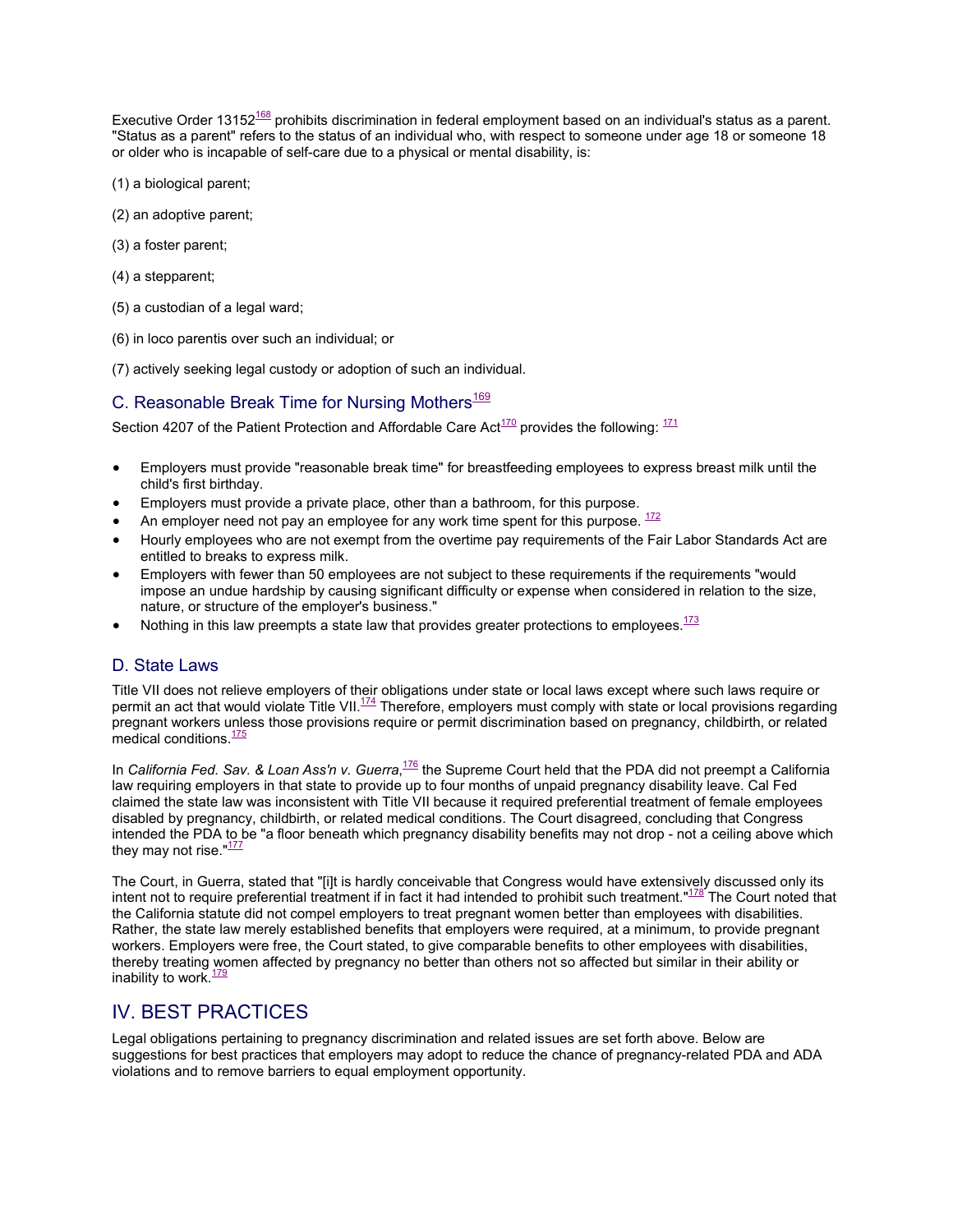Best practices are proactive measures that may go beyond federal non-discrimination requirements or that may make it more likely that such requirements will be met. These policies may decrease complaints of unlawful discrimination and enhance employee productivity. They also may aid recruitment and retention efforts.

### **General**

Develop, disseminate, and enforce a strong policy based on the requirements of the PDA and the ADA.



Make sure the policy addresses the types of conduct that could constitute unlawful discrimination based on pregnancy, childbirth, and related medical conditions.



Ensure that the policy provides multiple

avenues of complaint.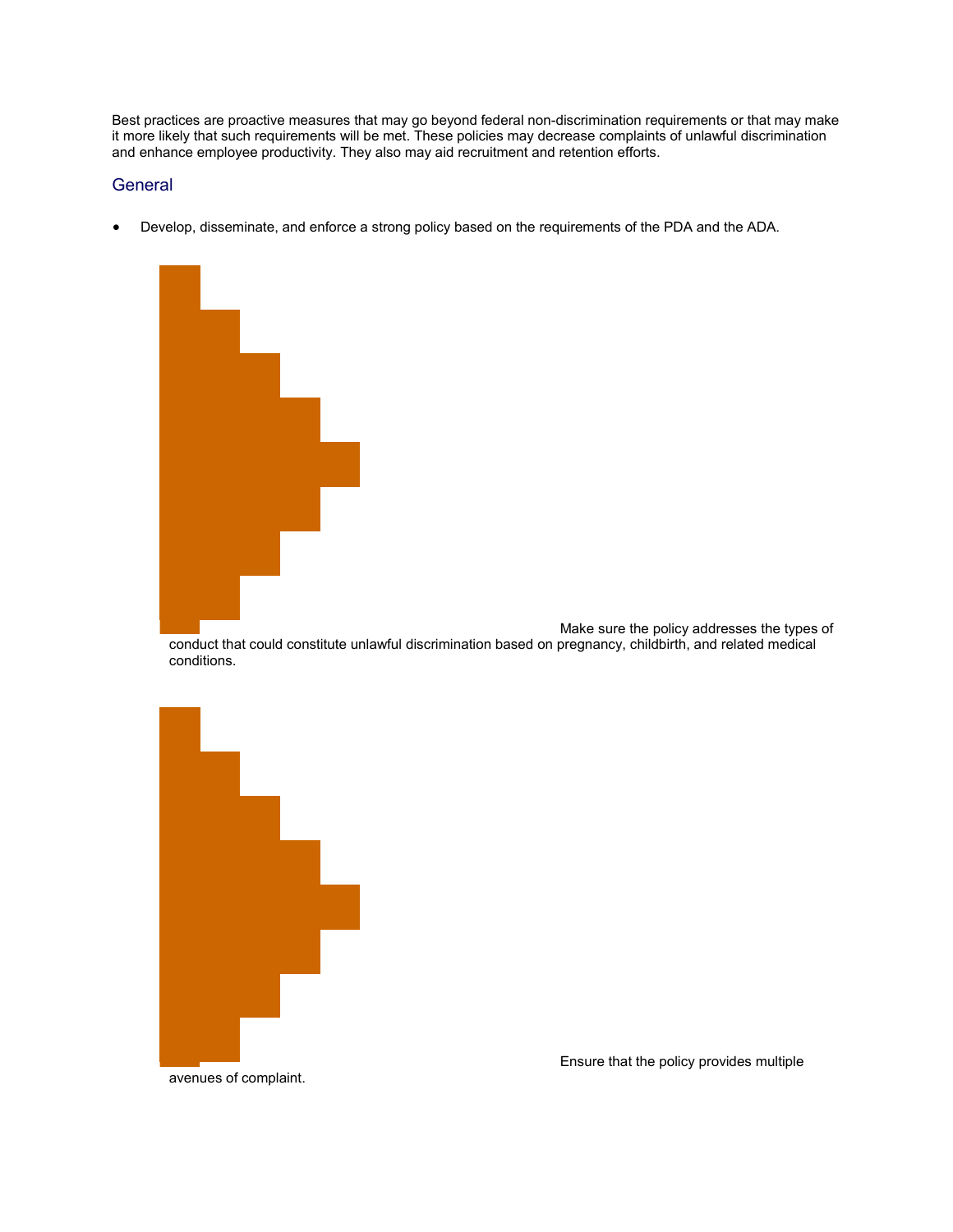Train managers and employees regularly about their rights and responsibilities related to pregnancy, childbirth, and related medical conditions.



Review relevant federal, state, and local laws and regulations, including Title VII, as amended by the PDA, the ADA, as amended, the FMLA, as well

- as relevant employer policies.
- Conduct employee surveys and review employment policies and practices to identify and correct any policies or practices that may disadvantage women affected by pregnancy, childbirth, or related medical conditions or that may perpetuate the effects of historical discrimination in the organization.
- Respond to pregnancy discrimination complaints efficiently and effectively. Investigate complaints promptly and thoroughly. Take corrective action and implement corrective and preventive measures as necessary to resolve the situation and prevent problems from arising in the future.
- Protect applicants and employees from retaliation. Provide clear and credible assurances that if applicants or employees internally or externally report discrimination or provide information related to discrimination based on pregnancy, childbirth, or related medical conditions, the employer will protect them from retaliation. Ensure that these anti-retaliation measures are enforced.

# Hiring, Promotion, and Other Employment Decisions

- Focus on the applicant's or employee's qualifications for the job in question. Do not ask questions about the applicant's or employee's pregnancy status, children, plans to start a family, or other related issues during interviews or performance reviews.
- Develop specific, job related qualification standards for each position that reflect the duties, functions, and competencies of the position and minimize the potential for gender stereotyping and for discrimination on the basis of pregnancy, childbirth, or related medical conditions. Make sure these standards are consistently applied when choosing among candidates.
- Ensure that job openings, acting positions, and promotions are communicated to all eligible employees.
- Make hiring, promotion, and other employment decisions without regard to stereotypes or assumptions about women affected by pregnancy, childbirth, or related medical conditions.
- When reviewing and comparing applicants' or employees' work histories for hiring or promotional purposes, focus on work experience and accomplishments and give the same weight to cumulative relevant experience that would be given to workers with uninterrupted service.
- Make sure employment decisions are well documented and, to the extent feasible, are explained to affected persons. Make sure managers maintain records for at least the statutorily required periods. See 29 C.F.R. § 1602.14.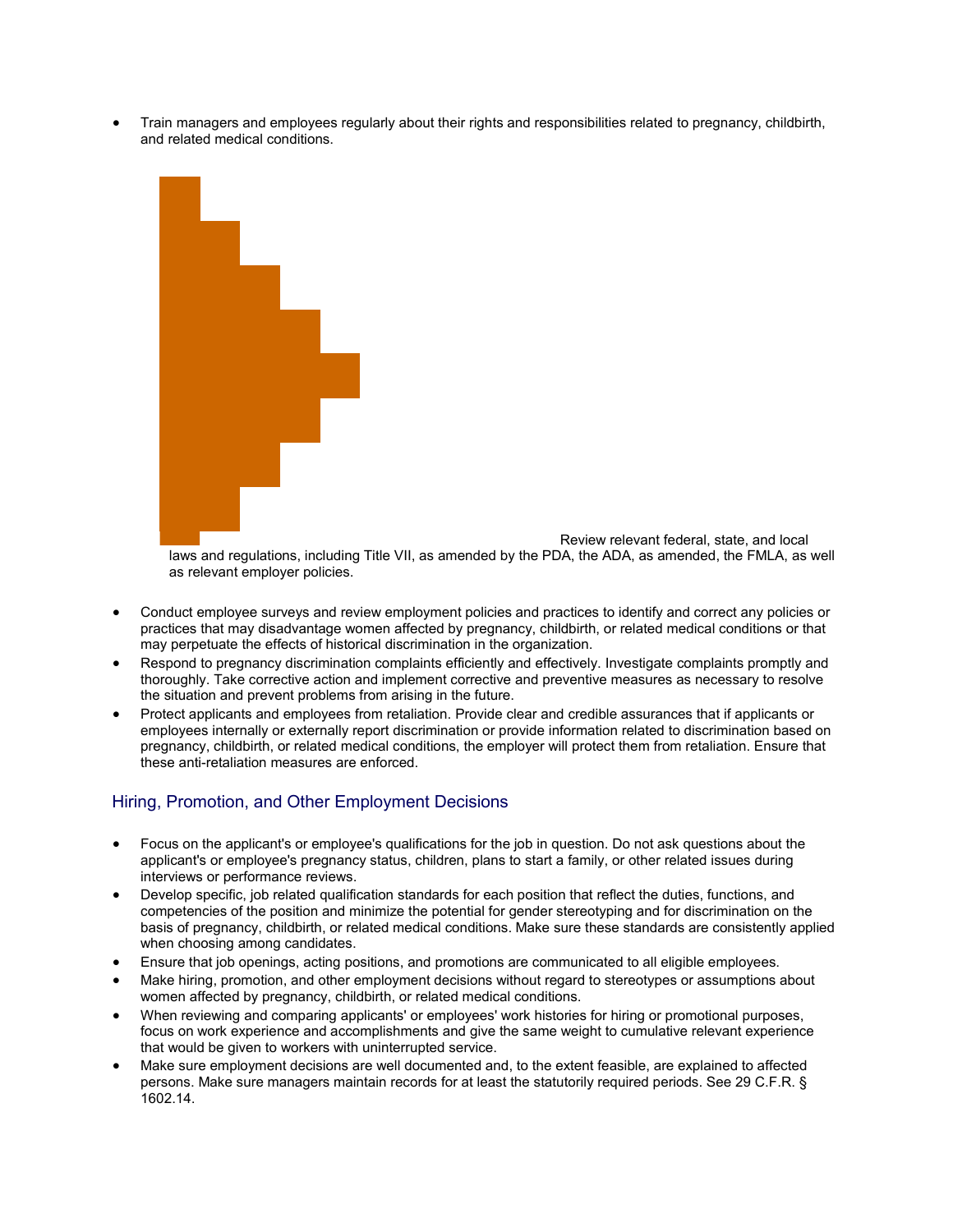Disclose information about fetal hazards to applicants and employees and accommodate resulting requests for reassignment if feasible.<sup>[180](#page-0-1)</sup>

# Leave and Other Fringe Benefits

- Leave related to pregnancy, childbirth, or related conditions can be limited to women affected by those conditions. Parental leave must be provided to similarly situated men and women on the same terms.
- If there is a restrictive leave policy (such as restricted leave during a probationary period), evaluate whether it disproportionately impacts pregnant workers and, if so, whether it is necessary for business operations. Ensure that the policy notes that an employee may qualify for leave as a reasonable accommodation.
- Review workplace policies that limit employee flexibility, such as fixed hours of work and mandatory overtime, to ensure that they are necessary for business operations.
- Consult with employees who plan to take pregnancy and/or parental leave in order to determine how their job responsibilities will be handled in their absence.
- Ensure that employees who are on leaves of absence due to pregnancy, childbirth, or related medical conditions have access to training, if desired, while out of the workplace. $181$

# Terms and Conditions of Employment

- Monitor compensation practices and performance appraisal systems for patterns of potential discrimination based on pregnancy, childbirth, or related medical conditions. Ensure that compensation practices and performance appraisals are based on employees' actual job performance and not on stereotypes about these conditions.
- Review any light duty policies. Ensure light duty policies are structured so as to provide pregnant employees access to light duty equal to that provided to people with similar limitations on their ability to work.
- Temporarily reassign job duties that employees are unable to perform because of pregnancy or related medical conditions if feasible.
- Protect against unlawful harassment. Adopt and disseminate a strong anti-harassment policy that incorporates information about pregnancy-related harassment; periodically train employees and managers on the policy's contents and procedures; incorporate into the policy and training information about harassment of breastfeeding employees; vigorously enforce the anti-harassment policy.
- Develop the potential of employees, supervisors, and executives without regard to pregnancy, childbirth, or related medical conditions.
- Provide training to all workers, including those affected by pregnancy or related medical conditions, so all have the information necessary to perform their jobs well. $182$
- Ensure that employees are given equal opportunity to participate in complex or high-profile work assignments that will enhance their skills and experience and help them ascend to upper-level positions.
- Provide employees with equal access to workplace networks to facilitate the development of professional relationships and the exchange of ideas and information.

## Reasonable Accommodation

- Have a process in place for expeditiously considering reasonable accommodation requests made by employees with pregnancy-related disabilities, and for granting accommodations where appropriate.
- State explicitly in any written reasonable accommodation policy that reasonable accommodations may be available to individuals with temporary impairments, including impairments related to pregnancy.
- Make any written reasonable accommodation procedures an employer may have widely available to all employees, and periodically remind employees that the employer will provide reasonable accommodations to employees with disabilities who need them, absent undue hardship.
- Train managers to recognize requests for reasonable accommodation, to respond promptly to all requests, and to avoid assuming that pregnancy-related impairments are not disabilities.
- Make sure that anyone designated to handle requests for reasonable accommodations knows that the definition of the term "disability" is broad and that employees requesting accommodations, including employees with pregnancy-related impairments, should not be required to submit more than reasonable documentation to establish that they have covered disabilities. Reasonable documentation means that the employer may require only the documentation needed to establish that a person has an ADA disability, and that the disability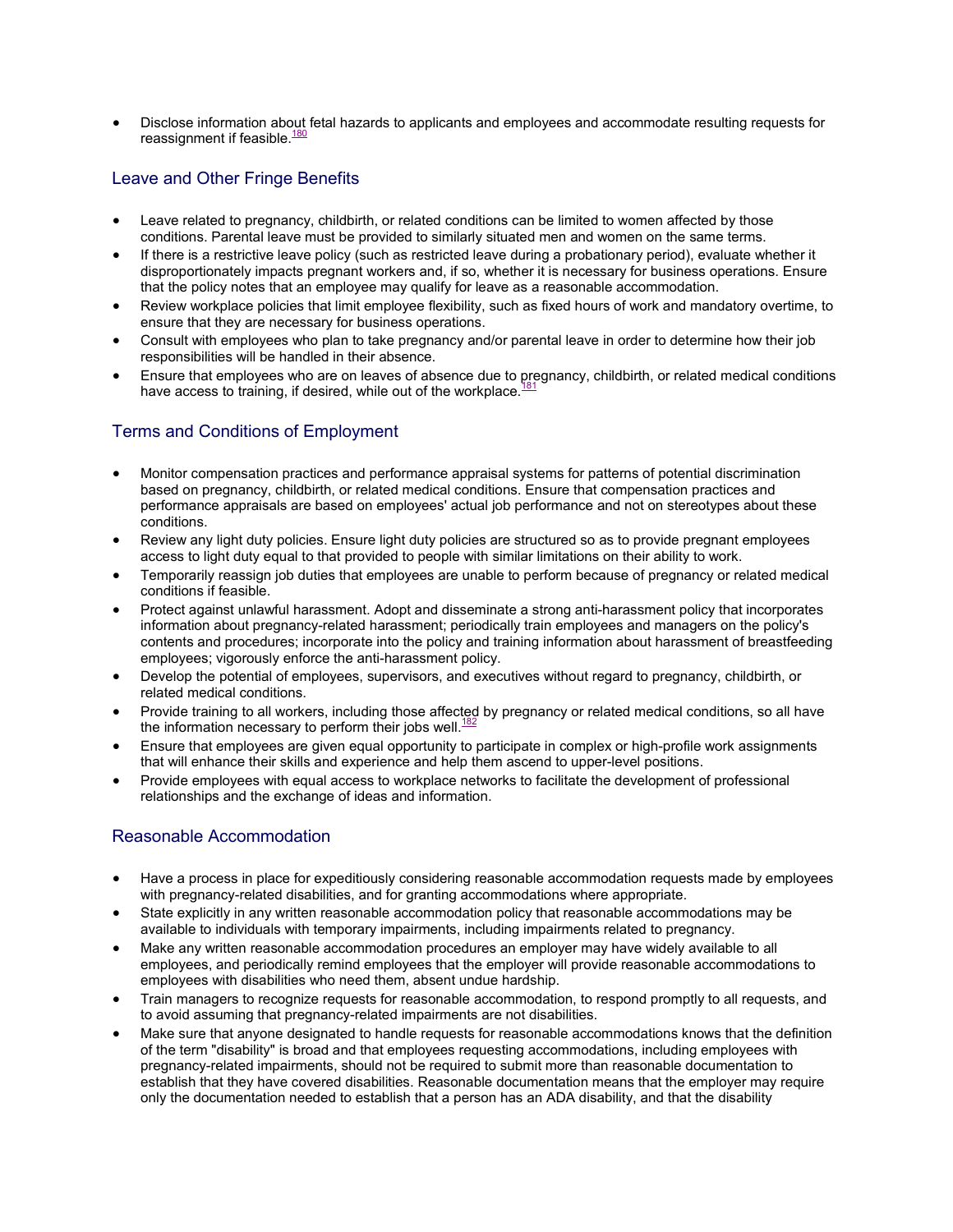necessitates a reasonable accommodation. The focus of the process for determining an appropriate accommodation should be on an employee's work-related limitations and whether an accommodation could be provided, absent undue hardship, to assist the employee.

 If a particular accommodation requested by an employee cannot be provided, explain why, and offer to discuss the possibility of providing an alternative accommodation.

#### **Footnotes**

<span id="page-25-0"></span> $1$  The text of the PDA is as follows:

The terms "because of sex" or "on the basis of sex" include, but are not limited to, because of or on the basis of pregnancy, childbirth, or related medical conditions; and women affected by pregnancy, childbirth, or related medical conditions shall be treated the same for all employmentrelated purposes, including receipt of benefits under fringe benefit programs, as other persons not so affected but similar in their ability or inability to work, and nothing in section 2000e-2(h) of this title shall be interpreted to permit otherwise. This subsection shall not require an employer to pay for health insurance benefits for abortion, except where the life of the mother would be endangered if the fetus were carried to term, or except where medical complications have arisen from an abortion: Provided, That nothing herein shall preclude an employer from providing abortion benefits or otherwise affect bargaining agreements in regard to abortion. 42 U.S.C. § 2000e(k).

<span id="page-25-1"></span><sup>2</sup> *California Fed. Sav. & Loan Ass'n v. Guerra*, 479 U.S. 272, 288 (1987) (quoting *Griggs v. Duke Power Co.*, 401 U.S. 424, 429-430 (1971)).

<span id="page-25-2"></span> $^3$  S. Rep. No. 95-331, at 4 (1977), as reprinted in Legislative History of the Pregnancy Discrimination Act of 1978 (Committee Print prepared for the Senate Committee on Labor and Human Resources), at 41 (1980). The PDA was enacted to supersede the Supreme Court's decisions in *General Electric Co. v. Gilbert*, 429 U.S. 125 (1976) (excluding pregnancy-related disabilities from disability benefit plans did not constitute discrimination based on sex absent indication that exclusion was pretext for sex discrimination), and *Nashville Gas Co. v. Satty*, 434 U.S. 136 (1977) (policy of denying sick leave pay to employees disabled by pregnancy while providing such pay to employees disabled by other non-occupational sickness or injury does not violate Title VII unless the exclusion is a pretext for sex discrimination).

<span id="page-25-3"></span><sup>4</sup> *California Fed. Sav. & Loan Ass'n*, 479 U.S. at 290.

<span id="page-25-4"></span><sup>5</sup> The term "employer" in this document refers to any entity covered by Title VII, including labor organizations and employment agencies.

<span id="page-25-5"></span> $6$  Use of the term "employee" in this document includes applicants for employment or membership in labor organizations and, as appropriate, former employees and members.

<span id="page-25-6"></span><sup>7</sup> Nat'l Partnership for Women & Families, *The Pregnancy Discrimination Act: Where We Stand 30 Years Later* (2008), available at [http://qualitycarenow.nationalpartnership.org/site/DocServer/ Pregnancy\\_Discrimination\\_Act\\_-](http://qualitycarenow.nationalpartnership.org/site/DocServer/ Pregnancy_Discrimination_Act_-_Where_We_Stand_30_Years_L.pdf?docID=4281) Where We Stand 30 Years L.pdf?docID=4281 (last visited May 5, 2014).

<span id="page-25-7"></span> $8$  While there is no definitive explanation for the increase in complaints, and there may be several contributing factors, the National Partnership study indicates that women today are more likely than their predecessors to remain in the workplace during pregnancy and that some managers continue to hold negative views of pregnant workers. *Id.* at 11.

<span id="page-25-8"></span> $^9$  Studies have shown how pregnant employees and applicants experience negative reactions in the workplace that can affect hiring, salary, and ability to manage subordinates. *See* Stephen Benard et al., Cognitive Bias and the Motherhood Penalty, 59 HASTINGS L.J. 1359 (2008); *see* also Stephen Benard, Written Testimony of Dr. Stephen Benard, U.S. EQUAL EMP'T OPPORTUNITY COMM'N, <http://www.eeoc.gov/eeoc/meetings/2-15-12/benard.cfm> (last visited April 29, 2014) (discussing studies examining how an identical woman would be treated when pregnant versus when not pregnant);Sharon Terman, Written Testimony of Sharon Terman, U.S. EQUAL EMP'T OPPORTUNITY COMM'N, <http://www.eeoc.gov/eeoc/meetings/2-15-12/terman.cfm> (last visited April 29, 2014); Joan Williams, Written Testimony of Joan Williams, U.S. EQUAL EMP'T OPPORTUNITY COMM'N, <http://www.eeoc.gov/eeoc/meetings/2-15-12/williams.cfm> (last visited April 29, 2014) (discussing the types of experiences reported by pregnant employees seeking assistance from advocacy groups).

<span id="page-25-9"></span><sup>10</sup> 42 U.S.C. § 12112.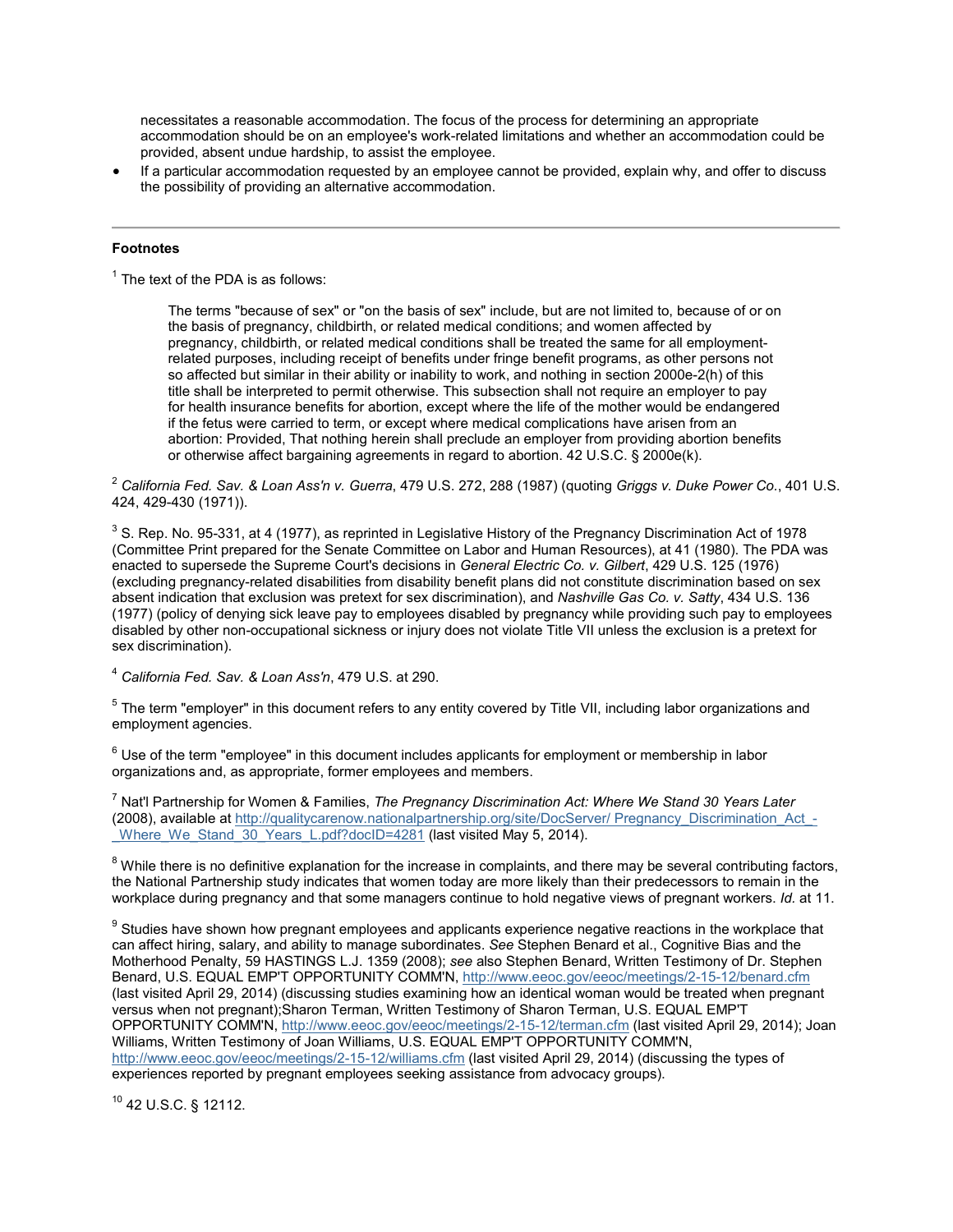<span id="page-26-0"></span> $11$  ADA Amendments Act of 2008, Pub. L. No. 110-325, 122 Stat. 3553 (2008). The expanded definition of "disability" under the ADA also may affect the PDA requirement that pregnant workers with limitations be treated the same as employees who are not pregnant but who are similar in their ability or inability to work by expanding the number of non-pregnant employees who could serve as comparators where disparate treatment under the PDA is alleged. This issue is considered in Sections I A.5. and I C., infra.

<span id="page-26-1"></span> $12$  H.R. Rep. No. 95-948, 95th Cong., 2d Sess. 5, reprinted in 5 U.S.C.C.A.N. 4749, 4753 (1978).

<span id="page-26-2"></span><sup>13</sup> 124 Cong. Rec. 38574 (daily ed. Oct. 14, 1978) (statement of Rep. Sarasin, a manager of the House version of the PDA).

<span id="page-26-3"></span><sup>14</sup> *See*, *e.g., Asmo v. Keane, Inc.*, 471 F.3d 588, 594-95 (6th Cir. 2006) (close timing between employer's knowledge of pregnancy and the discharge decision helped create a material issue of fact as to whether employer's explanation for discharging plaintiff was pretext for pregnancy discrimination); *Palmer v. Pioneer Inn Assocs., Ltd.*, 338 F.3d 981, 985 (9th Cir. 2003) (employer not entitled to summary judgment where plaintiff testified that supervisor told her that he withdrew his job offer to plaintiff because the company manager did not want to hire a pregnant woman); cf. *Cleveland Bd. of Educ. v. LeFleur*, 414 U.S. 642 (1974) (state rule requiring pregnant teachers to begin taking leave four months before delivery due date and not return until three months after delivery denied due process).

<span id="page-26-4"></span><sup>15</sup> *See, e.g., Prebilich-Holland v. Gaylord Entm't Co.*, 297 F.3d 438, 444 (6th Cir. 2002) (no finding of pregnancy discrimination if employer had no knowledge of plaintiff's pregnancy at time of adverse employment action); *Miller v. Am. Family Mut. Ins. Co.*, 203 F.3d 997, 1006 (7th Cir. 2000) (claim of pregnancy discrimination "cannot be based on [a woman's] being pregnant if [the employer] did not know she was"); *Haman v. J.C. Penney Co.*, 904 F.2d 707, 1990 WL 82720, at \*5 (6th Cir. 1990) (unpublished) (defendant claimed it could not have discharged plaintiff due to her pregnancy because the decision maker did not know of it, but evidence showed plaintiff's supervisor had knowledge of pregnancy and had significant input into the termination decision).

<span id="page-26-5"></span><sup>16</sup> *Geraci v. Moody-Tottrup, Int'l, Inc.*, 82 F.3d 578, 581(3d Cir. 1996).

<span id="page-26-6"></span><sup>17</sup> *See, e.g., Griffin v. Sisters of Saint Francis, Inc.*, 489 F.3d 838, 844 (7th Cir. 2007) (disputed issue as to whether employer knew of plaintiff's pregnancy where she asserted that she was visibly pregnant during the time period relevant to the claim, wore maternity clothes, and could no longer conceal the pregnancy). Similarly, a disputed issue may arise as to whether the employer knew of a past pregnancy or one that was intended. *See Garcia v. Courtesy Ford, Inc.*, 2007 WL 1192681, at \*3 (W.D. Wash. Apr. 20, 2007) (unpublished) (although supervisor may not have been aware of plaintiff's pregnancy at time of discharge, his knowledge that she was attempting to get pregnant was sufficient to establish PDA coverage).

<span id="page-26-7"></span><sup>18</sup> *See, e.g., Asmo v. Keane, Inc.*, 471 F.3d at 594-95 (manager's silence after employee announced that she was pregnant with twins, in contrast to congratulations by her colleagues, his failure to discuss with her how she planned to manage her heavy business travel schedule after the twins were born, and his failure even to mention her pregnancy during the rest of her employment could be interpreted as evidence of discriminatory animus and, thus, a motive for plaintiff's subsequent discharge); *Laxton v. Gap Inc.*, 333 F.3d 572, 584 (5th Cir. 2003) (where supervisor negatively reacted to news of plaintiff's pregnancy and expressed concern about having others fill in around time of the delivery date, it was reasonable to infer that supervisor harbored stereotypical presumption about plaintiff's inability to fulfill job duties as result of her pregnancy); *Wagner v. Dillard Dep't Stores, Inc.*, 17 Fed. Appx. 141, 149 (4th Cir. 2001) (unpublished) (evidence did not support defendant's stereotypical assumption that plaintiff could not or would not come to work because of her pregnancy or in the wake of the anticipated childbirth); *Maldonado v. U.S. Bank*, 186 F.3d 759, 768 (7th Cir.1999) (employer could not discharge pregnant employee "simply because it 'anticipated' that she would be unable to fulfill its job expectations"); *Duneen v. Northwest Airlines, Inc.*, 132 F.3d 431, 436 (8th Cir. 1998) (evidence of discrimination shown where employer assumed plaintiff had pregnancy-related complication that prevented her from performing her job and therefore decided not to permit her to return to work).

<sup>19</sup> *Price Waterhouse v. Hopkins*, 490 U.S. 228, 251 (1989) (plurality opinion).

<span id="page-26-8"></span><sup>20</sup> These facts were drawn from the case of *Troy v. Bay State Computer Group, Inc.*, 141 F.3d 378 (1st Cir. 1998). The court in Troy found the jury was not irrational in concluding that stereotypes about pregnancy and not actual job attendance were the cause of the discharge. *See also* Joan Williams, Written Testimony of Joan Williams, supra note 9 (discussing examples of statements that may be evidence of stereotyping).

<span id="page-26-9"></span><sup>21</sup> *Donaldson v. Am. Banco Corp., Inc.*, 945 F. Supp. 1456, 1464 (D. Colo. 1996); *see also Piraino v. Int'l Orientation Res., Inc.*, 84 F.3d 270, 274 (7th Cir. 1996) (rejecting "surprising claim" by defendant that no pregnancy discrimination can be shown where challenged action occurred after birth of plaintiff's baby); *Pacourek v. Inland Steel Co.*, 858 F. Supp. 1393, 1402 (N.D. Ill. 1994) (quoting Legislative History of the PDA at 124 Cong. Rec. 38574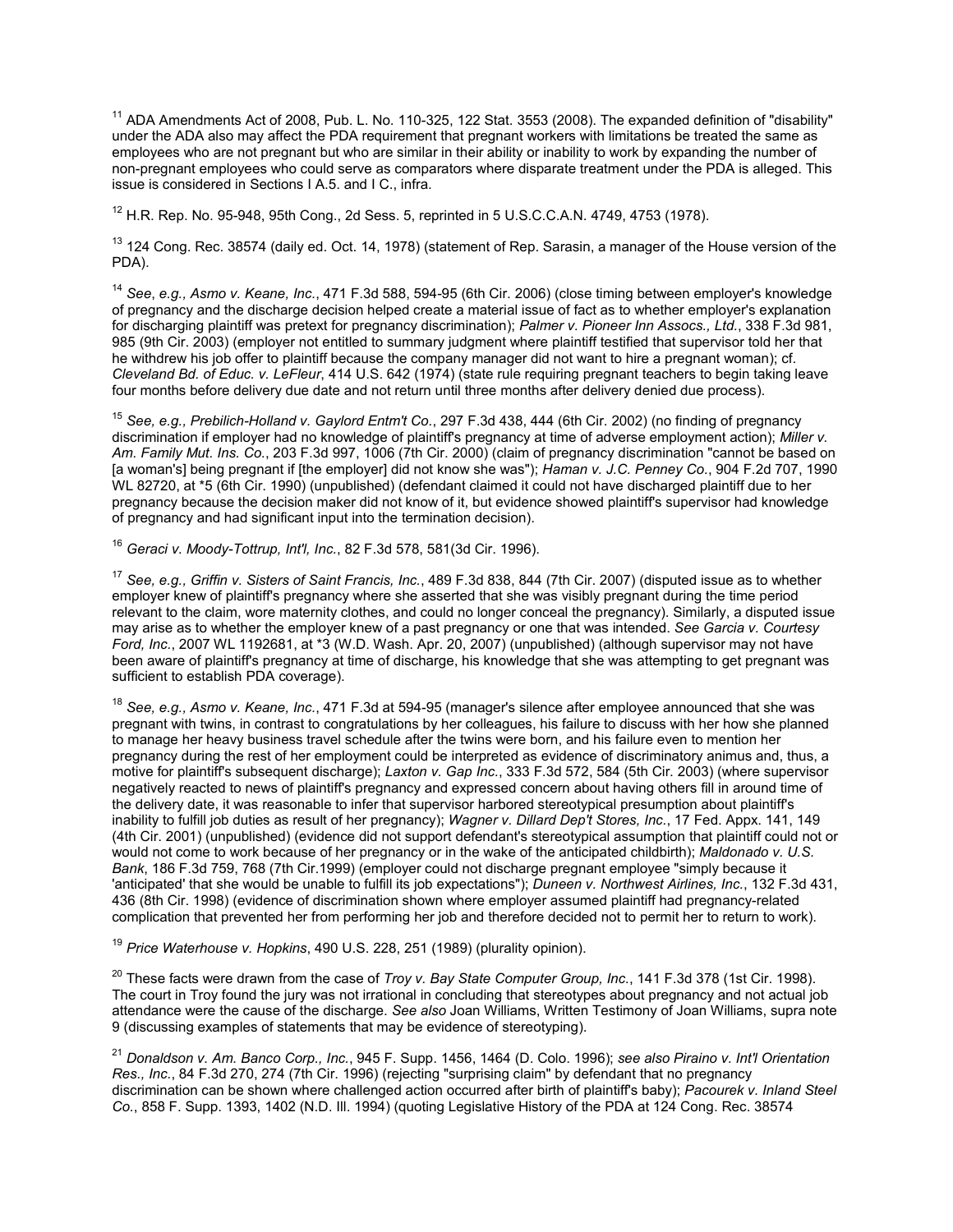(1978)) ("[T]he PDA gives a woman 'the right . . . to be financially and legally protected before, during, and after her pregnancy.'").

<span id="page-27-0"></span><sup>22</sup> *See, e.g., Neessen v. Arona Corp.*, 2010 WL 1731652, at \*7 (N.D. Iowa Apr. 30, 2010) (plaintiff was in PDA's protected class where defendant allegedly failed to hire her because, at the time of her application, she had recently been pregnant and given birth).

<span id="page-27-1"></span><sup>23</sup> *See, e.g., Shafrir v. Ass'n of Reform Zionists of Am.*, 998 F. Supp. 355, 363 (S.D.N.Y. 1998) (allowing plaintiff to proceed with pregnancy discrimination claim where she was fired during parental leave and replaced by nonpregnant female, supervisor had ordered plaintiff to return to work prior to end of her leave knowing she could not comply, and supervisor allegedly expressed doubts about plaintiff's desire and ability to continue working after having child).

<span id="page-27-2"></span><sup>24</sup> *See Solomen v. Redwood Advisory Co.*, 183 F. Supp. 2d 748, 754 (E.D. Pa. 2002) ("a plaintiff who was not pregnant at or near the time of the adverse employment action has some additional burden in making out a prima facie case").

<span id="page-27-3"></span><sup>25</sup> For a discussion of disparate treatment of workers with caregiving responsibilities, *see* Section I B.1.b., infra; the EEOC's Enforcement Guidance: Unlawful Disparate Treatment of Workers with Caregiving Responsibilities (May 23, 2007), available at <http://www.eeoc.gov/policy/docs/caregiving.html> (last visited May 5, 2014); and the EEOC's Employer Best Practices for Workers with Caregiving Responsibilities, available at http://www.eeoc.gov/policy/docs/caregiver-best-practices.html (last visited May 5, 2014).

<span id="page-27-4"></span><sup>26</sup> *Int'l Union, United Auto., Aerospace & Agric. Implement Workers of Am. v. Johnson Controls*, 499 U.S. 187, 206 (1991); *see also Kocak v. Cmty. Health Partners of Ohio*, 400 F.3d 466, 470 (6th Cir. 2005) (plaintiff "cannot be refused employment on the basis of her potential pregnancy"); *Krauel v. Iowa Methodist Med. Ctr.*, 95 F.3d 674, 680 (8th Cir. 1996) ("Potential pregnancy . . . is a medical condition that is sex-related because only women can become pregnant.").

<span id="page-27-5"></span><sup>27</sup> Johnson Controls, 499 U.S. at 206.

<span id="page-27-6"></span><sup>28</sup> *Id.* at 209.

<span id="page-27-7"></span><sup>29</sup> *Id.* at 197; *see also Spees v. James Marine, Inc.*, 617 F.3d 380, 392-94 (6th Cir. 2010) (finding genuine issue of material fact as to whether employer unlawfully transferred pregnant welder to tool room because of perceived risks of welding while pregnant); *EEOC v. Catholic Healthcare West*, 530 F. Supp. 2d 1096, 1105-07 (C.D. Cal. 2008) (hospital's policy prohibiting pregnant nurses from conducting certain medical procedures was facially discriminatory); *Peralta v. Chromium Plating & Polishing*, 2000 WL 34633645 (E.D.N.Y. Sept. 15, 2000) (unpublished) (employer violated Title VII when it instructed plaintiff that she could not continue to pack and inspect metal parts unless she provided letter from doctor stating that her work would not endanger herself or her fetus).

<span id="page-27-8"></span><sup>30</sup> Johnson Controls, 499 U.S. at 200. For a discussion of the BFOQ defense, *see* Section I B.1.c., infra.

<span id="page-27-9"></span><sup>31</sup> *Id.* at 206.

<span id="page-27-10"></span><sup>32</sup> For examples of cases finding evidence of discrimination based on an employee's stated or assumed intention to become pregnant, *see Walsh v. National Computer Sys, Inc.*, 332 F.3d 1150, 1160 (8th Cir. 2003) (judgment and award for plaintiff claiming pregnancy discrimination upheld where evidence included the following remarks by supervisor after plaintiff returned from parental leave: "I suppose you'll be next," in commenting to plaintiff about a coworker's pregnancy; "I suppose we'll have another little Garrett [the name of plaintiff's son] running around," after plaintiff returned from vacation with her husband; and "You better not be pregnant again!" after she fainted at work); *Santiago-Ramos v. Centennial P.R. Wireless Corp.*, 217 F.3d 46, 55-6 (1st Cir. 2000) (manager's expressions of concern about the possibility of plaintiff having a second child, along with other evidence of sex bias and lack of evidence supporting the reasons for discharge, raised genuine issue of material fact as to whether explanation for discharge was pretextual).

<span id="page-27-11"></span><sup>33</sup> *Pacourek v. Inland Steel Co.*, 858 F. Supp. 1393, 1401 (N.D. Ill.1994); *see also Batchelor v. Merck & Co., Inc.*, 651 F. Supp. 2d 818, 830-31(N.D. Ind. 2008) (plaintiff was member of protected class under PDA where her supervisor allegedly discriminated against her because of her stated intention to start a family); *Cleese v. Hewlett-Packard Co.*, 911 F. Supp. 1312, 1317-18 (D. Or. 1995) (plaintiff, who claimed defendant discriminated against her because it knew she planned to become pregnant, fell within PDA's protected class).

<span id="page-27-12"></span><sup>34</sup> *See* Section II, infra, for information about prohibited medical inquiries under the ADA.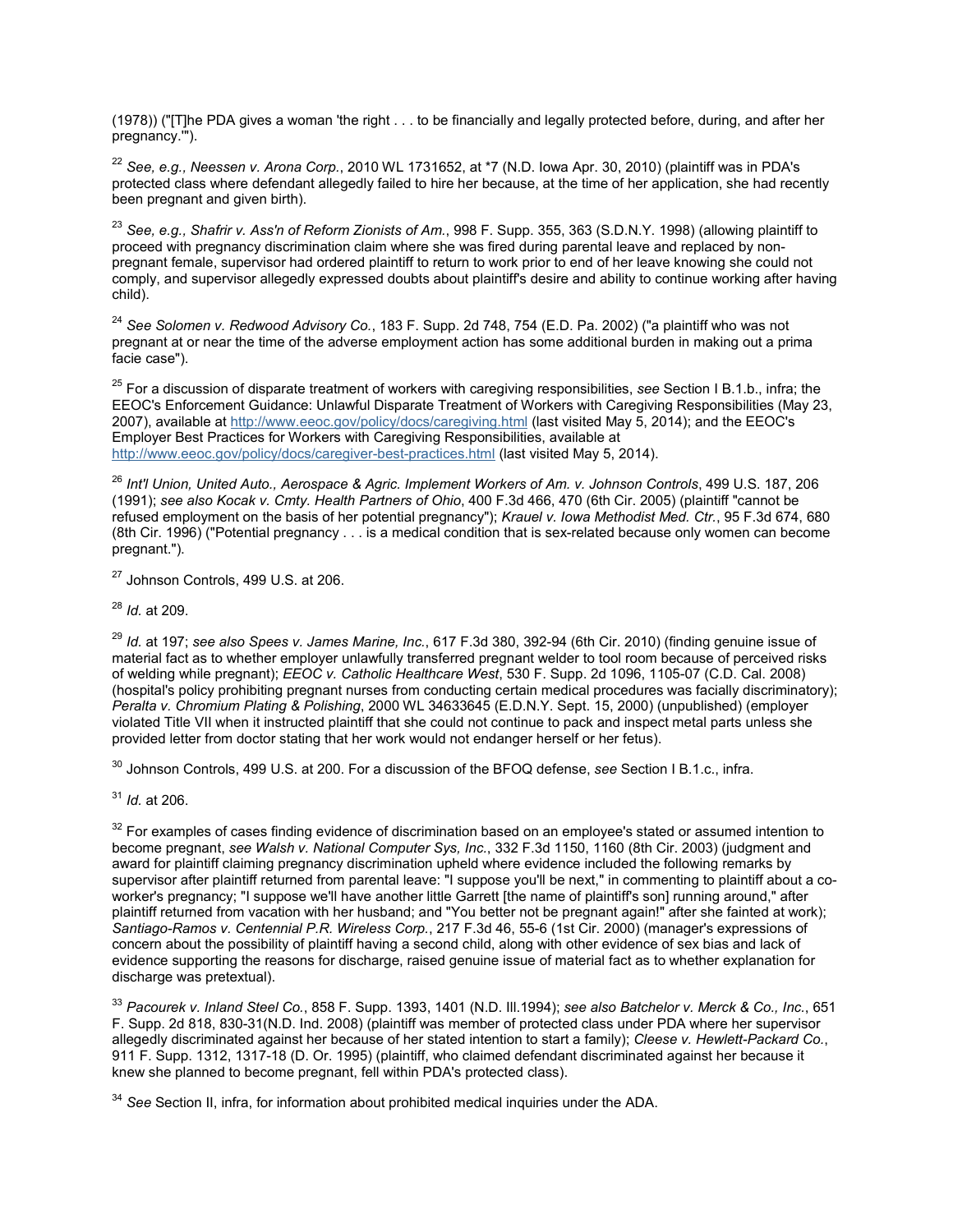<span id="page-28-0"></span><sup>35</sup> *See Hall v. Nalco Co.*, 534 F.3d 644, 648-49 (7th Cir. 2008) (employee terminated for taking time off to undergo in vitro fertilization was not fired for gender-neutral condition of infertility but rather for gender-specific quality of childbearing capacity); Pacourek, 858 F. Supp. at 1403-04 (plaintiff stated Title VII claim where she alleged that she was undergoing in vitro fertilization and her employer disparately applied its sick leave policy to her).

Employment decisions based on infertility also may implicate the Americans with Disabilities Act, since infertility that is, or results from, an impairment may be found to substantially limit the major life activity of reproduction and thereby qualify as a disability. For further discussion regarding coverage under the ADA, *see* Section II, infra.

<span id="page-28-1"></span><sup>36</sup> *See Saks v. Franklin Covey, Inc.*, 316 F.3d 337, 346 (2d Cir. 2003) ("[i]nfertility is a medical condition that afflicts men and women with equal frequency"); *Krauel v. Iowa Methodist Med. Ctr.*, 95 F.3d 674, 680 (8th Cir. 1996) ("because the policy of denying insurance benefits for treatment of fertility problems applies to both female and male workers and thus is gender-neutral," it does not violate Title VII); cf. *Int'l Union, United Auto., Aerospace & Agric. Implement Workers of Am. v. Johnson Controls*, 499 U.S. 187, 198 (1991) (finding that employer's policy impermissibly classified on the basis of gender and childbearing capacity "rather than fertility alone").

In Krauel, the Eighth Circuit also rejected the plaintiff's argument that exclusion of benefits for infertility treatments had an unlawful disparate impact on women since the plaintiff did not provide statistical evidence showing that female plan participants were disproportionately harmed by the exclusion. 95 F.3d at 681; *see also* Saks, 316 F.3d at 347 (exclusion of surgical impregnation procedures does not discriminate against female employees since such procedures are used to treat both male and female infertility, and therefore, infertile male and female employees are equally disadvantaged by exclusion).

<span id="page-28-2"></span><sup>37</sup> *See, e.g., Commission Decision on Coverage of Contraception* (Dec. 14, 2000) (because prescription contraceptives are available only for women, employer's explicit refusal to offer insurance coverage for them is, by definition, a sex-based exclusion), available at <http://www.eeoc.gov/policy/docs/decision-contraception.html> (last visited May 5, 2014).

<span id="page-28-3"></span><sup>38</sup> *Id.; see also Cooley v. DaimlerChrysler Corp.*, 281 F. Supp. 2d 979, 984 (E.D. Mo. 2003) ("[A]s only women have the potential to become pregnant, denying a prescription medication that allows women to control their reproductive capacity is necessarily a sex-based exclusion."); *Erickson v. Bartell Drug Co.*, 141 F. Supp. 2d 1266, 1271-72 (W.D. Wash. 2001) (exclusion of prescription contraceptives from employer's generally comprehensive prescription drug plan violated PDA). The Eighth Circuit's assertion in In re Union Pac. R.R. Employment Practices Litig., 479 F.3d 936, 942 (2007), that contraception is not "related to pregnancy" because "contraception is a treatment that is only indicated prior to pregnancy" is not persuasive because it is contrary to the Johnson Controls holding that the PDA applies to potential pregnancy.

<span id="page-28-4"></span><sup>39</sup> The Religious Freedom Restoration Act (RFRA) provides for religious exemption from a federal law, even if the law is of general applicability and neutral toward religion, if it substantially burdens a religious practice and the government is unable to show that its application would further a compelling government interest and is the least restrictive means of furthering the interest. 42 U.S.C. § 2000bb-1. In a case decided in June 2014, *Burwell v. Hobby Lobby Stores, Inc., et al.*, --- S. Ct. ---, 82 U.S.L.W. 4636 (U.S. June 30, 2014) (Nos. 13-354 and 13-356), the Supreme Court ruled that the Patient Protection and Affordable Care Act's contraceptive mandate violated the RFRA as applied to closely held family for-profit corporations whose owners had religious objections to providing certain types of contraceptives. The Supreme Court did not reach the question whether owners of such businesses can assert that the contraceptive mandate violates their rights under the Constitution's Free Exercise Clause. This enforcement guidance explains Title VII's prohibition of pregnancy discrimination; it does not address whether certain employers might be exempt from Title VII's requirements under the First Amendment or the RFRA.

<span id="page-28-5"></span><sup>40</sup> *See, e.g., Commission Decision on Coverage of Contraception, supra note* 37; *see also* Section 2713(a)(4) of the Public Health Service Act, as amended by the Patient Protection and Affordable Care Act, PL 111-148, 124 Stat. 119 (2010) (requiring that non-grandfathered group or individual insurance coverage provide benefits for women's preventive health services without cost sharing). On August 1, 2011, the Health Resources and Services Administration released guidelines requiring that contraceptive services be included as women's preventive health services. These requirements became effective for most new and renewed health plans in August 2012. 26 C.F.R. § 54.9815-2713T(b)(1); 29 C.F.R. § 2590.715-2713(b)(1); 45 C.F.R. § 147.130(b)(1) (plans and insurers must cover a newly recommended preventive service starting with the first plan year that begins on or after the date that is one year after the date on which the new recommendation is issued). The Departments of Treasury, Labor, and Health and Human Services issued regulations clarifying the criteria for the religious employer exemption from contraceptive coverage, accommodations with respect to the contraceptive coverage requirement for group health plans established or maintained by eligible organizations (and group health insurance coverage provided in connection with such plans), and student health insurance coverage arranged by eligible organizations that are institutions of higher education. Coverage of Certain Preventive Services Under the Affordable Care Act, 78 Fed. Reg. 39869 (July 2,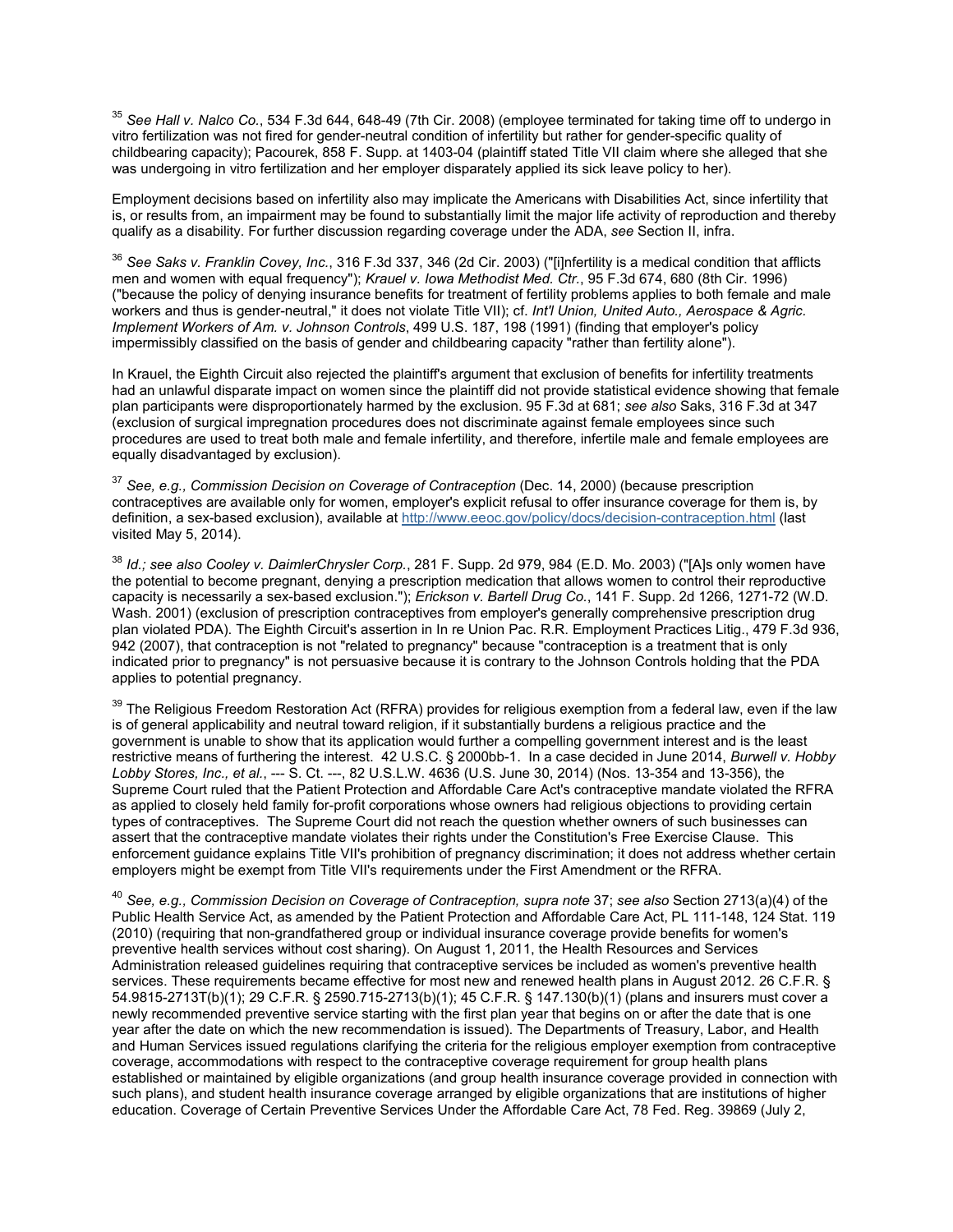2013) (to be codified at 26 C.F.R. Part 54; 29 C.F.R. Parts 2510 and 2590; 45 C.F.R. Parts 147 and 1560). But *see supra note* 39.

<span id="page-29-0"></span><sup>41</sup> *See Commission Decision on Coverage of Contraception, supra note* 37; Erickson, 141 F. Supp. 2d at 1272 ("In light of the fact that prescription contraceptives are used only by women, [defendant's] choice to exclude that particular benefit from its generally applicable benefit plan is discriminatory.").

<span id="page-29-1"></span><sup>42</sup> See supra note 37. The Commission disagrees with the conclusion in In re Union Pac. R.R. Employment Practices Litig., 479 F.3d 936 (8th Cir. 2007), that contraception is gender-neutral because it applies to both men and women. *Id.* at 942. The court distinguished the EEOC's decision on coverage of contraception by noting that the Commission decision involved a health insurance policy that denied coverage of prescription contraception but included coverage of vasectomies and tubal ligations while the employer in Union Pacific excluded all contraception for women and men, both prescription and surgical, when used solely for contraception and not for other medical purposes. However, the EEOC's decision was not based on the fact that the plan at issue covered vasectomies and tubal ligations. Instead, the Commission reasoned that excluding prescription contraception while providing benefits for drugs and devices used to prevent other medical conditions is a sex-based exclusion because prescription contraceptives are available only for women. *See also Union Pacific*, 479 F.3d at 948-49 (Bye, J., dissenting) (contraception is "gender-specific, female issue because of the adverse health consequences of an unplanned pregnancy"; therefore, proper comparison is between preventive health coverage provided to each gender).

<span id="page-29-2"></span><sup>43</sup> *See, e.g., Miranda v. BBII Acquisition*, 120 F. Supp. 2d 157, 167 (D. Puerto Rico 2000) (finding genuine issue of fact as to whether plaintiff's discharge was discriminatory where discharge occurred around one half hour after plaintiff told supervisor she needed to extend her medical leave due to pregnancy-related complications, there was no written documentation of the process used to determine which employees would be terminated, and plaintiff's position was not initially selected for elimination).

<span id="page-29-3"></span><sup>44</sup> The facts in this example were drawn from the case of *Kucharski v. CORT Furniture Rental*, 342 Fed. Appx. 712, 2009 WL 2524041 (2d Cir. Aug. 19, 2009) (unpublished). Although the plaintiff in Kucharski did not allege disparate impact, an argument could have been made that the restrictive medical leave policy had a disparate impact on pregnant workers. For a discussion of disparate impact, *see* Section I B.2., infra.

If the employer made exceptions to its policy for non-pregnant workers who were similar to Sherry in their ability or inability to work, denying additional leave to Sherry because she worked for the employer for less than a year would violate the PDA. *See* Section I C., infra. Additionally, if the pregnancy-related condition constitutes a disability within the meaning of the ADA, then the employer would have to make a reasonable accommodation of extending the maximum four weeks of leave, absent undue hardship, even though the employee has been working for only six months. *See* Section II B., infra.

<span id="page-29-4"></span><sup>45</sup> For a discussion of the PDA's requirements regarding health insurance, *see* Section I C.4., infra.

<span id="page-29-5"></span><sup>46</sup> *Fleming v. Ayers & Assocs.*, 948 F.2d 993, 997 (6th Cir. 1991) ("It seems to us obvious that the reference in the Act to 'women affected by . . . related medical conditions' refers to related medical conditions of the pregnant women, not conditions of the resulting offspring. Both men and women are 'affected by' medical conditions of the resulting offspring."); *Barnes v. Hewlett Packard Co.*, 846 F. Supp. 442, 445 (D. Md.1994) ("There is, in sum, a point at which pregnancy and immediate post-partum requirements - clearly gender-based in nature-end and gender-neutral child care activities begin.").

<span id="page-29-6"></span><sup>47</sup> *See* 42 U.S.C. § 12112(b)(3), (4); Appendix to 29 C.F.R. § 1630.15(a) ("The fact that the individual's disability is not covered by the employer's current insurance plan or would cause the employer's insurance premiums or workers' compensation costs to increase, would not be a legitimate non-discriminatory reason justifying disparate treatment of an individual with a disability."); EEOC Interim Enforcement Guidance on the Application of the Americans with Disabilities Act of 1990 to Disability-Based Distinctions in Employer Provided Health Insurance (June 8, 1993), available at <http://www.eeoc.gov/policy/docs/health.html> (last visited May 5, 2014) ("decisions about the employment of an individual with a disability cannot be motivated by concerns about the impact of the individual's disability on the employer's health insurance plan"); *see also Trujillo v. PacifiCorp*, 524 F.3d 1149, 1156-57 (10th Cir. 2008) (employees raised inference that employer discharged them because of their association with their son whose cancer led to significant healthcare costs); *Larimer v. Int'l Bus. Machs. Corp.*, 370 F.3d 698, 700 (7th Cir. 2004) (adverse action against employee due to medical cost arising from disability of person associated with employee falls within scope of associational discrimination section of ADA).

<span id="page-29-7"></span><sup>48</sup> Title II of the Genetic Information Nondiscrimination Act of 2008 (GINA), 42 U.S.C. § 2000ff et seq., prohibits basing employment decisions on an applicant's or employee's genetic information. Genetic information includes information about the manifestation of a disease or disorder in a family member of the applicant or employee (i.e.,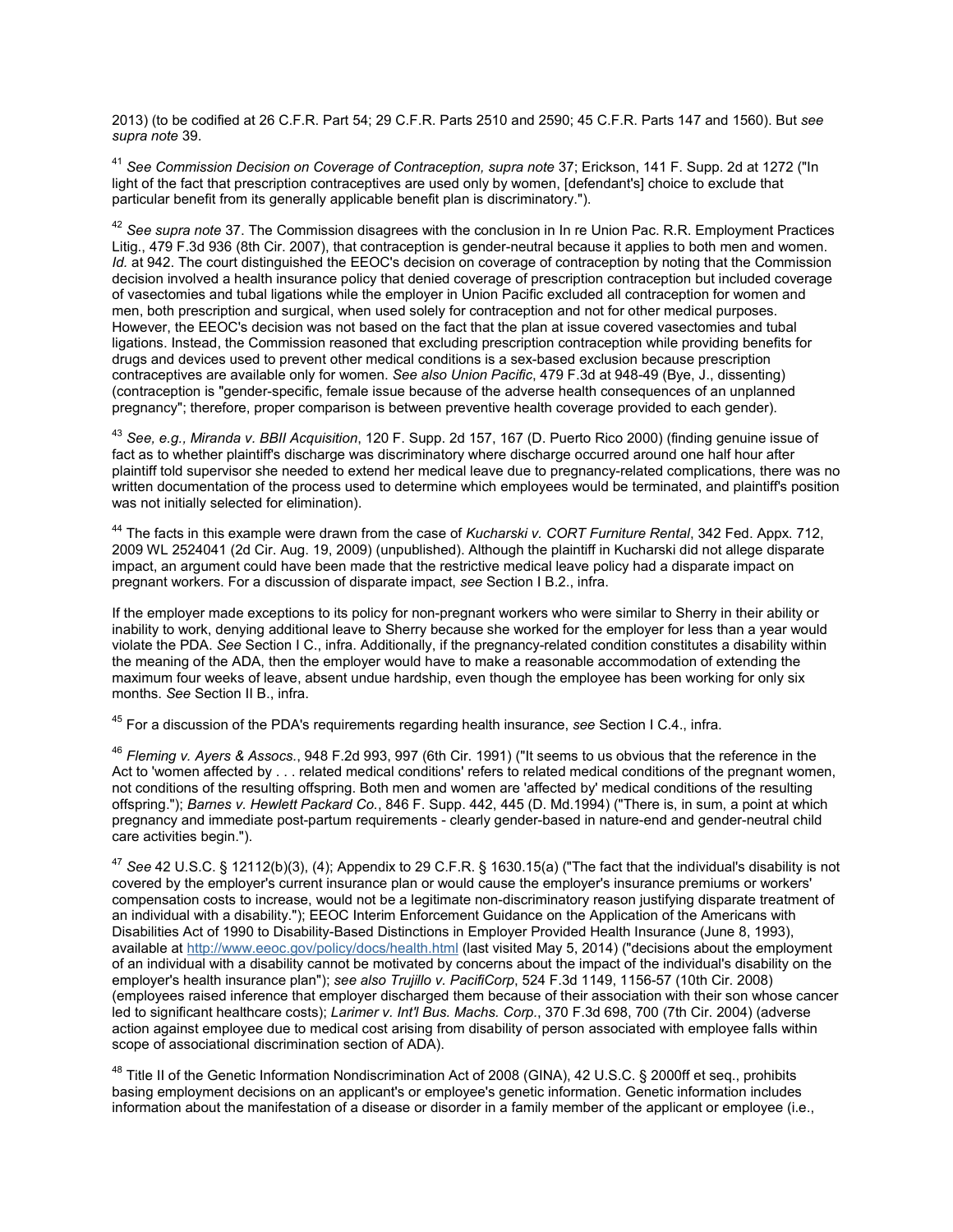family medical history). It also includes genetic tests such as amniocentesis and newborn screening tests for conditions such as Phenylketonuria (PKU). The statute prohibits discriminating against an employee or applicant because of his or her child's medical condition. *See* 42 U.S.C. §§ 2000ff-(3) (defining "family member"), 2000ff-(4) (defining "genetic information"); 29 C.F.R. § 1635.3(a)-(c) (definitions of "family member," "family medical history," and "genetic information"), 1635.4 (prohibited practices under GINA). Employment decisions based on high health care costs resulting from an employee's current pregnancy-related medical conditions do not violate GINA, though they may violate the ADA and the PDA.

<span id="page-30-0"></span><sup>49</sup> Fleming, 948 F.2d at 997 (ERISA makes it unlawful to discharge or otherwise penalize a plan participant or beneficiary for exercising his or her rights under the plan).

<span id="page-30-1"></span><sup>50</sup> *See generally* ARTHUR C. GUYTON, TEXTBOOK OF MED. PHYSIOLOGY 1039-40 (2006) (describing physiological processes by which milk production occurs).

<sup>51</sup> *EEOC v. Houston Funding II, Ltd.*, 717 F.3d 425 (5th Cir. 2013) (lactation is a related medical condition of pregnancy for purposes of the PDA, and an adverse employment action motivated by the fact that a woman is lactating clearly imposes upon women a burden that male employees need not suffer).

<sup>52</sup> Whether the demotion was ultimately found to be unlawful would depend on whether the employer asserted a legitimate, non-discriminatory reason for it and, if so, whether the evidence revealed that the asserted reason was pretextual.

<sup>53</sup> Overcoming Breastfeeding Problems, U.S. NAT'L LIBRARY OF MED., <http://www.nlm.nih.gov/medlineplus/ency/article/002452.htm> (last visited May 5, 2014); *see also*, DIANE WIESSINGER, THE WOMANLY ART OF BREASTFEEDING 385 (8th ed. 2010).

54 Breastfeeding, U.S. DEP'T OF HEALTH & HUMAN SERVS., [http://www.womenshealth.gov/breastfeeding/going](http://www.womenshealth.gov/breastfeeding/going-back-to-work/)back-to-work/ [\(last visited May 5, 2014\).](http://www.womenshealth.gov/breastfeeding/going-back-to-work/)

<sup>55</sup> The Commission disagrees with the conclusion in *Wallace v. Pyro Mining Co.*, 789 F. Supp. 867 (W.D. Ky. 1990), aff'd, 951 F.2d 351 (6th Cir. 1991) (table), that protection of pregnancy-related medical conditions is "limited to incapacitating conditions for which medical care or treatment is usual and normal." The PDA requires that a woman affected by pregnancy, childbirth, or related medical conditions be treated the same as other workers who are similar in their "ability or inability to work." Nothing limits protection to incapacitating pregnancy-related medical conditions. *See Notter v. North Hand Prot.*, 1996 WL 342008, at \*5 (4th Cir. June 21, 1996) (unpublished) (concluding that PDA includes no requirement that "related medical condition" be "incapacitating," and therefore medical condition resulting from caesarian section delivery was covered under PDA even if it was not incapacitating).

<sup>56</sup> *See Houston Funding II, Ltd.*, 717 F.3d at 430. The Commission disagrees with the decision in *Wallace v. Pyro Mining Co.*, 789 F. Supp. at 869, which, relying on *General Electric Co. v. Gilbert*, 429 U.S. 125 (1976), concluded that denial of personal leave for breastfeeding was not sex-based because it merely removed one situation from those for which leave would be granted. Cf. *Martinez v. N.B.C., Inc.*, 49 F. Supp. 2d 305, 310-11 (S.D.N.Y. 1999) (discrimination based on breastfeeding is not cognizable as sex discrimination as there can be no corresponding subclass of men, i.e., men who breastfeed, who are treated more favorably). As explained in *Newport News Shipbuilding Co. v. EEOC*, 462 U.S. 669 (1983), when Congress passed the PDA, it rejected not only the holding in Gilbert but also the reasoning. Thus, denial of personal leave for breastfeeding discriminates on the basis of sex by limiting the availability of personal leave to women but not to men. *See also Allen v. Totes/Isotoner*, 915 N.E. 2d 622, 629 (Ohio 2009) (O'Connor, J., concurring) (concluding that gender discrimination claims involving lactation are cognizable under Ohio Fair Employment Practices Act and rejecting other courts' reliance on Gilbert in evaluating analogous claims under other statutes, given Ohio legislature's "clear and unambiguous" rejection of Gilbert analysis).

<sup>57</sup> Pub. L. No. 111-148, amending Section 7 of the Fair Labor Standards Act of 1938, 29 U.S.C. § 207.

<sup>58</sup> 42 U.S.C. § 2000e(k). *See* Questions and Answers on the Pregnancy Discrimination Act, 29 C.F.R. pt. 1604 app., Question 34 (1979) ("An employer cannot discriminate in its employment practices against a woman who has had or is contemplating having an abortion."); H.R. Conf. Rep. No. 95-1786, at 4 (1978), as reprinted in 95th Cong., 2d Sess. 4, 1978 U.S.C.C.A.N. 4749, 4766 ("Thus, no employer may, for example, fire or refuse to hire a woman simply because she has exercised her right to have an abortion."); *see also, Doe v. C.A.R.S. Protection Plus, Inc.*, 527 F.3d 358, 364 (3d Cir. 2008), cert. denied, 129 S. Ct. 576 (2008) (PDA prohibits employer from discriminating against female employee because she has exercised her right to have an abortion); *Turic v. Holland Hospitality, Inc.*, 85 F.3d 1211, 1214 (6th Cir. 1996) (discharge of pregnant employee because she contemplated having abortion violated PDA).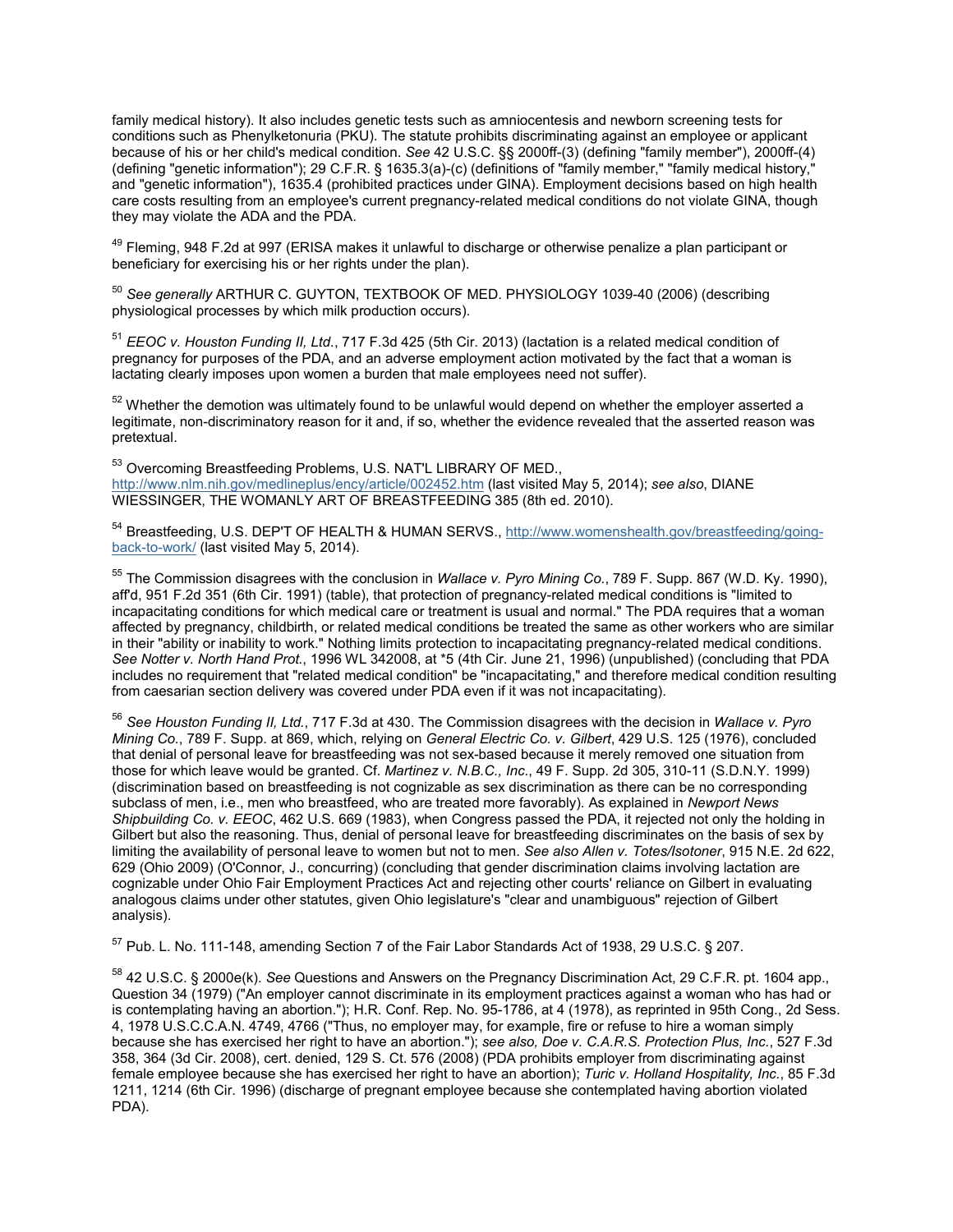<sup>59</sup> 42 U.S.C. § 2000e(k) ("This subsection shall not require an employer to pay for health insurance benefits for abortion, except where the life of the mother would be endangered if the fetus were carried to term, or except where medical complications have arisen from an abortion: Provided, That nothing herein shall preclude an employer from providing abortion benefits or otherwise affect bargaining agreements in regard to abortion.").

<sup>60</sup> *Id.*

<sup>61</sup> *Velez v. Novartis Pharmaceuticals Corp.*, 244 F.R.D. 243 (S.D.N.Y. 2007) (declaration by a female employee that she was encouraged by a manager to get an abortion was anecdotal evidence supporting a class claim of pregnancy discrimination).

<sup>62</sup> 42 U.S.C. § 2000e(k).

<sup>63</sup> *See* Questions and Answers on the Pregnancy Discrimination Act, 29 C.F.R. pt. 1604 app., Question 5 (1979).

<sup>64</sup> *See* Section I C.1., infra.

<sup>65</sup> **See** Section II B. infra, for further information about undue hardship under the ADA.

 $66$  The ADA requires employers to provide reasonable accommodations, absent undue hardship, for the known physical or mental limitations of applicants or employees who are otherwise qualified for jobs they hold or seek. *See* 42 U.S.C. § 12112(b)(5); 29 C.F.R. § 1630.9(a).

 $67$  29 C.F.R. pt. 1630 app. §1630.2(j)(1)(viii) (someone with an impairment resulting in a 20-pound lifting restriction that lasts or is expected to last for several months is substantially limited in the major life activity of lifting).

<sup>68</sup> *See EEOC Enforcement Guidance on the Americans with Disabilities Act and Psychiatric Disabilities*, at question 25, (Mar. 25, 1997), available at <http://www.eeoc.gov/policy/docs/psych.html> (last visited May 5, 2014).

<sup>69</sup> *See* Section I C.1, infra for further discussion on light duty policies.

<sup>70</sup> *See, e.g., Int'l Union, United Auto., Aerospace & Agric. Implement Workers of Am. v. Johnson Controls*, 499 U.S. 187, 197-98 (1991) (employer's policy barring all women, except those whose infertility was medically documented, from jobs involving actual or potential lead exposure exceeding certain threshold, facially discriminated against women based on their capacity to become pregnant).

<sup>71</sup> 132 F.3d 431, 436 (8th Cir. 1998).

<sup>72</sup> *See also Maldonado v. U.S. Bank*, 186 F.3d 759, 766 (7th Cir.1999) (company vice president's remark to plaintiff that she was being fired "due to her condition" on the day after the plaintiff informed the vice president of her pregnancy directly proved pregnancy discrimination); *Sheehan v. Donlen Corp.*, 173 F.3d 1039, 1044-45 (7th Cir. 1999) (supervisor's comment when discharging pregnant plaintiff that the discharge would hopefully give her time at home with her children and his similar comment the following day proved discrimination despite manager's lack of specific statement that plaintiff's pregnancy was reason for discharge); *Flores v. Flying J., Inc.*, 2010 WL 785969, at \*3 (S.D. Ill. Mar. 4, 2010) (manager's alleged statement to plaintiff on her last day of employment that she could no longer work because she was pregnant raised material issue of fact as to whether discharge was due to pregnancy discrimination).

<sup>73</sup> 471 F.3d 588, 593-94 (6th Cir. 2006).

<sup>74</sup> Compare with *Gonzalez v. Biovail Corp. Int'l*, 356 F. Supp. 2d 68, 80 (D. Puerto Rico 2005) (temporal link between discharge and plaintiff's pregnancy was too far removed to establish claim where discharge occurred six months after plaintiff's parental leave ended). *See also Piraino v. Int'l Orientation Res., Inc.*, 84 F.3d 270, 274 (7th Cir. 1996) (timing "suspicious" where less than two months after newly hired employee disclosed her pregnancy, defendant issued policy restricting maternity leave to employees who had worked at least one year); *Kalia v. Robert Bosch Corp.*, 2008 WL 2858305, at \*10 (E.D. Mich. Jul. 22, 2008) (unpublished) (plaintiff showed prima facie link between her pregnancy and discharge where supervisor started keeping written notes of issues with plaintiff the day after disclosure of pregnancy and discharge occurred the following month).

<sup>75</sup> *See EEOC v. Ackerman, Hood & McQueen, Inc.*, 956 F.2d 944, 948 (10th Cir. 1992) (clear language of PDA requires comparison between pregnant and non-pregnant workers, not between men and women).

<sup>76</sup> 271 F.3d 212, 221 (5th Cir. 2001).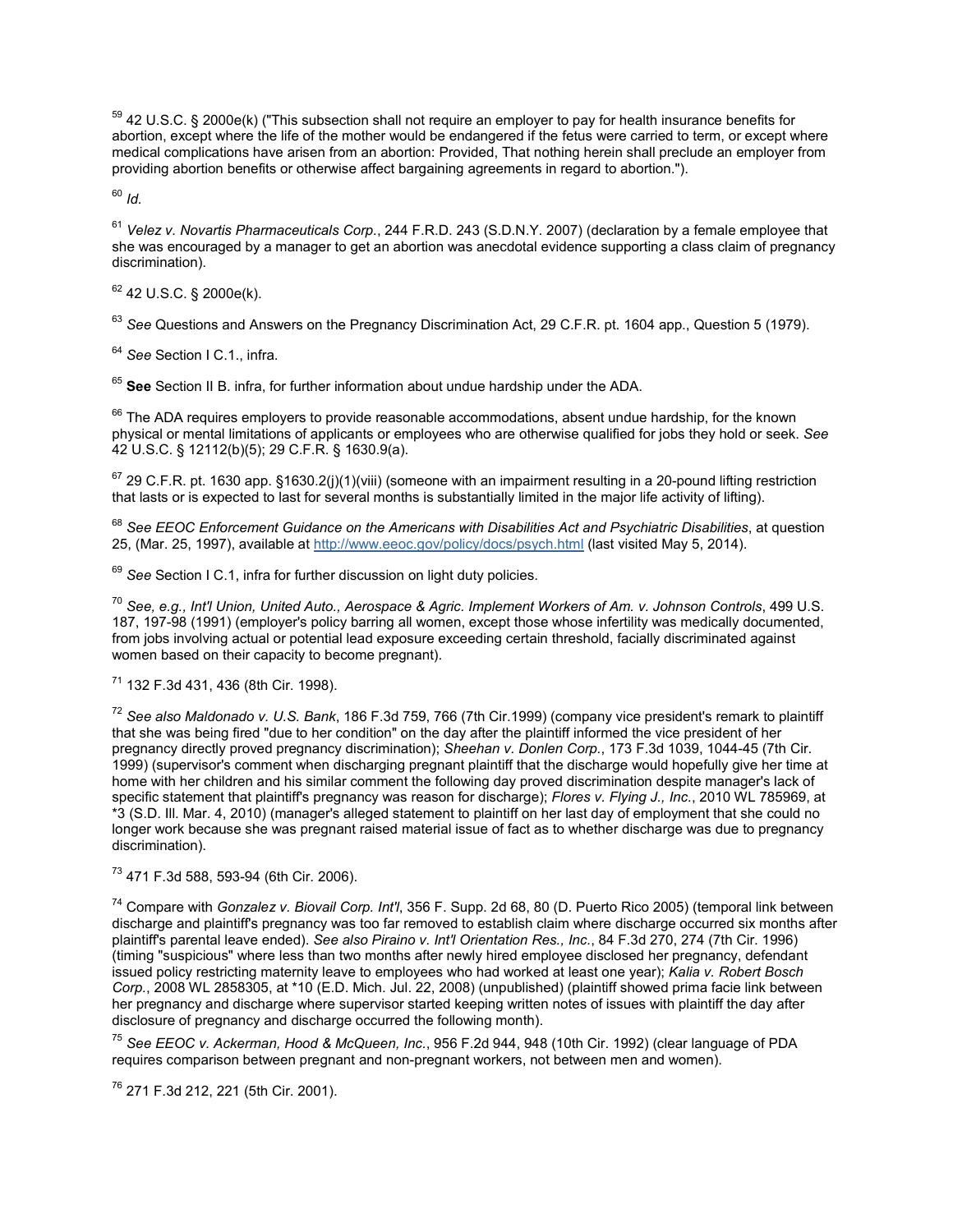$77$  The Wallace court nevertheless affirmed judgment as a matter of law for the employer because the plaintiff was unable to rebut the employer's other reason for the discharge, i.e., that she falsified medical records. *Id.* at 221-22; *see also Carreno v. DOJI, Inc.*, 668 F. Supp. 2d 1053, 1062 (M.D. Tenn. 2009) (plaintiff set forth prima facie case of pregnancy discrimination based in part on evidence that she was discharged while similarly situated non-pregnant coworkers were demoted and given opportunities to improve their behavior); *Brockman v. Avaya*, 545 F. Supp. 2d 1248, 1255-56 (M.D. Fla. 2008) (employer's motion for summary judgment denied because plaintiff, who was pregnant when she was discharged, was treated less favorably than non-pregnant female who replaced her).

### <sup>78</sup> 140 F. Supp. 2d 1001 (S.D. Iowa 2001).

<sup>79</sup> *Id.* at 1008; *see also Zisumbo v. McLeodUSA Telecomm. Servs., Inc.*, 154 Fed. Appx. 715, 724 (10th Cir. 2005) (unpublished) (finding material issue of fact regarding employer's explanation for demoting pregnant worker where explanation it advanced in court was dramatically different than the one it asserted to EEOC); *Kerzer v. Kingly Mfg.*, 156 F.3d 396, 403-04 (2d Cir. 1998) (evidence of pretext in discriminatory discharge claim under PDA included alleged statement by company president that an employer could easily get away with firing pregnant worker by stating the position was eliminated, president's alleged unfriendliness toward plaintiff following plaintiff's announcement of pregnancy, and plaintiff's discharge shortly before her scheduled return from maternity leave).

<sup>80</sup> 902 F.2d 148, 157-58 (1st Cir. 1990).

<sup>81</sup> *See also DeBoer v. Musashi Auto Parts*, 124 Fed. Appx. 387, 392-93 (6th Cir. 2005) (unpublished) (circumstantial evidence of pregnancy discrimination included employer's alleged failure to follow its disciplinary policy before demoting plaintiff).

<sup>82</sup> For more detailed guidance on what constitutes unlawful harassment and when employers can be held liable for unlawful harassment, *see EEOC Enforcement Guidance: Vicarious Employer Liability for Unlawful Harassment by Supervisors* (June 18, 1999), available at <http://www.eeoc.gov/policy/docs/harassment.html> (last visited May 5, 2014); *Enforcement Guidance on Harris v. Forklift Sys., Inc.* (Mar, 8, 1994), available at <http://www.eeoc.gov/policy/docs/harris.html> (last visited May 5, 2014); EEOC Policy Guidance on Current Issues of Sexual Harassment (Mar. 19,1990), available at <http://www.eeoc.gov/policy/docs/currentissues.html> (last visited May 5, 2014); 29 C.F.R. § 1604.11.

<sup>83</sup> *Faragher v. City of Boca Raton*, 524 U.S. 775 (1998). Harassment may also violate Title VII if it results in a tangible employment action. To date, we are aware of no decision in which a court has found that pregnancy based harassment resulted in a tangible employment action.

<sup>84</sup> These facts were drawn from the case of *Iweala v. Operational Technologies Services, Inc.*, 634 F. Supp. 2d 73 (D.D.C. 2009). The court in that case denied the employer's motion for summary judgment on the plaintiff's hostile environment claim. *See also Dantuono v. Davis Vision, Inc.*, 2009 WL 5196151, at \*9 (E.D.N.Y. Dec. 29, 2009) (unpublished) (finding material issue of fact as to hostile environment based on pregnancy where plaintiff alleged that manager, after learning of her intention to become pregnant, was "snippy" and "short" with her, "talked down" to her, "scolded" her, "bad mouthed" her to other executives, communicated through email rather than in person, and banished her from the manager's office when the manager was speaking with others); Zisumbo, 154 Fed. Appx. at 726-27 (overturning summary judgment for defendant on hostile environment claim where there was evidence that plaintiff's supervisor was increasingly rude and demeaning to her after learning of her pregnancy, frequently referred to her as "prego," told her to quit or "go on disability" if she could not handle the stress of her pregnancy, and demoted her for alleged performance problems despite her positive job evaluations); *Walsh v. National Computer Sys, Inc.*, 332 F.3d 1150, 1160 (8th Cir. 2003) (affirming finding that plaintiff was subjected to hostile environment due to her potential to become pregnant where evidence showed supervisor's hostility towards plaintiff immediately following her maternity leave, supervisor made several discriminatory remarks regarding plaintiff's potential future pregnancy, and supervisor set more burdensome requirements for plaintiff as compared to co-workers).

<sup>85</sup> Detailed guidance on this subject is set forth in EEOC'sEnforcement Guidance: *Unlawful Disparate Treatment of Workers with Caregiving Responsibilities*, *supra,* note 25.

<sup>86</sup> For further discussion of childcare leave issues, *see* Section I C.3., infra.

<sup>87</sup> The ADA is violated in these circumstances because the statute prohibits discrimination based on the disability of an individual with whom an employee has a relationship or association, such as the employee's child. For more information, *see EEOC's Questions and Answers About the Association Provision of the ADA*, available at [http://www.eeoc.gov/facts/association\\_ada.html](http://www.eeoc.gov/facts/association_ada.html) (last visited May 5, 2014).

<sup>88</sup> 42 U.S.C. § 2000e-2(e).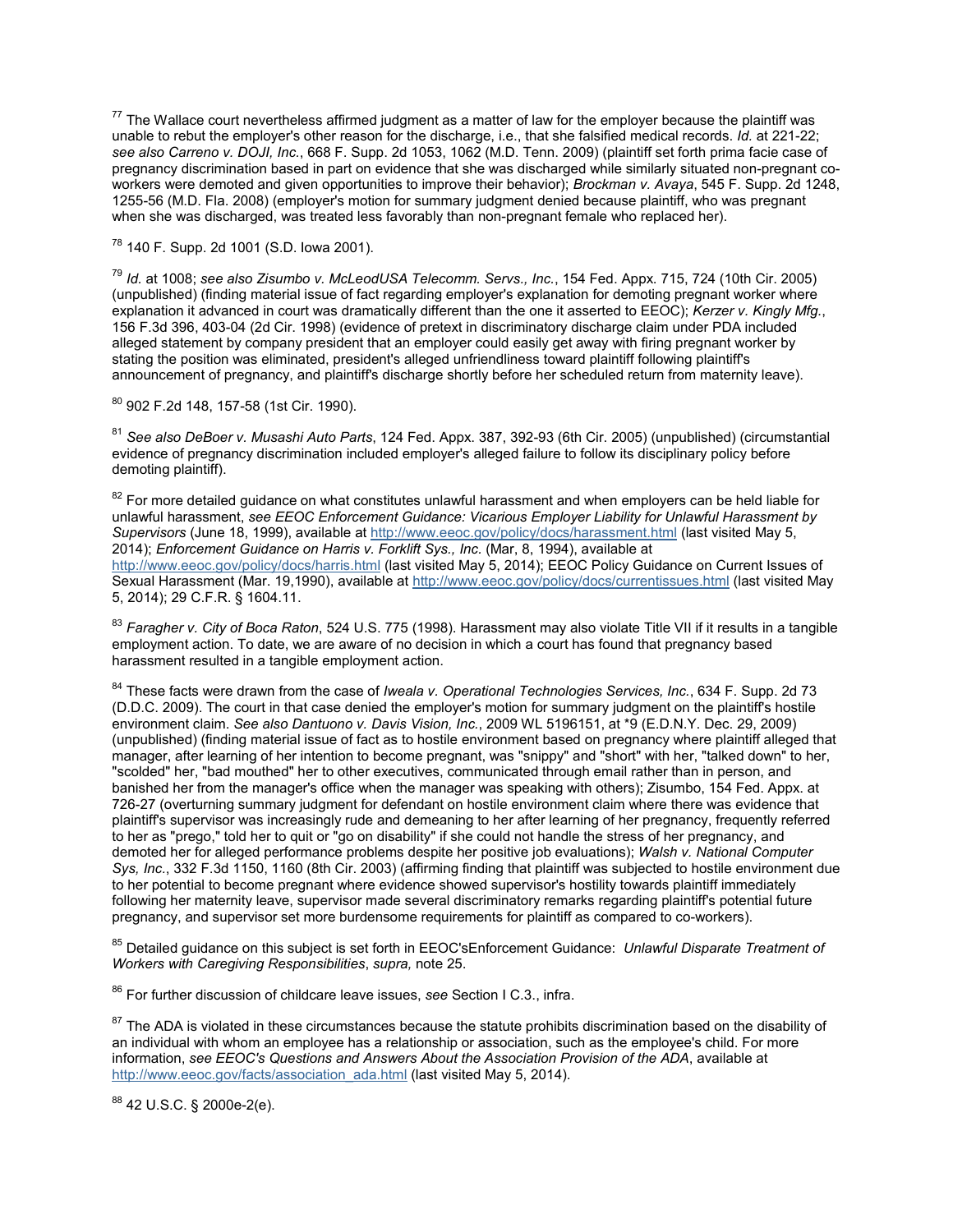<sup>89</sup> *Int'l Union, United Auto., Aerospace & Agric. Implement Workers of Am. v. Johnson Controls*, 499 U.S. 187, 204 (1991).

<sup>90</sup> *Id.* at 201.

91 Johnson Controls, 499 U.S. at 206-07 and 208-211 (no BFOQ based on risk to employee or fetus, nor on fear of tort liability); 29 C.F.R. § 1604.2(a) (1972) (no BFOQ based on stereotypes or customer preference). One court found that non-pregnancy was a BFOQ for unmarried employees at an organization whose mission included pregnancy prevention. *Chambers v. Omaha Girls Club, Inc.*, 834 F.2d 697 (8th Cir. 1987). However, the dissent to the order denying rehearing en banc argued that the court should have conducted "a more searching examination of the facts and circumstances . . . ." 840 F.2d at 584-86.

<sup>92</sup> *Cleveland Board of Educ. v. LaFleur*, 414 U.S. 632 (1974); *Carney v. Martin Luther Home, Inc.*, 824 F.2d 643 (8th Cir. 1987).

<sup>93</sup> 42 U.S.C. § 2000e-2(k). *See also* 42 U.S.C. § 2000e-2(a)(2); Title VII "proscribes not only overt discrimination but also practices that are fair in form, but discriminatory in operation." *Griggs v. Duke Power Co.*, 401 U.S. 424, 431 (1971).

<sup>94</sup> *Garcia v. Woman's Hosp. of Tex.*, 97 F.3d 810, 813 (5th Cir. 1996) (finding that if all or substantially all pregnant women would be advised by their obstetrician not to lift 150 pounds, then they would certainly be disproportionately affected by this job requirement and statistical evidence would be unnecessary).

<sup>95</sup> *Dothard v. Rawlinson*, 433 U.S. 321, 331 n.14 (1977). By requiring an employer to show that a policy that has a discriminatory effect is job related and consistent with business necessity, Title VII ensures that the policy does not operate as an "artificial, arbitrary, and unnecessary barrier[]" to the employment of pregnant workers. *See Griggs*, 401 U.S. at 431.

<sup>96</sup> *See* 42 U.S.C. § 2000e-2(k)(1)(A)(ii), (k)(1)(C).

<sup>97</sup> Garcia, 97 F.3d at 813.

<sup>98</sup> *Spivey v. Beverly Enters.*, 196 F.3d 1309, 1314 (11th Cir. 1999). For a discussion of light duty, *see* Section I C.1., infra.

<sup>99</sup> *Abraham v. Graphic Arts. Int'l. Union*, 660 F.2d 811, 819 (D.C. Cir. 1981). For a discussion of restrictive leave policies, *see* Section I C.2., infra.

<sup>100</sup> The facts in this example were adapted from the case of *Garcia v. Woman's Hospital of Texas*, 97 F.3d 810 (5th Cir. 1996).

 $101$  42 U.S.C. § 2000e(k).

 $102$  *Id.* 

<sup>103</sup> However, the PDA explicitly provides that the presence of a seniority system does not permit an employer to treat pregnant workers differently from workers similar in their ability or inability to work. *See* 42 U.S.C. § 2000e(k) ("and nothing in section 703(h) of this title shall be interpreted to permit otherwise"). An employer may not turn down a pregnant worker's request for light duty on the basis that such positions are awarded through seniority.

<sup>104</sup> Of course, if Rachel's limitations resulted from a pregnancy-related impairment that constitutes a disability within the meaning of the ADA, Sunrise Valley would have an obligation under the ADA, absent undue hardship, to provide her with a reasonable accommodation that would enable her to perform her current job. *See* Section II B., infra.

<sup>105</sup> 411 U.S. 792, 802 (1973); *see also Texas Dept. of Community Affairs v. Burdine*, 450 U.S. 248, 252-256 (1981); *St. Mary's Honor Center v. Hicks*, 509 U.S. 502, 504-510 (1983); *Reeves v. Sanderson Plumbing Products, Inc.*, 530 U.S. 133, 142 (2000); *Raytheon Co. v. Hernandez*, 540 U.S. 44, 50 (2003).

<sup>106</sup> *See EEOC v. Horizon/CMS Healthcare Corp.*, 220 F.3d 1184, 1192-95 (10th Cir. 2000) (a pregnant worker can be "qualified" for light duty work even if she did not sustain an occupational injury because requiring her to address the source of her impairment at the prima facie stage is equivalent to requiring her to dispel the employer's explanation for the adverse action); *Latowski v. Northwoods Nursing Ctr.*, 2013 WL 6727331 (6th Cir. Dec. 23, 2013) (unpublished) (employees with work-related medical conditions receiving light duty were similarly situated to the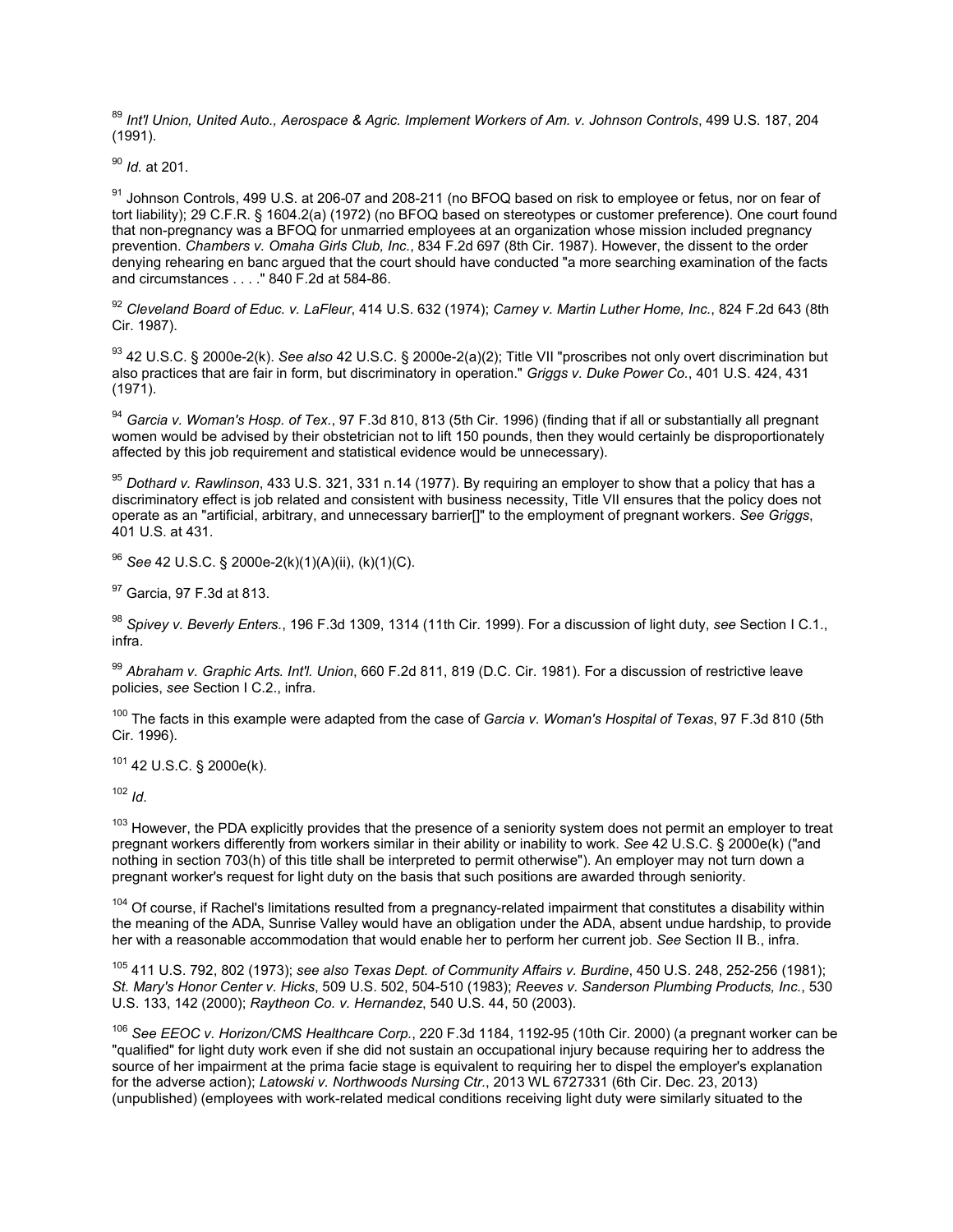pregnant worker in their ability to work because they also were under lifting restrictions of up to 50 pounds); *Ensley-Gaines v. Runyon*, 100 F.3d 1220, 1226 (6th Cir. 1996) (for purposes of the prima facie case, pregnant worker need not be similarly situated in all respects; she need only be similar in the ability or inability to work); *Germain v. County of Suffolk*, 2009 WL 1514513, at \*5 (E.D.N.Y. May 29, 2009) (unpublished) ("[w]hen an employee's failure to meet objective, employer-imposed criteria is one of the legitimate, non-discriminatory reasons advanced by an employer to dispel the inference of discrimination raised by an employee at the prima facie stage, it cannot also be used to defeat the employee's prima facie case," citing *EEOC v. Horizon*). The Commission disagrees with *Urbano v. Continental Airlines, Inc.*, 138 F.3d 204, 206 (5th Cir. 1998), which held that a pregnant worker could not establish a prima facie case of pregnancy discrimination on the ground that she, like other workers who suffered off-duty injuries, was not qualified for transfer to a light duty position. By refusing to find a prima facie case of pregnancy discrimination, the court relieved the defendant of its burden to produce evidence of a legitimate, non-discriminatory reason for its action. *See also Emily Martin*, Written Testimony of Emily Martin, U.S. EQUAL EMP'T OPPORTUNITY COMM'N, <http://www.eeoc.gov/eeoc/meetings/2-15-12/martin.cfm> (last visited April 30, 2014); Joan Williams, Written Testimony of Joan Williams, supra note 9 (evidence of stereotyping or departure from employer policies in treatment of pregnant women may be alternative methods for raising an inference of discrimination).

<sup>107</sup> *See, e.g.*, *Young v. United Parcel Serv., Inc.*, 707 F.3d 437 (4th Cir. 2013) (holding that a policy limiting light duty to employees injured on the job, employees who have disabilities within the meaning of the ADA, and employees who have lost their certification to drive commercial motor vehicles is a neutral "pregnancy blind" policy that neither constitutes direct evidence of pregnancy discrimination nor raises an inference of discrimination), *cert. granted,* 81 U.S.L.W. 3602(U.S. July 1, 2014) (No. 12-1226); *Reeves v. Swift Transp. Co.*, 446 F.3d 637, 643 (6th Cir. 2006) (refusal to give light duty to pregnant workers is not a pretext for pregnancy discrimination where employer provides light duty assignments only to workers injured on the job); *Spivey v. Beverly Enters*., 196 F.3d 1309, 1313 (11th Cir. 1999) (employer did not violate PDA by offering modified duty solely to employees injured on the job, although pregnant employees must be treated the same as every other employee with a non-occupational injury); *Serednyj v. Beverly Healthcare, LLC*,2010 WL 1568606 (N.D. Ind. Apr. 16, 2010) (unpublished) (policy of allowing only employees injured on the job and those receiving reasonable accommodations for disabilities under the ADA to work with restrictions did not violate the PDA because it was pregnancy-blind), *aff'd,* 656 F.3d 540 (7th Cir. 2011).

 $108$  Courts have disagreed as to how disparate impact is established in the context of light duty policies. Compare Germain, 2009 WL 1514513, at \*4 (to establish a prima facie case of disparate impact, pregnant women must be compared to all others similar in their ability or inability to work, without regard to the cause of the inability to work), with *Woodard v. Rest Haven Christian Servs.*, 2009 WL 703270, at \*7 (N.D. Ill. Mar. 16, 2009) (unpublished) (because pregnancy discrimination is sex discrimination, proper comparison would appear to be between the percentage of females who have been disparately affected and the percentage of males, though even if the comparison is between pregnant women and males, plaintiff failed to establish evidence of disparate impact). The EEOC agrees with Germain's holding that the appropriate comparison is between pregnant women and all others similar in their ability or inability to work, and disagrees with Woodard's holding that all women or all pregnant women should be compared to all men. As the Germain court recognized (Germain, 2009 WL 1514513, at \*4), the Supreme Court has held that, "[t]he second clause [of the PDA] could not be clearer: it mandates that pregnant employees 'shall be treated the same for all employment-related purposes' as nonpregnant employees similarly situated with respect to their ability to work." *Int'l Union v. Johnson Controls*, 499 U.S. 187, 204-05 (1991) (emphasis added). That statutory language applies to disparate impact as well as to disparate treatment claims.

<sup>109</sup> 42 U.S.C. § 2000e-2(k)(1)(A)(i). *See, e.g., Germain*, 2009 WL 1514513, at \*4 (denying summary judgment based on genuine issue of material fact as to business necessity).

<sup>110</sup> These facts were adapted from the case of *Lehmuller v. Incorporated Village of Sag Harbor*, 944 F. Supp. 1087 (E.D.N.Y. 1996). The court in that case found material issues of fact precluding summary judgment. These facts could also be analyzed as disparate treatment discrimination.

<sup>111</sup> This subsection addresses leave issues that arise under the PDA. For a discussion of the interplay between leave requirements under the PDA and the Family and Medical Leave Act, *see* Section III A., infra.

<sup>112</sup> *See Johnson Controls*, 499 U.S. at 200 ("The beneficence of an employer's purpose does not undermine the conclusion that an explicit gender-based policy is sex discrimination under § 703(a) ….").

113 *See Sharon Terman*, Written Testimony of Sharon Terman, U.S. EQUAL EMP'T OPPORTUNITY COMM'N, supra note 9 (citing Stephanie Bornstein, Poor, Pregnant and Fired: Caregiver Discrimination Against Low-Wage Workers (UC Hastings Center for WorkLife Law 2011)).

<sup>114</sup> In the past, airlines justified mandatory maternity leave for flight attendants or mandatory transfer of them to ground positions at a certain stage of pregnancy based on evidence that side effects of pregnancy can impair a flight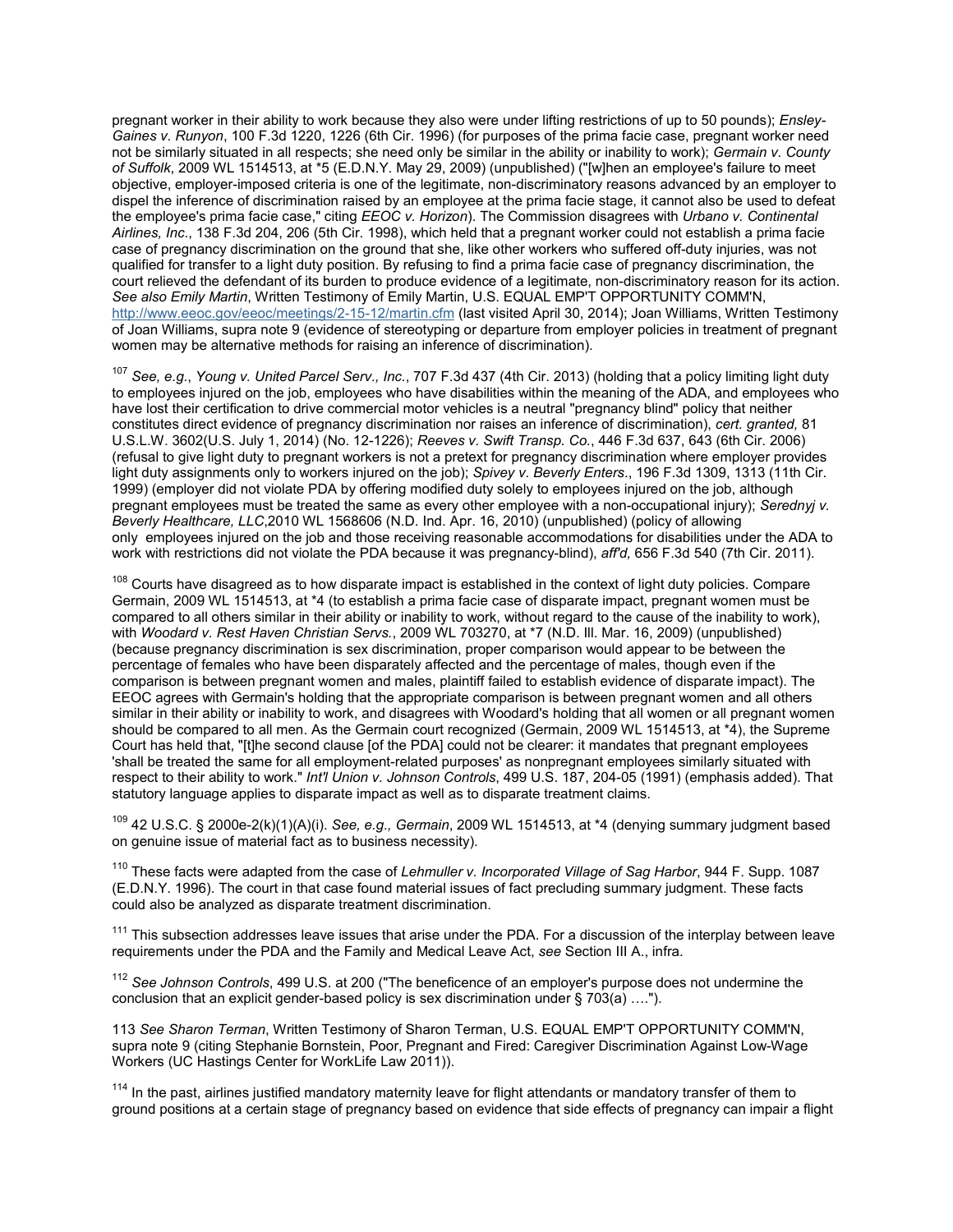attendant's ability to perform emergency functions. *See, e.g., Levin v. Delta Air Lines, Inc.*, 730 F.2d 994 (5th Cir. 1984) (mandatory leave was justified by business necessity as the policy was neither unrelated to airline safety concerns, nor a manifestly unreasonable response to these concerns); *Harriss v. Pan American World Airways, Inc.*, 649 F.2d 670 (9th Cir. 1980) (mandatory leave was justified as a bona fide occupational qualification based on the safety risks posed by pregnancy). These decisions predated, and are inconsistent with, the Supreme Court's decision in Johnson Controls, 499 U.S. at 198-205. Moreover, the Commission agrees with the position taken by the Federal Aviation Administration (FAA) that, as long as a flight attendant can perform her duties, no particular stage of pregnancy renders her unfit. *See Department of Transportation Federal Aviation Administration Memo* (5/5/1980) and confirming e-mail (3/5/2010) (on file with EEOC, Office of Legal Counsel).

<sup>115</sup> 42 U.S.C. § 2000e-2(e)(1). For further discussion of the BFOQ defense, *see* Section I B.1.c., supra.

<sup>116</sup> *See, e.g., Orr v. City of Albuquerque*, 531 F.3d 1210, 1216 (10th Cir. 2008) (reversing summary judgment for defendants where plaintiffs presented evidence that they were required to use sick leave for their maternity leave while others seeking non-pregnancy FMLA leave were routinely allowed to use vacation or compensatory time); *Maddox v. Grandview Care Ctr., Inc.*, 780 F.2d 987, 991 (11th Cir. 1986) (affirming finding in favor of plaintiff where employer's policy limited maternity leave to three months while leave of absence for "illness" could be granted for indefinite duration).

<sup>117</sup> *See Byrd v. Lakeshore Hosp.*, 30 F.3d 1380, 1383 (11th Cir. 1994) (rejecting employer's argument that plaintiff, who was discharged partly due to her use of accumulated sick leave for pregnancy-related reasons, additionally was required to show that non-pregnant employees with similar records of medical absences were treated more favorably; the court noted that an employer is presumed to customarily follow its own sick leave policy and, if the employer commonly violates the policy, it would have the burden of proving the unusual scenario).

<sup>118</sup> *See Stout v. Baxter Healthcare*, 282 F.3d 856, 859-60 (5th Cir. 2002) (discharge of plaintiff due to pregnancyrelated absence did not violate PDA where there was no evidence she would have been treated differently if her absence was unrelated to pregnancy); *Armindo v. Padlocker*, 209 F.3d 1319, 1321 (11th Cir. 2000) (PDA does not require employer to treat pregnant employee who misses work more favorably than non-pregnant employee who misses work due to a different medical condition); *Marshall v. Am. Hosp. Ass'n*, 157 F.3d 520 (7th Cir. 1998) (upholding summary judgment for employer due to lack of evidence it fired her because of her pregnancy rather than her announced intention to take eight weeks of leave during busiest time of her first year on the job).

Note that although Title VII does not require pregnancy-related leave, the Family and Medical Leave Act does require covered employers to provide such leave under specified circumstances. *See* Section III A., infra.

<sup>119</sup> For further information about stereotypes and assumptions regarding pregnancy, *see* Section I A.1.b., supra.

<sup>120</sup> These facts were drawn from *EEOC v. Lutheran Family Services in the Carolinas*, 884 F. Supp. 1022 (E.D.N.C. 1994). The court in that case denied the defendant's motion for summary judgment.

 $121$  If Michelle's pregnancy-related complications are disabilities within the meaning of the ADA, the employer will have to consider whether granting the leave, in spite of its policy, or some other reasonable accommodation is possible without undue hardship. *See* Section II B., infra.

<sup>122</sup> *See* Section III A, supra for additional information on the Family and Medical Leave Act.

<sup>123</sup> *See Abraham v. Graphic Arts. Int'l. Union*, 660 F.2d 811, 819 (D.C. Cir. 1981) (10-day absolute ceiling on sick leave drastically affected female employees of childbearing age, an impact males would not encounter); *EEOC v. Warshawsky & Co.*, 768 F. Supp. 647, 655 (N.D. Ill. 1991) (requiring employees to work for a full year before being eligible for sick leave had a disparate impact on pregnant workers and was not justified by business necessity); 29 C.F.R. § 1604.10(c) ("Where the termination of an employee who is temporarily disabled is caused by an employment policy under which insufficient or no leave is available, such a termination violates the Act if it has a disparate impact on employees of one sex and is not justified by business necessity."); cf. *Maganuco v. Leyden Cmty. High Sch. Dist. 212*, 939 F.2d 440, 444 (7th Cir. 1991) (court noted that PDA claimant challenging leave policy on basis of disparate impact might have been able to establish that women disabled by pregnancy accumulated more sick days than men, or than women who have not experienced pregnancy-related disability, but plaintiff never offered such evidence).

The Commission disagrees with *Stout v. Baxter Healthcare*, 282 F.3d 856 (5th Cir. 2002), in which the court refused to find a prima facie case of disparate impact despite the plaintiff's showing that her employer's restrictive leave policy for probationary workers adversely affected all or substantially all pregnant women who gave birth during or near their probationary period, on the ground that "to [allow disparate impact challenges to leave policies] would be to transform the PDA into a guarantee of medical leave for pregnant employees." The Commission believes that the Fifth Circuit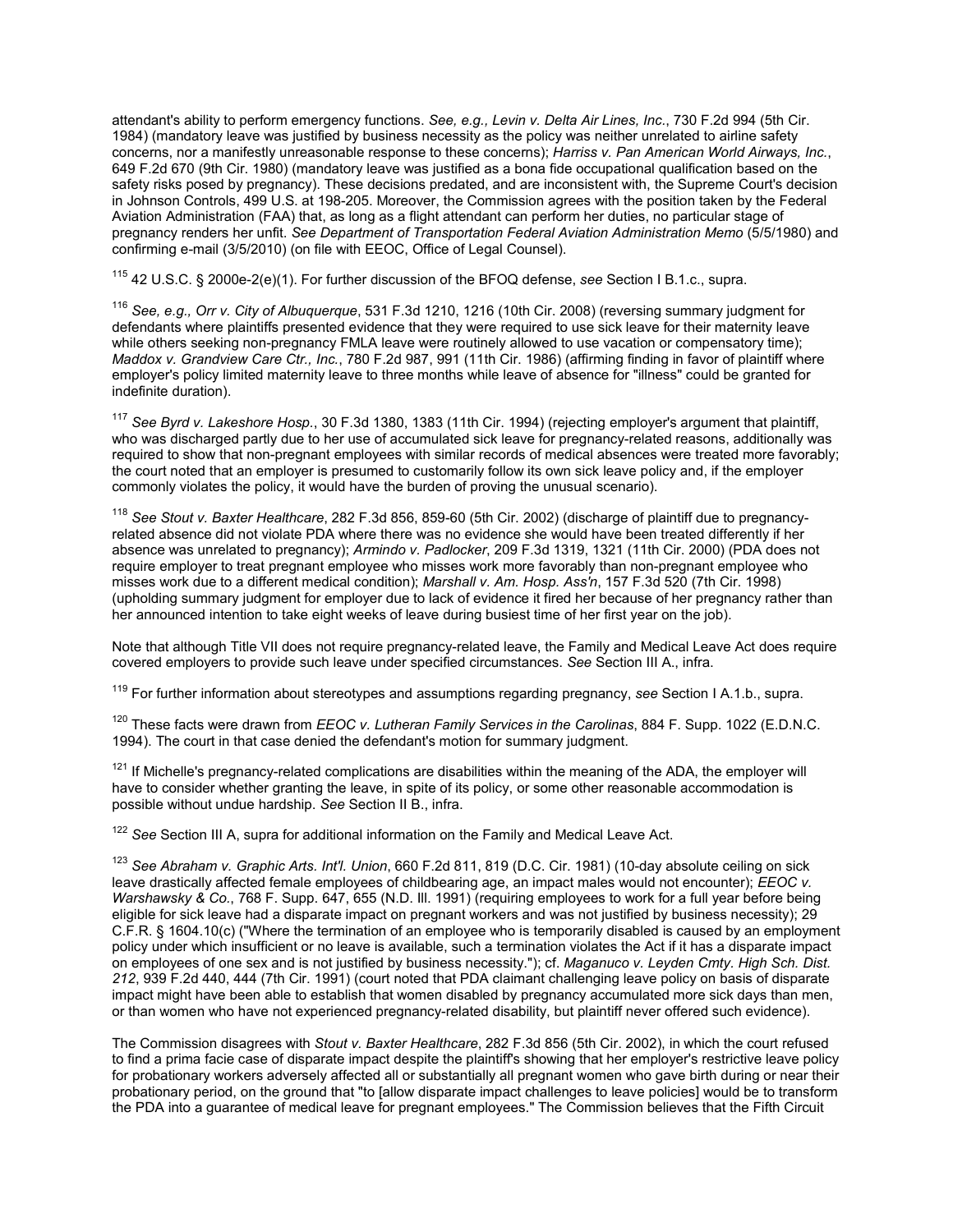erroneously conflated the issue of whether the plaintiff has made out a prima facie case with the ultimate issue of whether the policy is unlawful. As noted, an employer is not required to eliminate or modify the policy if it is job related and consistent with business necessity and the plaintiff fails to present an equally effective less discriminatory alternative. *See Garcia v. Woman's Hosp. of Tex.*, 97 F.3d 810, 813 (5th Cir. 1996) ("[t]he PDA does not mandate preferential treatment for pregnant women"; the plaintiff loses if the employer can justify the policy).

124 Warshawsky, 768 F. Supp. at 655.

<sup>125</sup> *Id.*

<sup>126</sup> *See California Fed. Sav. & Loan Ass'n v. Guerra*, 479 U.S. 272, 290 (1987) (The state could require employers to provide up to four months of medical leave to pregnant women where "[t]he statute is narrowly drawn to cover only the period of actual physical disability on account of pregnancy, childbirth, or related medical conditions."); *Johnson v. Univ. of Iowa*, 431 F.3d 325, 328 (8th Cir. 2005) ("If the leave given to biological mothers is granted due to the physical trauma they sustain giving birth, then it is conferred for a valid reason wholly separate from gender.").

<sup>127</sup> *See Johnson*, 431 F.3d at 328 (if leave given to mothers is designed to provide time to care for and bond with newborn, "then there is no legitimate reason for biological fathers to be denied the same benefit"); EEOC Enforcement Guidance: Unlawful Disparate Treatment of Workers with Caregiving Responsibilities, supra note 25. Although Title VII does not require an employer to provide child care leave if it provides no leave for other family obligations, the Family and Medical Leave Act requires covered employers to provide such leave. *See* Section III A., infra.

 $128$  The legislative history of the PDA makes clear that the statute "in no way requires the institution of any new programs where none currently exist." H.R.Rep. No. 95-948, p. 4 (1978), Leg. Hist. 150, U.S. Code Cong. & Admin. News 1978, pp. 4749, 4752. The application of the non-discrimination principle to infertility and contraception is discussed at Section I A.3.c. and I A.3.d., supra.

<sup>129</sup> 29 C.F.R. § 1604.10(b) ("Disabilities caused or contributed to by pregnancy, childbirth, or related medical conditions, for all job-related purposes, shall be treated the same as disabilities caused or contributed to by other medical conditions, under any health or disability insurance or sick leave plan available in connection with employment.").

<sup>130</sup> The Patient Protection and Affordable Care Act (also known as Health Care Reform), Pub. L. No. 111-148, 124 Stat. 119 (2010) (codified as amended in scattered sections of the U.S. Code) contains provisions regarding insurance coverage of pre-existing conditions. Effective January 1, 2014, insurers can no longer exclude coverage for treatments based on such conditions.

<sup>131</sup> For further discussion of discrimination based on use of contraceptives, *see* Section I A.3.d., *supra; see also supra note* 39.

<sup>132</sup> *See Questions and Answers on the Pregnancy Discrimination Act*, 29 C.F.R. pt. 1604 app., Question 36 (1979).

<sup>133</sup> 42 U.S.C. § 2000e(k); *see also Questions and Answers on the Pregnancy Discrimination Act*, 29 C.F.R. pt. 1604 app., Question 37 (1979).

<sup>134</sup> However, prior to the passage of the PDA, it did not violate Title VII for an employer's seniority system to allow women on pregnancy-related medical leave to earn less seniority credit than workers on other forms of short-term medical leave. Because the PDA is not retroactive, an employer is not required to adjust seniority credits for pregnancy-related medical leave that was taken prior to the effective date of the PDA (April 29, 1979), even if pregnancy-related medical leave was treated less favorably than other forms of short-term medical leave. *AT&T Corp. v. Hulteen*, 556 U.S. 701 (2009).

<sup>135</sup> The principles set forth in this section also apply to claims arising under Section 501 of the Rehabilitation Act. 29 U.S.C. § 791.

<sup>136</sup> Under the ADA, an "employer" includes a private sector employer, and a state or local government employer, with 15 or more employees. 42 U.S.C. § 12111(5)(A). The term "employer" in this document refers to any entity covered by the ADA including labor organizations and employment agencies.

<sup>137</sup> *See* 42 U.S.C. §§ 12112(b)(6), 12113(a); 29 C.F.R. § 1630.10.

<sup>138</sup> 42 U.S.C. § 12112(d); 29 C.F.R. § 1630.13.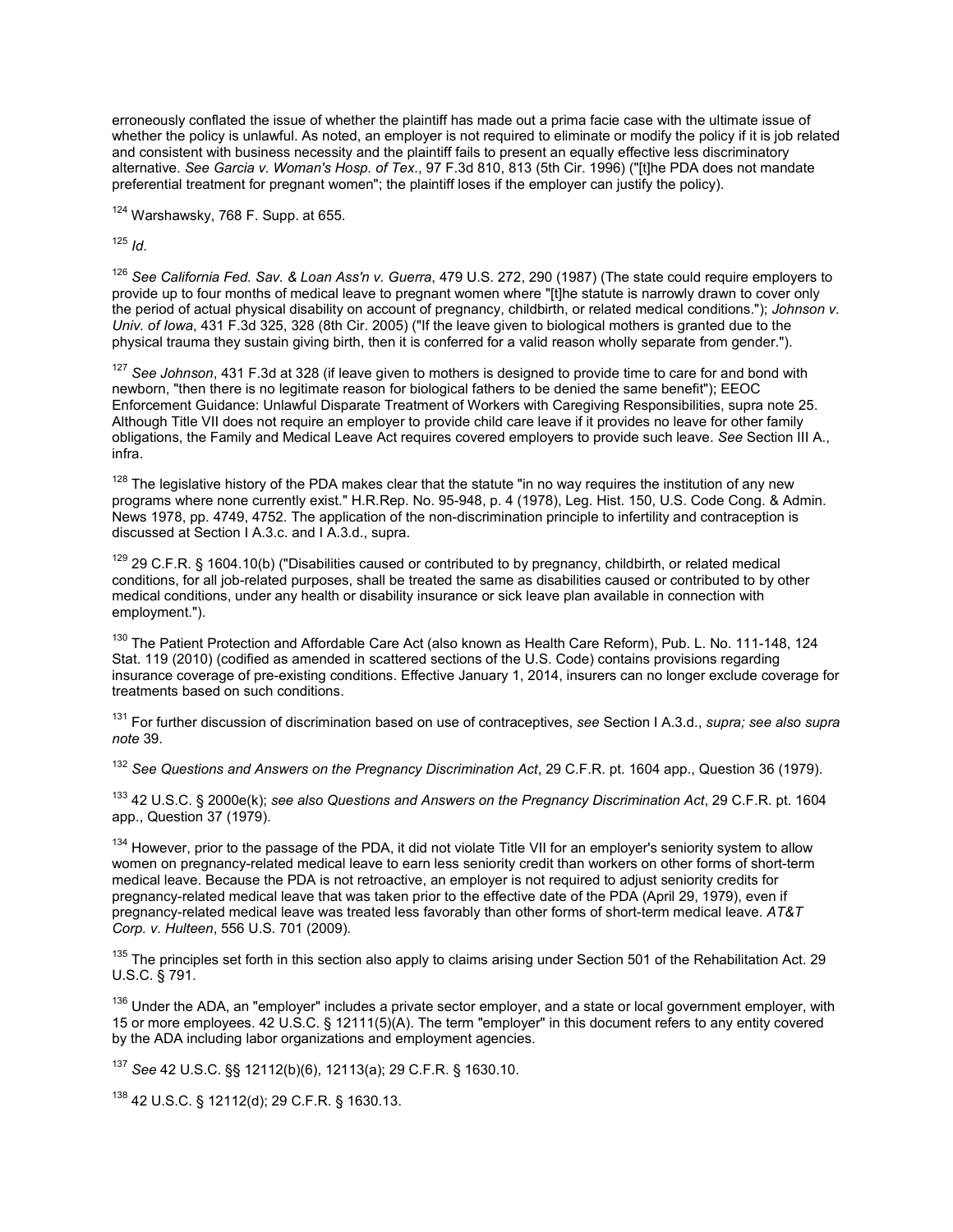<sup>139</sup> 42 U.S.C. § 12112(b)(5); 29 C.F.R. § 1630.9.

<sup>140</sup> 42 U.S.C. § 12102(2); 29 C.F.R. § 1630.2(g).

<sup>141</sup> Pub. L. No. 110-325, §§ 2(b)(5), 4(a), 122 Stat. 3553 (2008); 29 C.F.R. §§ 1630.1(c)(4), 1630.2(j)(1)(vi). Plaintiffs seeking to show that their pregnancy-related impairments are covered disabilities should provide specific evidence of symptoms and impairments and the manner in which they are substantially limiting.

 $142$  29 C.F.R. § 1630.2(j)(1)(ix).

<sup>143</sup> *See, e.g., Gorman v. Wells Mfg. Corp.*, 209 F. Supp. 2d 970, 976 (S.D. Iowa 2002), aff'd, 340 F.3d 543 (8th Cir. 2003) (periodic nausea, vomiting, dizziness, severe headaches, and fatigue were not disabilities within the meaning of the ADA because they are "part and parcel of a normal pregnancy"); *Gudenkauf v. Stauffer Commc'ns, Inc.*, 922 F. Supp. 465, 473 (D. Kan. 1996) (morning sickness, stress, nausea, back pain, swelling, and headaches or physiological changes related to a pregnancy are not impairments unless they exceed normal ranges or are attributable to a disorder); *Tsetseranos v. Tech Prototype, Inc.*, 893 F. Supp. 109, 119 (D.N.H. 1995) ("pregnancy and related medical conditions do not, without unusual circumstances, constitute a 'physical or mental impairment' under the ADA").

<sup>144</sup> 29 C.F.R. pt. 1630 app. § 1630.2(h).

<sup>145</sup> *See, e.g., Walker v. Fred Nesbit Distrib. Co.*, 331 F. Supp. 2d 780, 790 (S.D. Iowa 2004) (routine pregnancy is not a disability under ADA); *Gover v. Speedway Super America, LLC*, 254 F. Supp. 2d 695, 705 (S.D. Ohio 2002) (same).

 $146$  The determination of whether an individual has a disability is not necessarily based on the name or diagnosis of the impairment the person has, but rather on the effect of that impairment on the life of the individual. 29 C.F.R. pt. 1630 app. §1630.2(j). The ADA includes a functional rather than a medical definition of disability. 136 CONG. REC. H1920 H1921 (daily ed. May 1, 1990) (Statement of Rep. Bartlett).

<sup>147</sup> *See* 29 C.F.R. § 1630.2(j)(ix) (impairments lasting fewer than six months can be disabilities).

<sup>148</sup> *See Insufficient Cervix*, U.S. NAT'L LIBRARY OF MED.,

<http://www.nlm.nih.gov/medlineplus/ency/patientinstructions/000595.htm> (last visited April 30, 2014) (general information about insufficient cervix). Uterine fibroids (non-cancerous tumors that grow in and around the wall of the uterus) may cause severe localized abdominal pain, carry an increased of risk of miscarriage, or cause preterm or breech birth and may necessitate a cesarean delivery. *See Hee Joong Lee, MD et al.*, Contemporary Management of Fibroids in Pregnancy, REVIEWS IN OBSTETRICS & GYNECOLOGY (2010), <http://www.ncbi.nlm.nih.gov/pmc/articles/PMC2876319/> (last visited Apr. 30, 2014).

<sup>149</sup> *Price v. UTi, U.S., Inc.*, 2013 WL 798014, at \*2 (E.D. Mo. Mar. 5, 2013), reconsideration denied in *Price v. UTi, U.S., Inc.*, 2013 WL 1411547 (E.D. Mo. Apr. 08, 2013) (denying summary judgment to employer who terminated employee three weeks after she gave birth by cesarean section).

<sup>150</sup> Nausea causing severe vomiting resulting in dehydration may be a condition known as hyperemesis gravidarum. Excessive swelling due to fluid retention, edema, may require rest and elevation of legs. Abnormal heart rhythms may require further monitoring. *See Pregnancy*, U.S. DEP'T OF HEALTH & HUMAN SERVS., <http://womenshealth.gov/pregnancy/you-are-pregnant/pregnancy-complications.html> (last visited Apr. 30, 2014).

<sup>151</sup> *McKellips v. Franciscan Health Sys.*, 2013 WL 1991103, at \*4 (W.D. Wash. May 13, 2013) (plaintiff's allegations that she suffered severe pelvic inflammation and immobilizing pain that necessitated workplace adjustments to reduce walking and early pregnancy-related medical leave were sufficient to allow her to amend her complaint to include an ADA claim).

<sup>152</sup> *Nayak v. St. Vincent Hosp. and Health Care Ctr., Inc.*, 2013 WL 121838, at \*3 (S.D. Ind. Jan. 9, 2013) (denying defendant's motion to dismiss plaintiff's ADA claim).

<sup>153</sup> *Mayorga v. Alorica, Inc.*, 2012 WL 3043021, at \*6 (S.D. Fla. July 25, 2012) (unpublished) (denying defendant's motion to dismiss where plaintiff claimed impairments related to her pregnancy included premature uterine contractions, irritation of the uterus, increased heart rate, severe morning sickness, severe pelvic bone pains, severe back pain, severe lower abdominal pain, and extreme headaches). Several recent district court decisions that have concluded that impairments related to pregnancy are not disabilities have been based either on a lack of any facts describing how the impairment limited major life activities, or on the incorrect application of the more stringent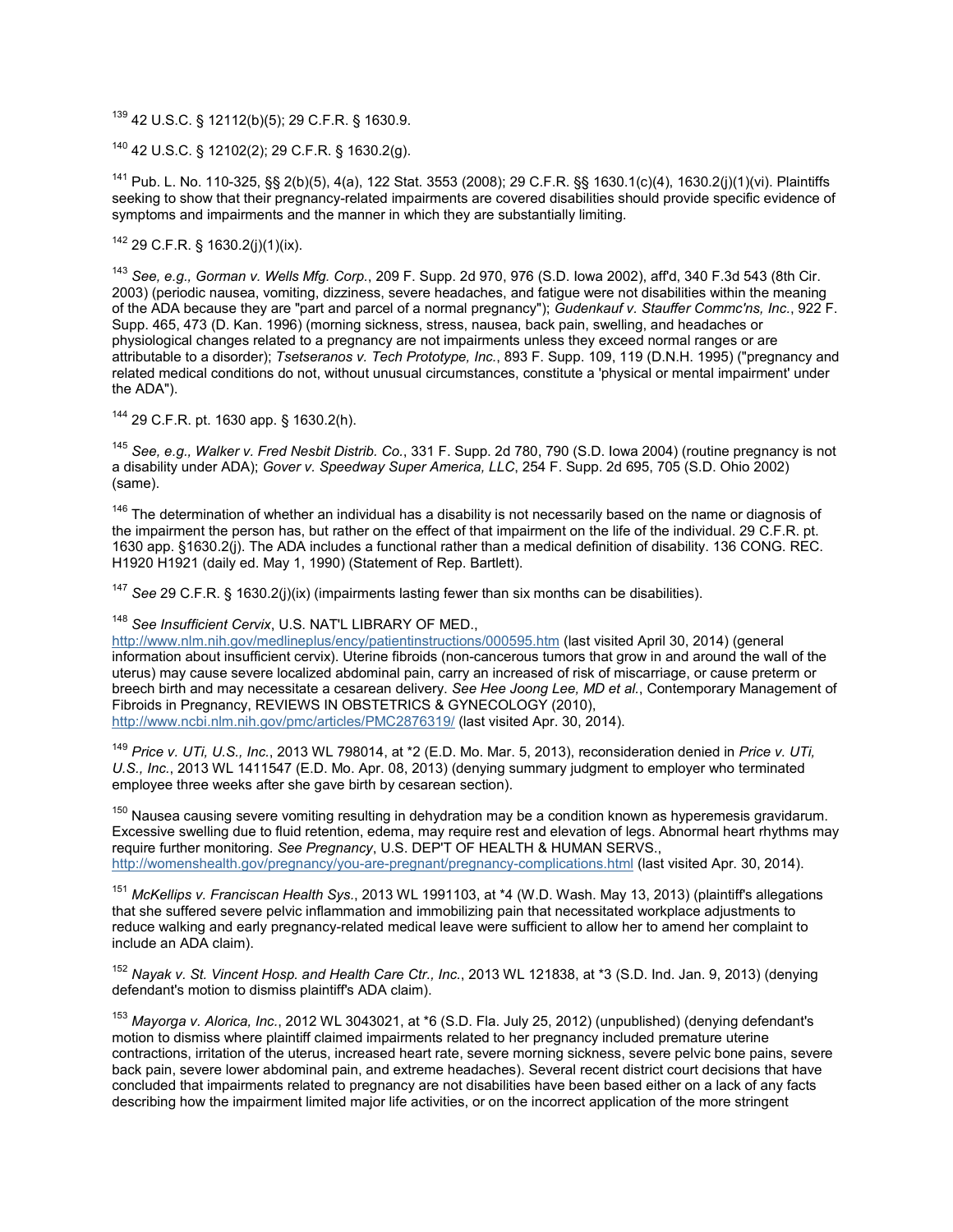requirements for establishing that an impairment constitutes a disability that existed prior to the effective date of the ADA Amendments Act (ADAAA). *See Wanamaker v. Westport Board of Education*, 899 F. Supp. 2d 193 (D. Conn. 2012) (plaintiff did not allege facts that would demonstrate that the spinal injury, transverse myelitis, she suffered in childbirth substantially limited a major life activity); *Selkow v. 7-Eleven, Inc.*, 2012 WL 2054872 (M.D. Fla. June 7, 2012) (without acknowledging the ADAAA, which applied at the time of plaintiff's termination, the court held that plaintiff presented no evidence to withstand summary judgment on whether her weakened back constituted the type of "severe complication" related to pregnancy required to establish a disability); *Sam-Sekur v. Whitmore Group, LTD*, 2012 WL 2244325 (E.D.N.Y. June 15, 2012) (relying on case law pre-dating the ADAAA, the court held that "temporary impairments, pregnancies, and conditions arising from pregnancy are not typically disabilities," but allowed the pro se plaintiff to amend her complaint to allege facts concerning the duration of her chronic cholecystitis, which required removal of her gall bladder, and how the condition was linked to pregnancy).

<sup>154</sup> *Heatherly v. Portillo's Hot Dogs, Inc.*, 2013 WL 3790909, at \*6 (N.D. Ill. July 19, 2013).

<sup>155</sup> Prior to an offer of employment, the ADA prohibits all disability-related inquiries and medical examinations, even if they are related to the job. After an applicant is given a conditional offer, but before she starts work, an employer may make disability-related inquiries and conduct medical examinations, regardless of whether they are related to the job, as long as it does so for all entering employees in the same job category. After employment begins, an employer may make disability-related inquiries and require medical examinations only if they are job related and consistent with business necessity. A covered entity may conduct voluntary medical examinations, including voluntary medical histories, which are part of an employee health program available to employees at that work site. 42 U.S.C. § 12112(d)(4); 29 C.F.R. §§ 1630.13, 1630.14; EEOC Enforcement Guidance: Preemployment Disability-Related Questions and Medical Examinations (Oct. 10, 1995), available at <http://www.eeoc.gov/policy/docs/preemp.html> (last visited May 5, 2014); s*ee also EEOC Enforcement Guidance on Disability-Related Inquiries and Medical Examinations of Employees Under the Americans with Disabilities Act (ADA)*, at question 1, (July 27, 2000), available at <http://www.eeoc.gov/policy/docs/guidance-inquiries.html> (last visited May 5, 2014).

<sup>156</sup> 29 C.F.R. § 1630.2(l)(1).

<sup>157</sup> These facts were drawn from the case of *Spees v. James Marine, Inc.*, 617 F.3d 380, 398 (6th Cir. 2010). The court's decision that the employer regarded the pregnant employee as having a disability because she had complications with previous pregnancies was made under the more stringent "regarded as" standard in place prior to the ADAAA.

<sup>158</sup> *See Job Accommodation Network, "Accommodation Ideas for Pregnancy*," available at https://askjan.org/soar/other/preg.html (last visited May 5, 2014).

<sup>159</sup> 29 C.F.R. § 1630.2(o); *see EEOC Revised Enforcement Guidance: Reasonable Accommodation and Undue Hardship Under the Americans with Disabilities Act* (Oct. 17, 2002), available at <http://www.eeoc.gov/policy/docs/accommodation.html> (last visited May 5, 2014).

<sup>160</sup> 42 U.S.C. § 12112(b)(5)(A); 29 C.F.R. § 1630.9.

<sup>161</sup> *See* 29 C.F.R. § 1630.2(p). Factors that may be considered in determining whether an accommodation would impose an undue hardship include the nature and cost of the accommodation, the overall financial resources of the facility or entity, and the type of operation of the entity.

<sup>162</sup> *See supra note* 159.

<sup>163</sup> *See EEOC Enforcement Guidance: Workers' Compensation and the ADA*, at Q&A 28, (Sept.10, 1996), available at <http://www.eeoc.gov/policy/docs/workcomp.html> (last visited May 5, 2014). For further discussion of light duty issues, *see* Section I C.1., supra.

<sup>164</sup> The Department of Labor (DOL) enforces the FMLA. Recently revised DOL regulations under the FMLA can be found at 29 C.F.R. Part 825. Additional information about the interaction between the FMLA and the laws enforced by the EEOC can be found in the EEOC's Fact Sheet on the Family and Medical Leave Act, the Americans with Disabilities Act, and Title VII of the Civil Rights Act of 1964, available at <http://www.eeoc.gov/policy/docs/fmlaada.html> (last visited May 5, 2014).

<sup>165</sup> In comparison. Title VII covers employers with 15 or more employees for each working day in each of 20 or more calendar weeks in the same calendar year as, or in the calendar year prior to when, the alleged discrimination occurred. Title VII also covers governmental entities.